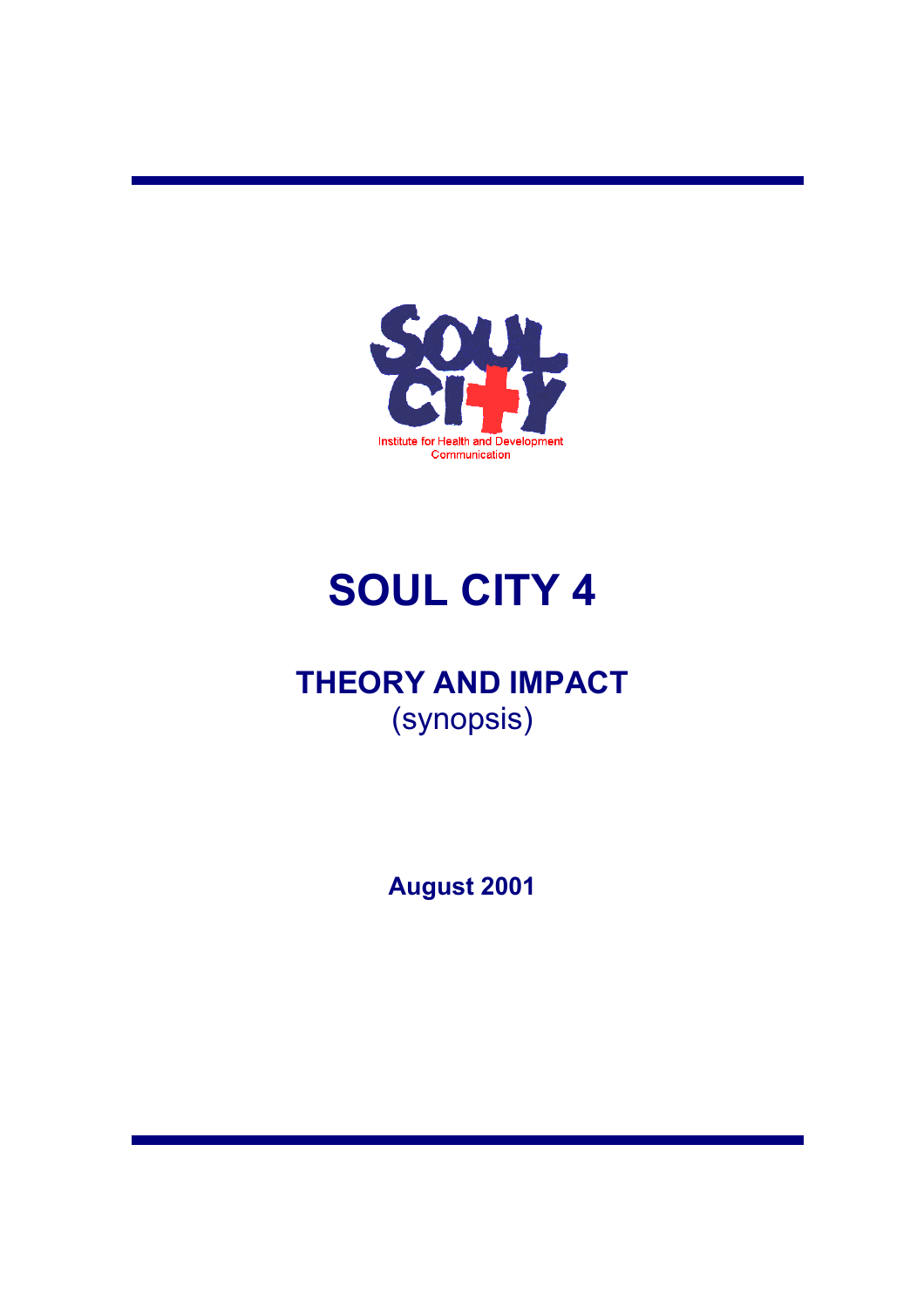The dissemination of the Soul City 4 Evaluation results takes place through two processes: the first represents a purely descriptive account of research findings, demonstrating impact where it has been observed. In line with this dissemination objective, a series of summary reports are disseminated. Titles are as follows:

- Soul City Theory and Impact (synopsis) August 2001
- Soul City 4 Evaluation Results Integrated Summary Report, July 2001
- Soul City Audience Reception, October 2000
- Soul City 4 Impact Evaluation AIDS, October 2000
- Soul City 4 Impact Evaluation Violence Against Women Vol I, July 2001
- Soul City 4 Impact Evaluation Violence Against Women Vol II, August 2001
- Soul City 4 Impact Evaluation Hypertension, Small Business Development & Personal Savings, July 2001
- Soul City 4 Cost Effectiveness, September 2001

The second dissemination strategy represents a more reflective, analytical process, and will take place through publication of a series of articles in peer reviewed academic journals.

 $\odot$  Soul City 2001: All rights reserved. No part of this publication may be reproduced, stored in a retrieval system, or transmitted in any form or by any means, electronic, mechanical, photocopying, recording or otherwise, without the prior permission of the copyright holder.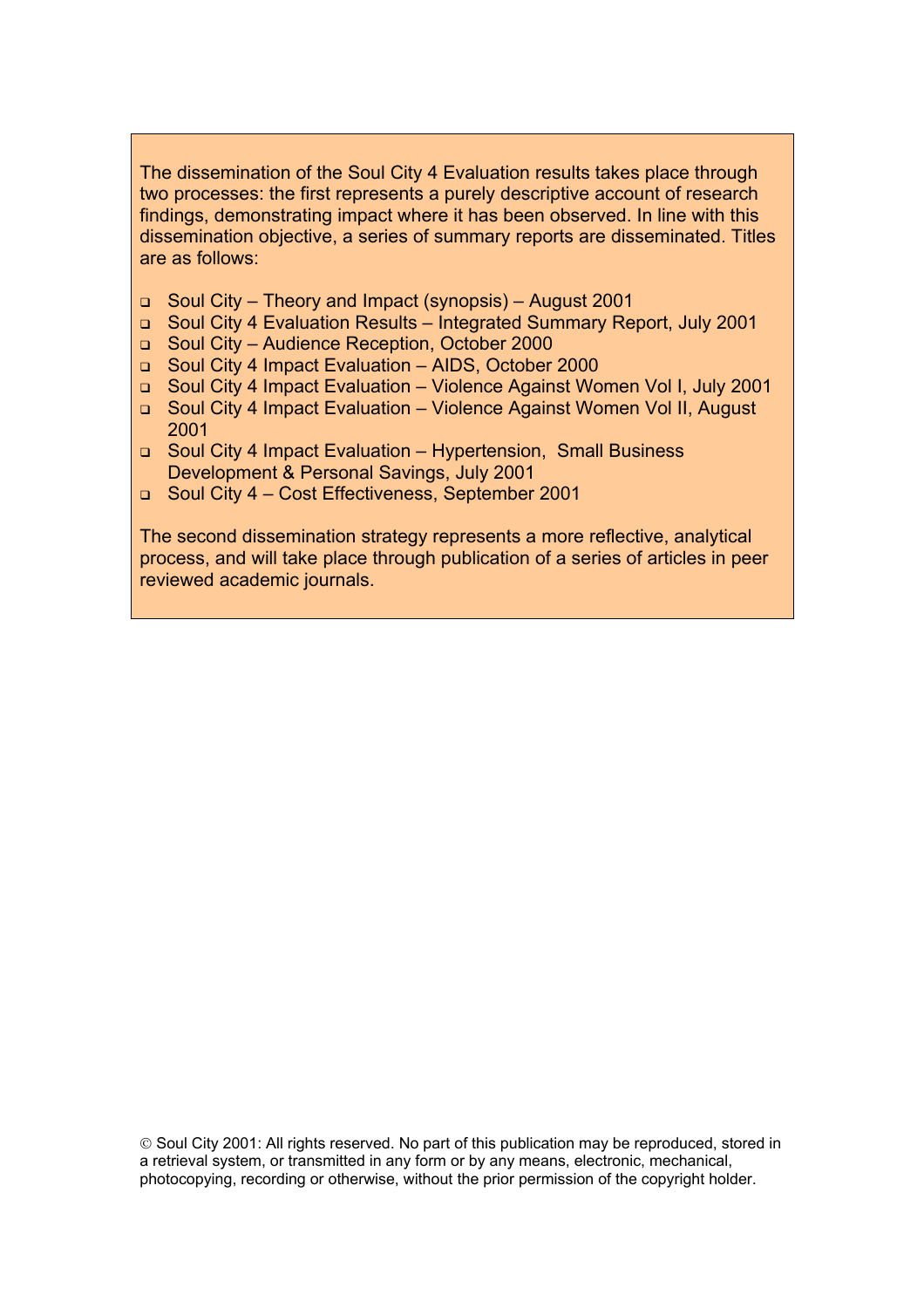- *Sue Goldstein is the research manager of Soul City: Institute for Health and Development Communication;*
- *Shereen Usdin managed the fourth series of Soul City;*
- *Lebo Ramafoko co-managed the Youth Sexuality aspect of the fourth series of Soul City*
- *Garth Japhet is the executive director.*
- *Esca Scheepers is an external evaluation research methodologist contracted as co-ordinator of the Soul City 4 evaluation.*

*This report represents a descriptive synopsis of the reach, audience reception and impact of Soul City 4, documented against the background of the Soul City model of social change . Research findings presented here are based on evaluation research contracted by Soul City to independent research agencies.* 

*Soul City 4 Evaluation sources are:* 

- 1. An Evaluation of Soul City 4, researched for Soul City by Community Agency for Social Enquiry (CASE), T Samuels, J Mollentz, R Olusanya, M Claassens, S Braehmenr and Z Kimmie.
	- An Evaluation of Soul City 4: Assessing the Effectiveness of a South African Entertainment-Education Intervention Based on National Survey Data. Field Report (subsumed under the national survey analysis) by Dhaval S. Patel, Department of Communication, Michigan State University.
- 2. Soul City Series 4 Sentinel Site Study, data collection and data processing by Social Surveys, under supervision of K Hall. Data analysis by Z Kimmie, Community Agency for Social Enquiry (CASE).
- 3. Soul City Series 4 Qualitative Impact Assessment, data collection and data processing by Social Surveys, under supervision of K Hall and K Daniels, data analysis done by E Scheepers, K Daniels and K Hall.
- 4. Impact Evaluation of Soul City in partnership with the National Network on Violence Against Women (NNVAW), by Women's Health Project, Nicola Christofides.
	- Impact of the Soul City / NNVAW partnership on Policy Implementation at a Provincial Government level, by Strategy and Tactics, Matthew J. Smith - subsumed under the Partnership Evaluation Study.
	- Media monitoring and analysis, subsumed under the Partnership Evaluation Study. Coding co-ordinated by Mweru Mwingi and Irene Muriuki, Rhodes University and data processing by Janey See (independent contractor).
	- Interviews with Journalists for the Partnership Evaluation Study by Khosi Xaba.
- 5. The cost effectiveness of Soul City entertainment education initiative in preventing HIV and Violence Against Women, by the Centre for Health Policy, Debbie Muirhead, and London School of Hygiene and Tropical Medicine, Lilani Kumaranayake and Charlotte Watts.
- 6. Data Base of organizations / institutions reached, by Strategy and Tactics, Matthew J. Smith.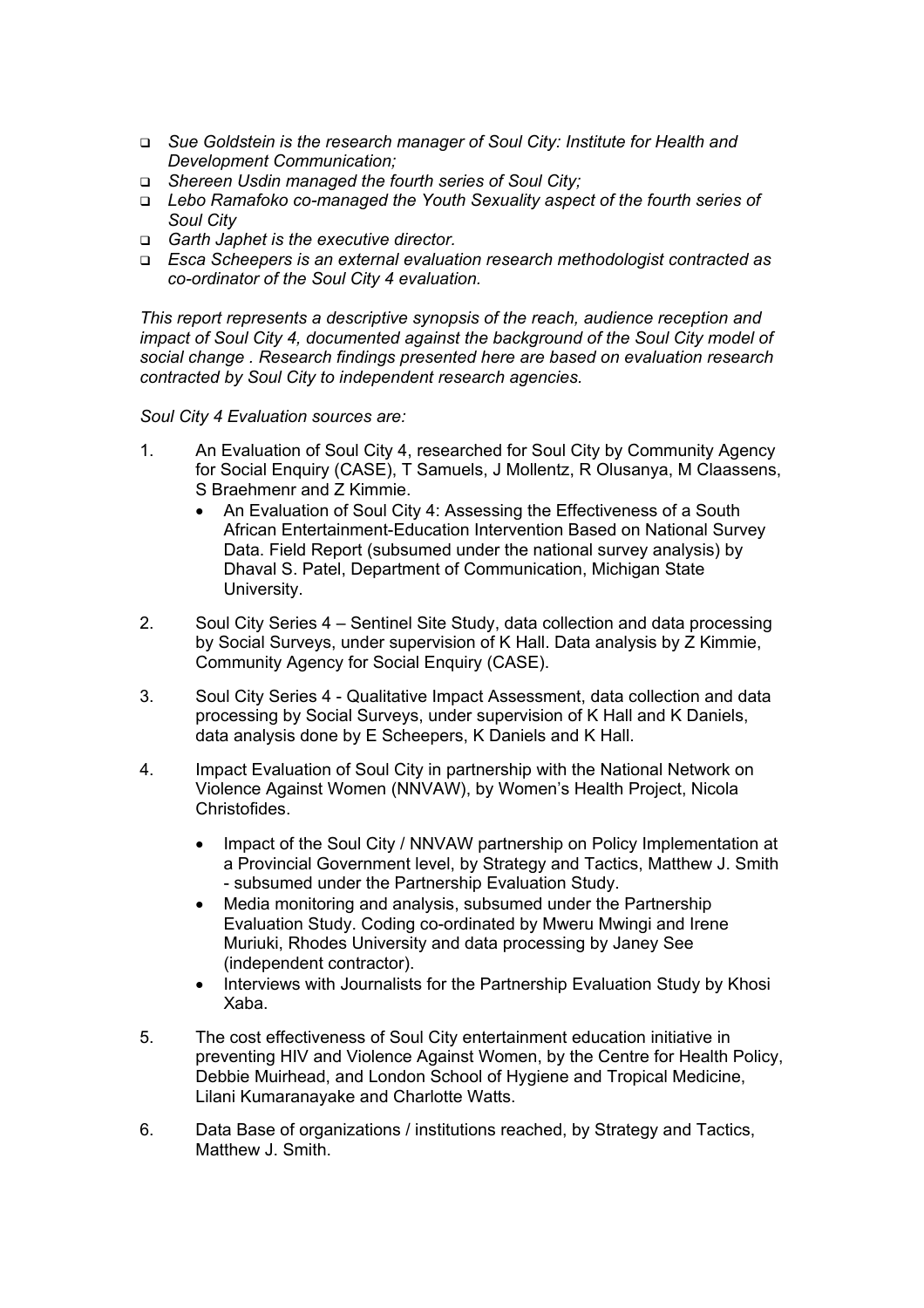# **Contents**

| <b>Evaluation of Soul City 4 - Key Impact Results</b>                                                                                        |                            |
|----------------------------------------------------------------------------------------------------------------------------------------------|----------------------------|
| Introduction                                                                                                                                 | 1                          |
|                                                                                                                                              |                            |
| Focusing on social change – a key trend in health and development<br>communication                                                           | 1                          |
| The Soul City 4 health and development communication intervention                                                                            | $\overline{2}$             |
|                                                                                                                                              |                            |
| Soul City 4 Evaluation                                                                                                                       | 3                          |
| <b>Evaluation results</b>                                                                                                                    | 5                          |
|                                                                                                                                              |                            |
| Soul City 4 – Popularity, Reach and Audience Reception                                                                                       | 5                          |
| Theoretical background: the use of edutainment media in bringing about<br>social change<br>Soul City objectives<br><b>Evaluation results</b> | 5<br>6<br>6                |
| <b>Impact Analysis</b>                                                                                                                       | 9                          |
| Facilitating an enabling environment supportive of change                                                                                    | 9                          |
| <b>Theoretical background</b><br>Soul City 4 objectives<br>Key impact observed                                                               | 9<br>11<br>12 <sub>2</sub> |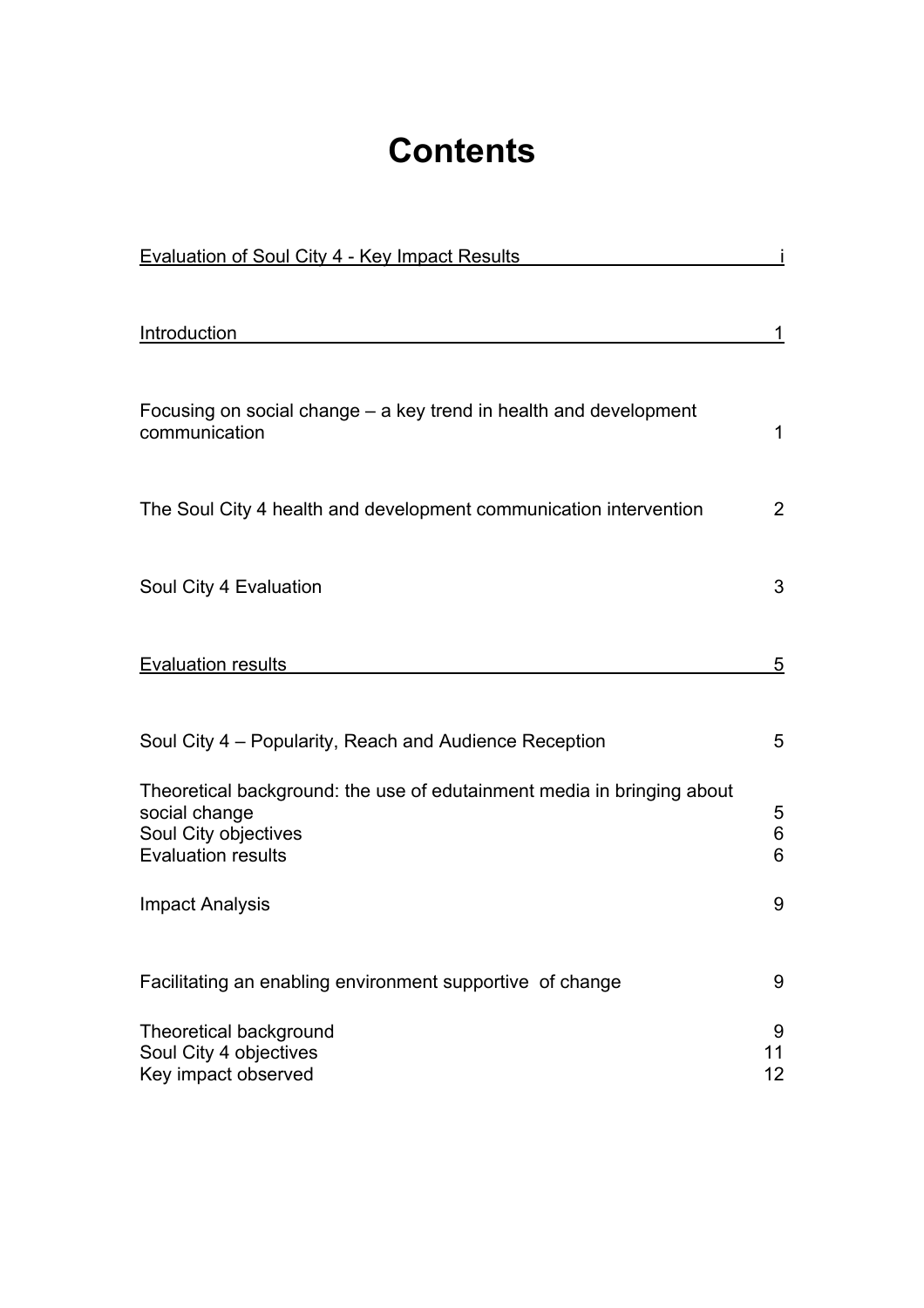| Impact on individuals in their immediate interpersonal environment |    |  |  |  |  |
|--------------------------------------------------------------------|----|--|--|--|--|
| Theoretical background                                             | 17 |  |  |  |  |
| Soul City 4 objectives                                             | 19 |  |  |  |  |
| Key impact observed                                                | 19 |  |  |  |  |
| <b>Discussion</b>                                                  | 28 |  |  |  |  |
| Soul City's theory of social / behavioural change                  | 28 |  |  |  |  |
| Soul City's impact                                                 | 30 |  |  |  |  |

### **APPENDIX A:**

A comparison between well-known edutainment interventions in Africa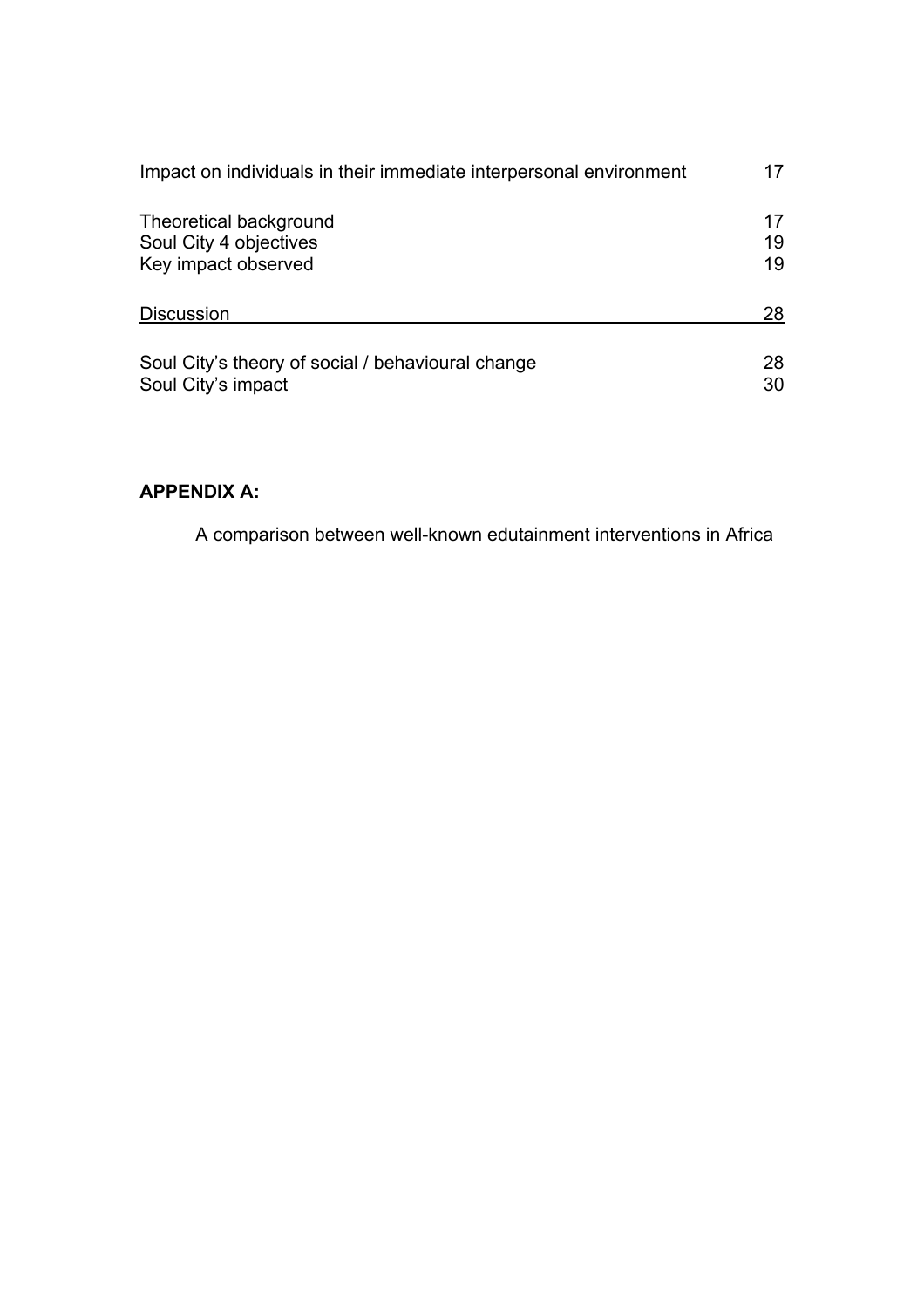### <span id="page-5-0"></span>**Evaluation of Soul City 4 - Key Impact Results:**

- The Soul City 4 evaluation empirically shows that Soul City has succeeded in creating a popular and effective vehicle. It succeeds in fostering audience identification with characters and scenarios, and facilitates self-reflection. It competes favourably in the South African media environment, and is overtly highly valued by its target audience as a credible and entertaining educational vehicle.
- A consistent quantitative association between exposure to Soul City 4 and the following key behavioural processes have been observed:
	- increase in knowledge and awareness of violence against women, hypertension and HIV/AIDS / youth sexuality;
	- improvement in personal attitudes and beliefs around domestic violence and maintenance of positive attitudes in the area of HIV/AIDS and youth sexuality<sup>[1](#page-5-1)</sup>;
	- stimulating interpersonal communication around domestic violence and  $HIV/AIDS<sup>2</sup>$  $HIV/AIDS<sup>2</sup>$  $HIV/AIDS<sup>2</sup>$
	- perception of the social norm becoming more positive around domestic violence and HIV/AIDS / youth sexuality $3$
	- improvement in intention towards positive behaviour for hypertension. domestic violence, sexual harassment and HIV/AIDS / youth sexuality.
- Evaluation results suggest that the Soul City 4 edutainment vehicle was largely not successful in reaching its objectives with regards to the following: increasing knowledge around institutional support for financing small business; increasing an understanding of what constitutes sexual harassment; *changing* personal attitudes pertaining to sexual behaviour; *changing* attitudes and perceptions of social norms around sexual harassment; and *changing* behavioural intention in the area of small business development and personal savings.
- As a rule, qualitative evidence supports and further illustrates quantitative associations observed. In some areas mentioned above where there is no quantitative evidence of an association between change and exposure to Soul City, there is qualitative evidence of such an association. For example, qualitative evidence suggests that change in personal attitudes around HIV/AIDS and sexual behaviour as well as change in awareness and intention around small business development and personal savings (which were not measured or observed quantitatively) can be attributed to the Soul City edutainment vehicle.
- In addition to individual and interpersonal change mentioned earlier, there is qualitative evidence of Soul City's positive impact on self-efficacy – especially amongst women.
- There is no quantitative indication that exposure to Soul City 4 directly increased perception of personal risk in the area of hypertension or HIV/ AIDS. There is

<span id="page-5-1"></span> $1$  hypertension and personal savings attitudes were not measured

<span id="page-5-2"></span><sup>&</sup>lt;sup>2</sup> hypertension, personal savings and sexual harassment interpersonal communication was not measured

<span id="page-5-3"></span><sup>&</sup>lt;sup>3</sup> hypertension and personal savings subjective social norms were not measured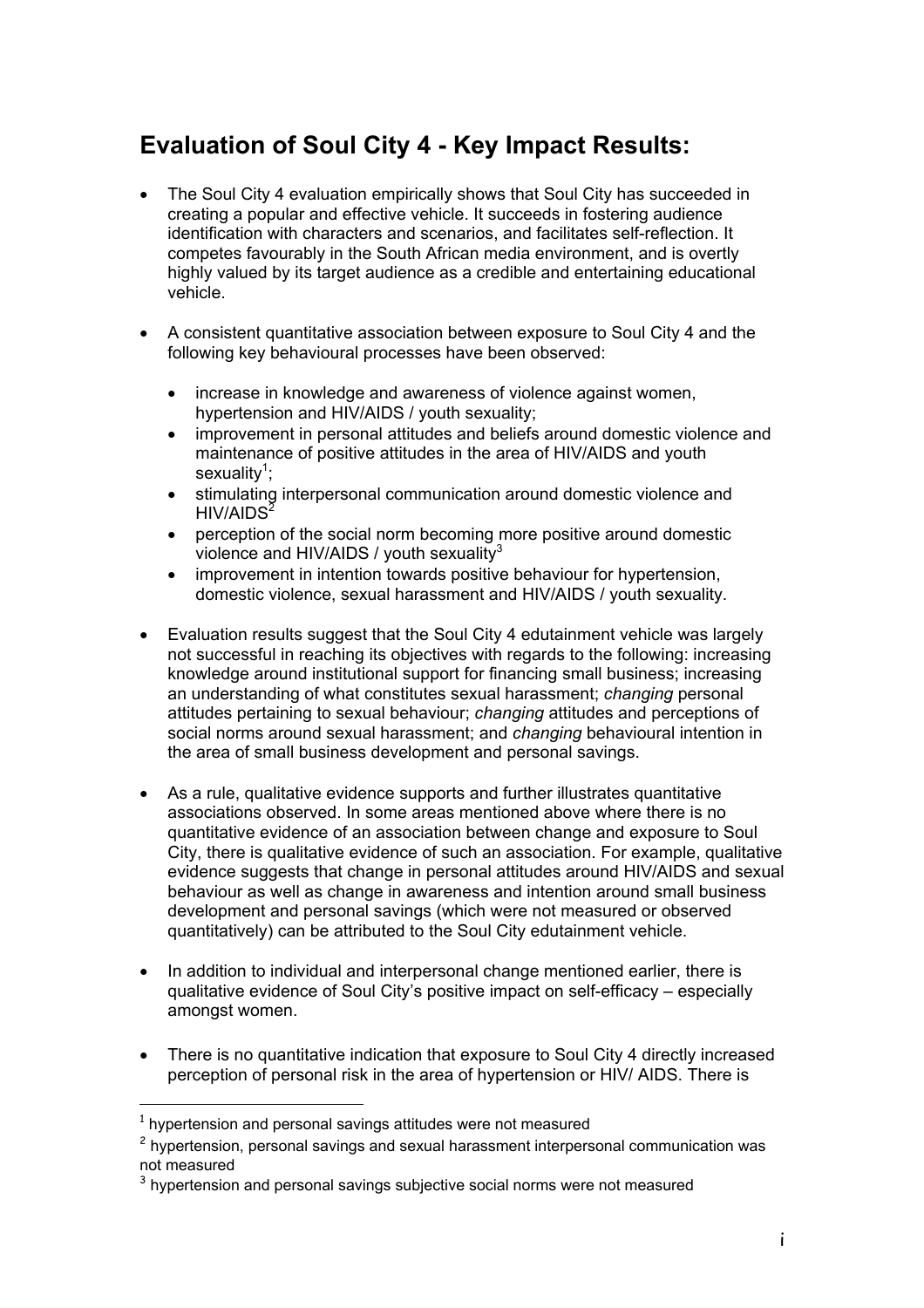qualitative evidence that exposure to Soul City at least indirectly increased perception of risk in the sense that Soul City contributes to knowledge and awareness that monogamy is not a safeguard against contracting HIV, that HIV/AIDS is very real, and that hypertension can affect anyone.

- In the areas of Hypertension and Small Business Development & Personal Savings, exposure to Soul City 4 is quantitatively associated with positive behaviour change. For HIV/AIDS, exposure to Soul City is primarily associated with maintaining positive behaviour. Soul City 4 is consistently associated with positive intermediate behaviour (support-giving and support-seeking behaviour) for HIV/AIDS and Domestic Violence.
- Although there is qualitative evidence of behaviour change in the areas of HIV/AIDS and Domestic Violence, there is no compelling evidence of quantitatively measurable behaviour change in these areas. It must be noted that in the case of Domestic Violence, the association between behavioural responses and exposure to Soul City 4 could not be reliably investigated due to technical constraints in analysis (the number of responses were too small to allow reliable analysis<sup>[4](#page-6-0)</sup>). Alternative methods of analysis employed suggest that there may be an association between exposure to Soul City and positive behaviour for violence against women amongst respondents with primary education. Thus, other than in more general terms (referring to "doing something to stop domestic violence"), Soul City's quantitative association with positive behaviour in the area of domestic violence remains largely unanswered.
- The Soul City 4 intervention impacted on the national policy implementation environment through a successful advocacy strategy (including direct lobbying, media advocacy and community mobilisation) which contributed to raising public debate around domestic violence and facilitated the speedy implementation of the Domestic Violence Act (DVA). In the longer term, sustained advocacy for successful implementation of the Domestic Violence Act (i.e. improved service delivery, including more sensitive service delivery) is crucial in order to followthrough on immediate or short term gains made by the Soul City / National Network on Violence Against Women Partnership.
- There are indications that Soul City impacts on local organisational / institutional policies and practices (particularly with reference to HIV/AIDS and youth sexuality). It influences people in leadership positions in the community, shapes, enhances and supplements communication between community leadership and their constituencies, and begins to impact on reorientation of services.
- Soul City is reported to shift community norms, and to stimulate community dialogue and debate: through media advocacy and community mobilization mentioned earlier (with reference to Domestic Violence), as well as through the edutainment vehicle (with reference to Domestic Violence, HIV/AIDS & Youth Sexuality) Soul City raised public debate nationally (domestic violence) and within communities (Domestic Violence, HIV/AIDS & Youth Sexuality).
- Soul City 4 increased access to services (in the areas of Hypertension, HIV/AIDS, and Domestic Violence). Given the limitations in resources, the Stop Women Abuse Helpline addressed a substantial need in the South African society, and

<span id="page-6-0"></span> $\overline{a}$ <sup>4</sup> using binary logistic regression analysis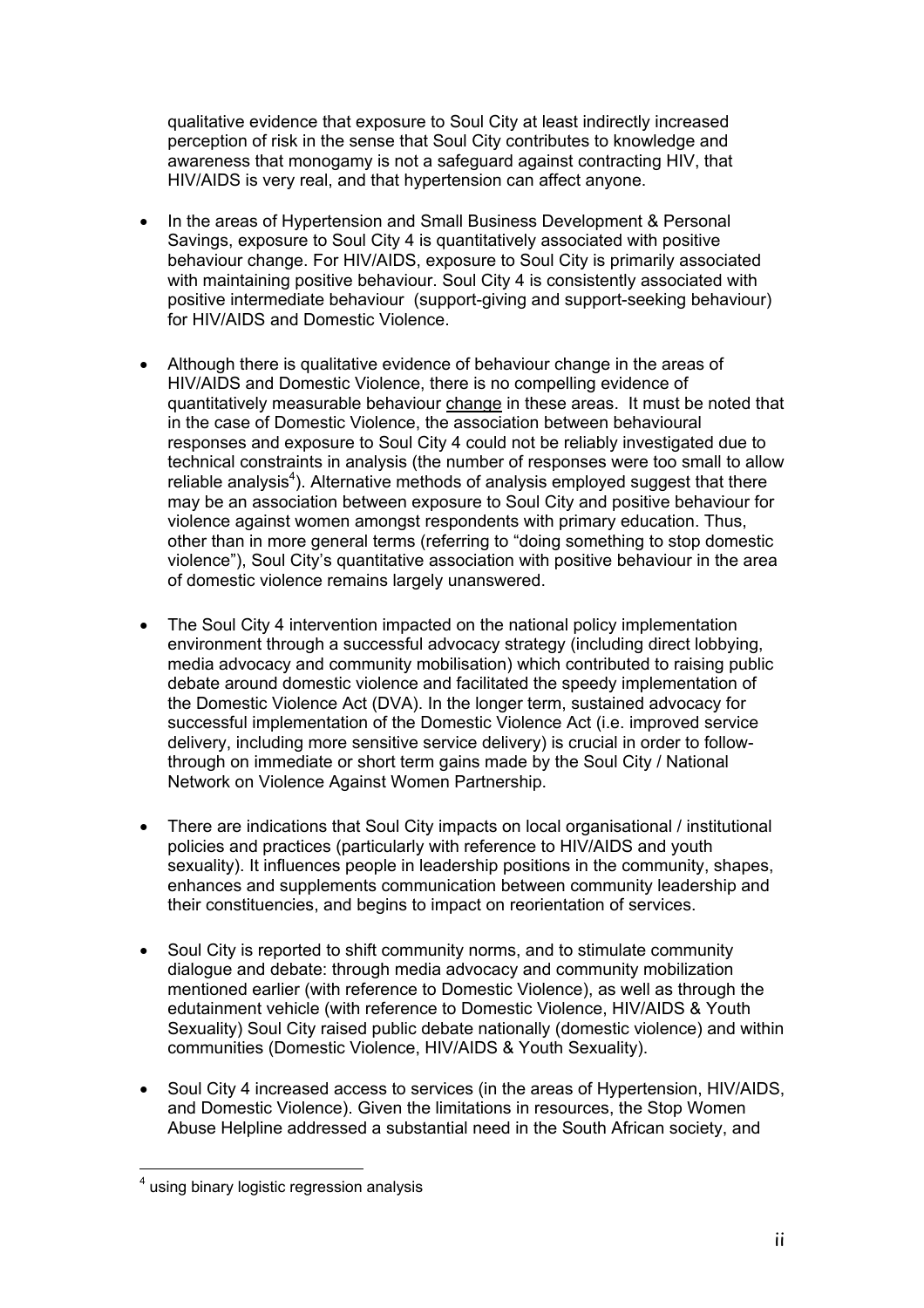increased access to crisis counselling and referral services for people affected by violence against women. The impact of the Partnership on connecting people affected by violence against women to services must be interpreted in relation to the broader context in which services function in South Africa: barriers such as access to, and poor quality of services in some areas of the country limit the Soul City 4 intervention's effective and sustainable impact in creating a supportive environment for change.

- The holistic impact of Soul City on one community in particular (with reference to Soul City 4 and previous series) is well illustrated in the powerful account of community empowerment and collective efficacy documented in detail in a case study that formed part of the National Qualitative Impact Assessment: Soul City fostered a sense of co-operation and togetherness in problem-solving within the community. It increased collective health consciousness; facilitated a sense of collective empowerment to effect change in the community; facilitated collective action and the formalization of community structures; and reinforced social networks. Soul City further facilitated a positive vision and hope for a better future for the community.
- In conclusion, data consistently support the overall assessment that holistically seen, as a comprehensive health communication intervention aiming to impact on individual as well as environmental determinants of health and development, Soul City 4 was effective (and cost-effective at face value) in bringing about observable social and behavioural change (including the factors that form part of the broader behaviour change process), and in contributing to maintaining positive behaviour – notably so in the areas of Domestic Violence and HIV /AIDS & Youth Sexuality.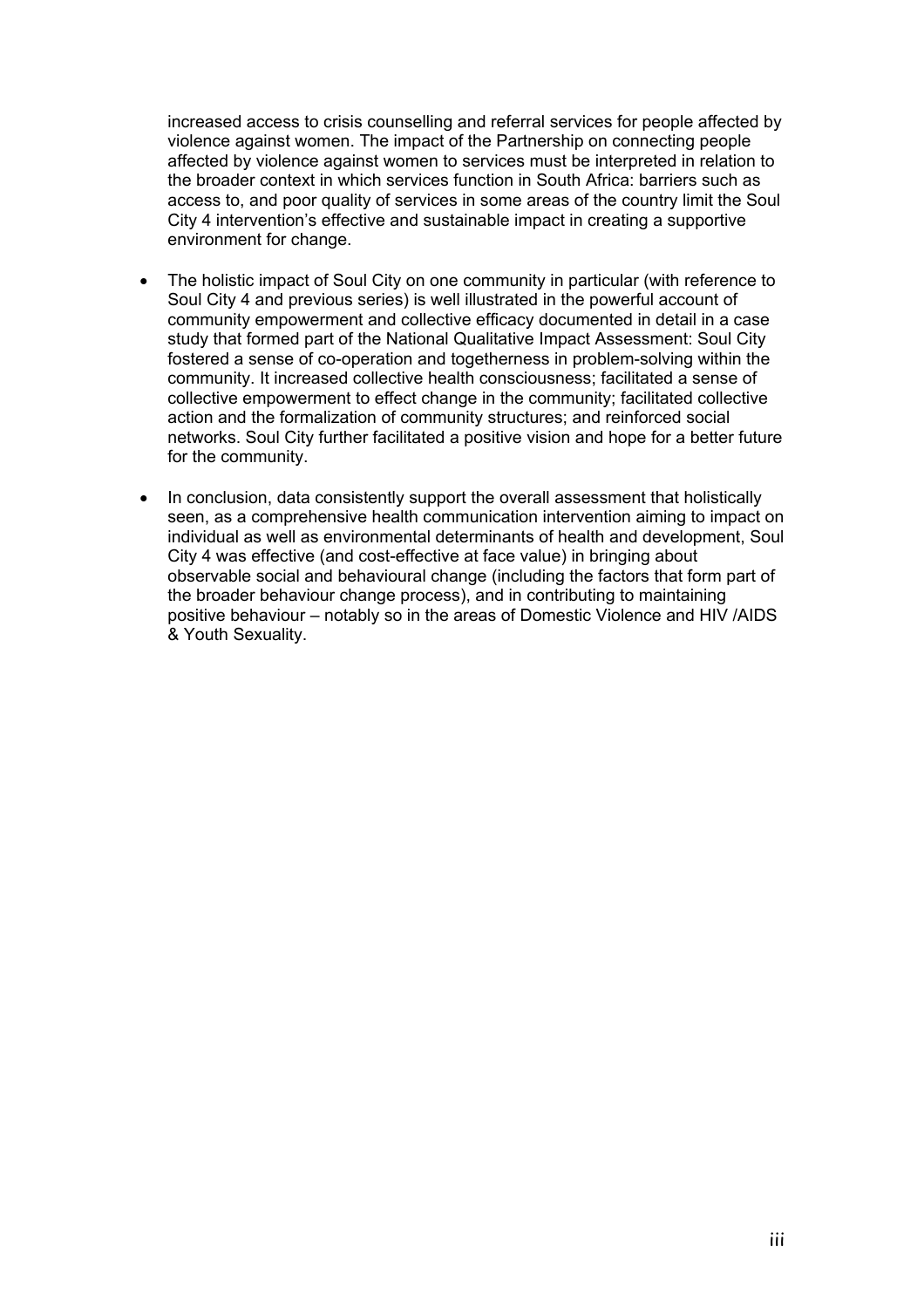### <span id="page-8-0"></span>**Introduction:**

The Soul City Institute for Health and Development Communication is a South African non-governmental organization which uses the power of mass media for social change.

Soul City is a national multi- media "edutainment " project. It aims to impact positively on people's quality of life through integrating health and development issues into prime time television and radio dramas, backed up by full colour easy-to-read booklets. Soul City has developed and aired three previous series of Soul City which have dealt with a variety of topics including AIDS, Tobacco, Tuberculosis and Interpersonal Violence. Soul City also has a number of offshoot projects including youth life skills materials (for grades 8 & 9) and a children's edutainment vehicle called "Soul Buddyz".

The aim of this report is to document or describe the impact of Soul City 4 on key constructs and processes which explain social and behavioural change, as proposed by Soul City and other practitioners and theorists in the health and development communication sector.

This report briefly introduces a key trend in health and development communication, and continues to describe the impact of Soul City 4 in the context of theoretical constructs and processes as operationalised through the Soul City 4 intervention.

### **Focusing on social change – a key trend in health and development communication:**

Health and development communication draws on, amongst others, both behaviour change theory as well as health promotion theory. In its understanding of change, both these sources of influence shifted the emphasis away from a focus on the individual only, towards a focus on social systems:

In a discussion paper on effective behaviour change intervention Martin Fishbein<sup>[1](#page--1-0)</sup> draws attention to the fact that development priorities necessitate that, in order to be successful, health and development communication interventions build on the established approach to communication for behaviour change, towards more inclusive, holistic and complex interventions.

The established approach referred to here (known as the KAP model due to the primary emphasis on increasing knowledge and shifting attitudes in an attempt to positively impact on practice) is theoretically simplistic. Expansion of the theoretical base for health and development communication entailed the inclusion of a more interpersonal approach, and evolved towards the inclusion of broader social determinants of health. The shift away from only focusing on individual behaviour towards a more interpersonal and social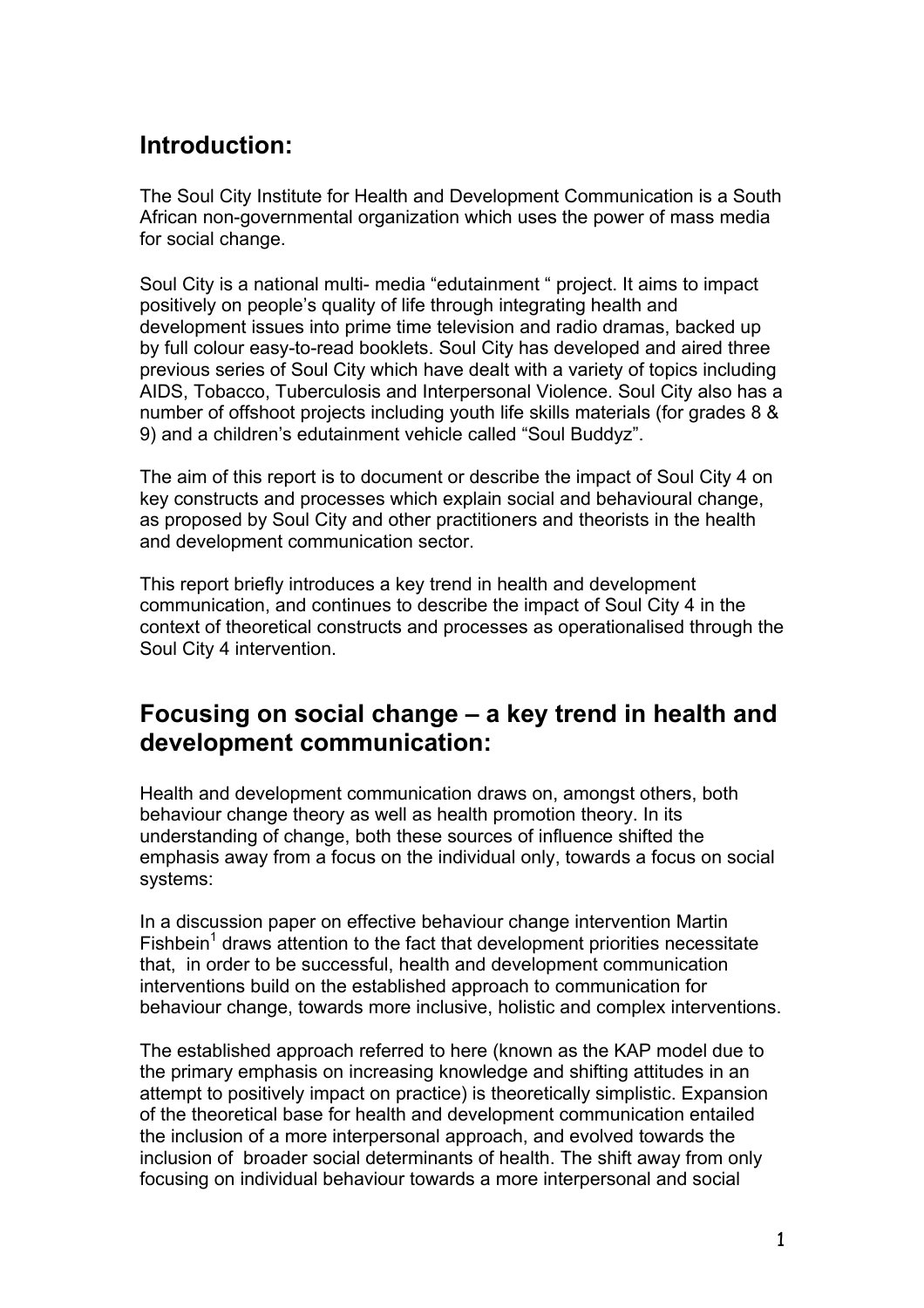<span id="page-9-0"></span>approach emphasizes mechanisms and determinants of change such as private and public dialogue and debate, social norms and cultural values, and aims to facilitate the development of a supportive environment - including support at a grassroots, community level as well as impacting at the level of national political will.

The shift in discourse away from an emphasis on "behaviour" change (only) towards an emphasis on "social" change instead, is a further manifestation of this key trend in health and development communication.

Similarly, health promotion theory and models emphasize the importance of impacting on factors primarily outside of individual control in addition to impacting on determinants of health within individual control in order to have a positive impact on health and social outcomes. $2$ 

In line with the trend as described above, the Soul City 4 intervention set out to impact positively on health and social outcomes by addressing the broader social and community environment and the immediate interpersonal environment in addition to impacting on individual determinants of health and social change.

### **The Soul City 4 health and development communication intervention:**

The Soul City 4 core multi-media edutainment vehicle comprised of:

- a 13 part prime time television drama,
- a 45 part radio drama in 9 languages
- three full colour information booklets; one million of each were distributed nationally.

The vehicle dealt with the following topics:

- violence against women (domestic violence and sexual harassment),
- AIDS (including youth sexuality and date rape),
- small business development and personal savings
- hypertension.

Soul City 4 extended the core Soul City vehicle to include a partnership with the National Network on Violence Against Women as part of the series 4 initiative to address violence against women, with an emphasis on domestic violence.

The NNVAW brought together many sectors, including government, nongovernmental organizations and civil society at large: the Network is a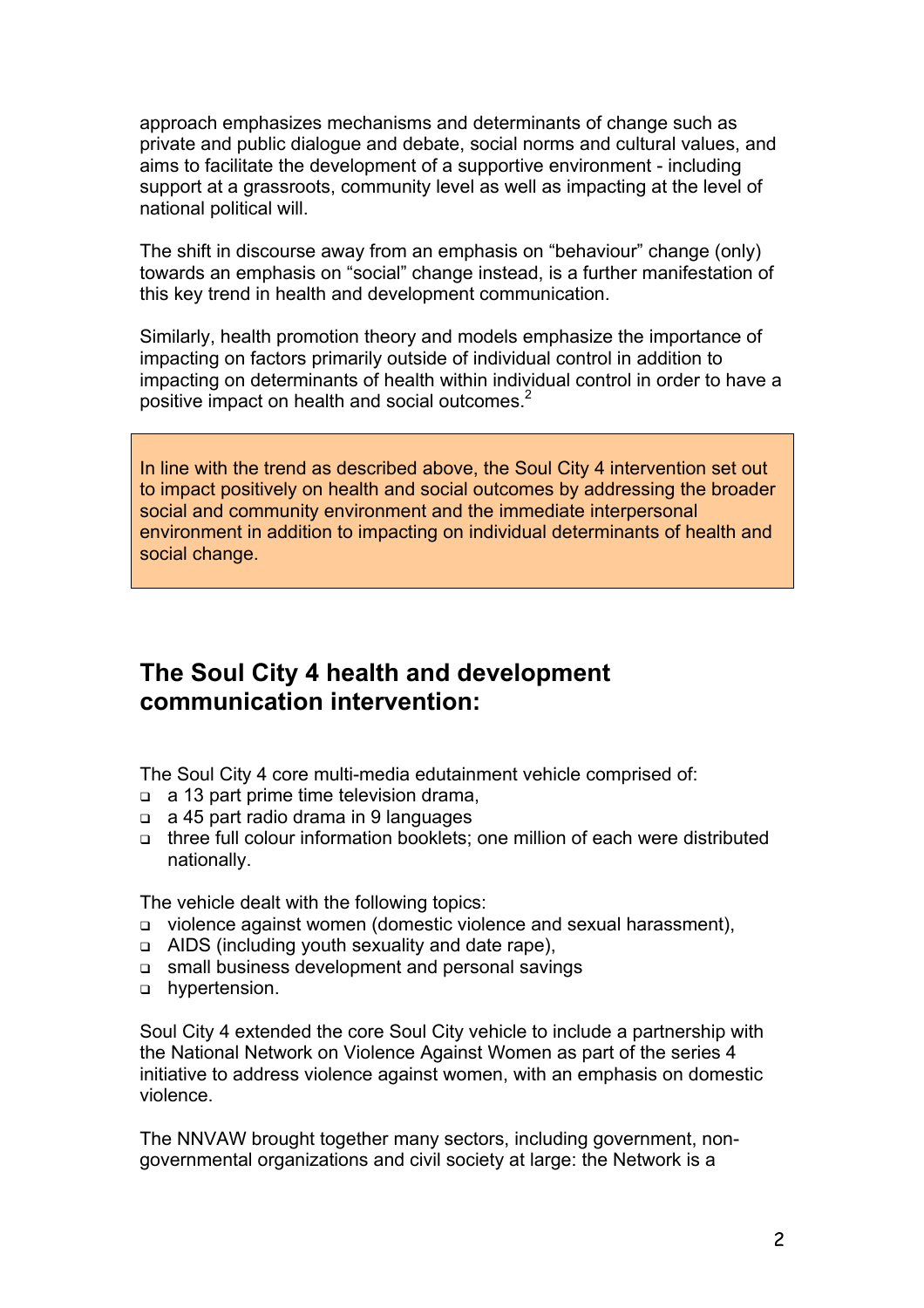<span id="page-10-0"></span>coalition of over 1 500 activists and community organizations from rural and urban areas.

The Partnership combined efforts in order to increase the effectiveness of both partners and to establish key mechanisms for facilitating an environment supportive of change. It aimed to connect people affected by domestic violence with support services and to establish mechanisms through which individuals and communities can take action around domestic violence and engage in advocacy for the speedy implementation of the Domestic Violence Act. $3$ 

Thus through the integration and synergy between the two main components of the Soul City 4 intervention (the edutainment component and the Partnership component) Soul City 4 embodied the shift in the debate around health and development communication as outlined in the previous section.

### **Soul City 4 Evaluation:**

 $\overline{a}$ 

The Soul City 4 evaluation objectives, methodology (study design, sampling, data collection and analysis) and limitations are described in detail in *Soul City 4 Evaluation Methodology Volume I,* and *Soul City 4 Evaluation*  Methodology Volume II<sup>[5](#page-10-1)</sup>. A broad overview of the processes and principles underlying the evaluation of Soul City 4, as well as a schematic outline of discrete studies undertaken are presented here. For further detail, please refer to the documents mentioned above.

The Soul City 4 evaluation design built on the cumulative experience of the previous 3 evaluations of Soul City, as well as on the international expertise of a number of practitioners and academics in the areas of Health Communication, Change Theory and Evaluation Research. Soul City (in consultation with an in international advisory panel) started planning the evaluation of its  $4<sup>th</sup>$  series towards the end of 1998.

The evaluation research design for Soul City 4 was comprehensive, complex and multi-faceted: it consisted of a number of discrete and interlinked components and sub-components, deliberately constructed in a way that resembled a jigsaw puzzle. The evaluation as a whole investigated Soul City's impact on individuals in interaction with their communities, in the context of the broader social and political environment.

The quality of the evaluation process (and consequently the validity and reliability of findings) was enhanced by the multi-methodology strategy and by multiple triangulation (data triangulation, researcher triangulation, method triangulation and theoretical triangulation). Compared to previous evaluations, the theory driven nature of the evaluation has deliberately been intensified so

<span id="page-10-1"></span> $5$  Copies are available upon request [\(suegold@soulcity.org.za\)](mailto:suegold@soulcity.org.za) or can be downloaded from the Soul City website: [www.soulcity.org.za](http://www.soulcity.org.za/)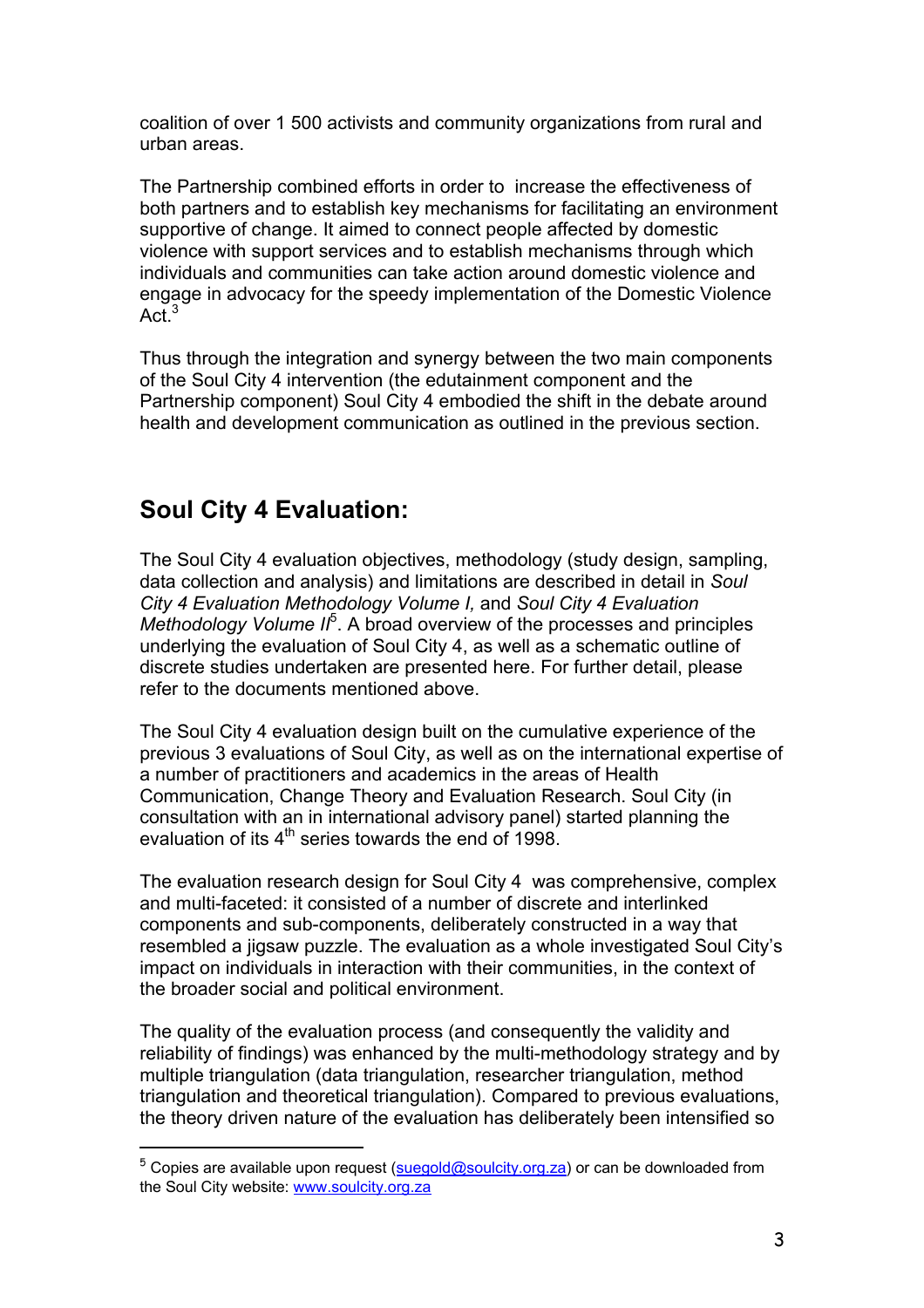that results can contribute to an understanding of how communication for social change functions.

The overall management of the Soul City 4 evaluation capitalized on the strengths of an external evaluation, as well as the strengths of evaluation based on a linkage model – i.e. evaluation where there is a co-operative, medium term relationship between the larger evaluation team and the evaluated institution or programme. The evaluation was managed by an independent evaluation methodologist, with strategic input from an international advisory panel, and intervention-specific input from Soul City.



*Figure 1: Schematic Outline of the Soul City 4 Evaluation Design* 

Limitations of the evaluation are addressed in the methodology reports. Some aspects are briefly referred to here:

- 1. As a rule, from an academic of theoretical perspective, data (both qualitative and quantitative) are currently under-analysed. As a matter of priority, initial analysis consisted of investigating the association between exposure to Soul and change observed – hence the purely descriptive nature of the reports currently disseminated. The data, however, lends itself to more in-depth analysis of, for example, interaction effects and various other hypothesis-testing analyses.
- 2. Not all the theoretical constructs underlying the Soul City 4 intervention have been operationalised equally in the evaluation design: for some there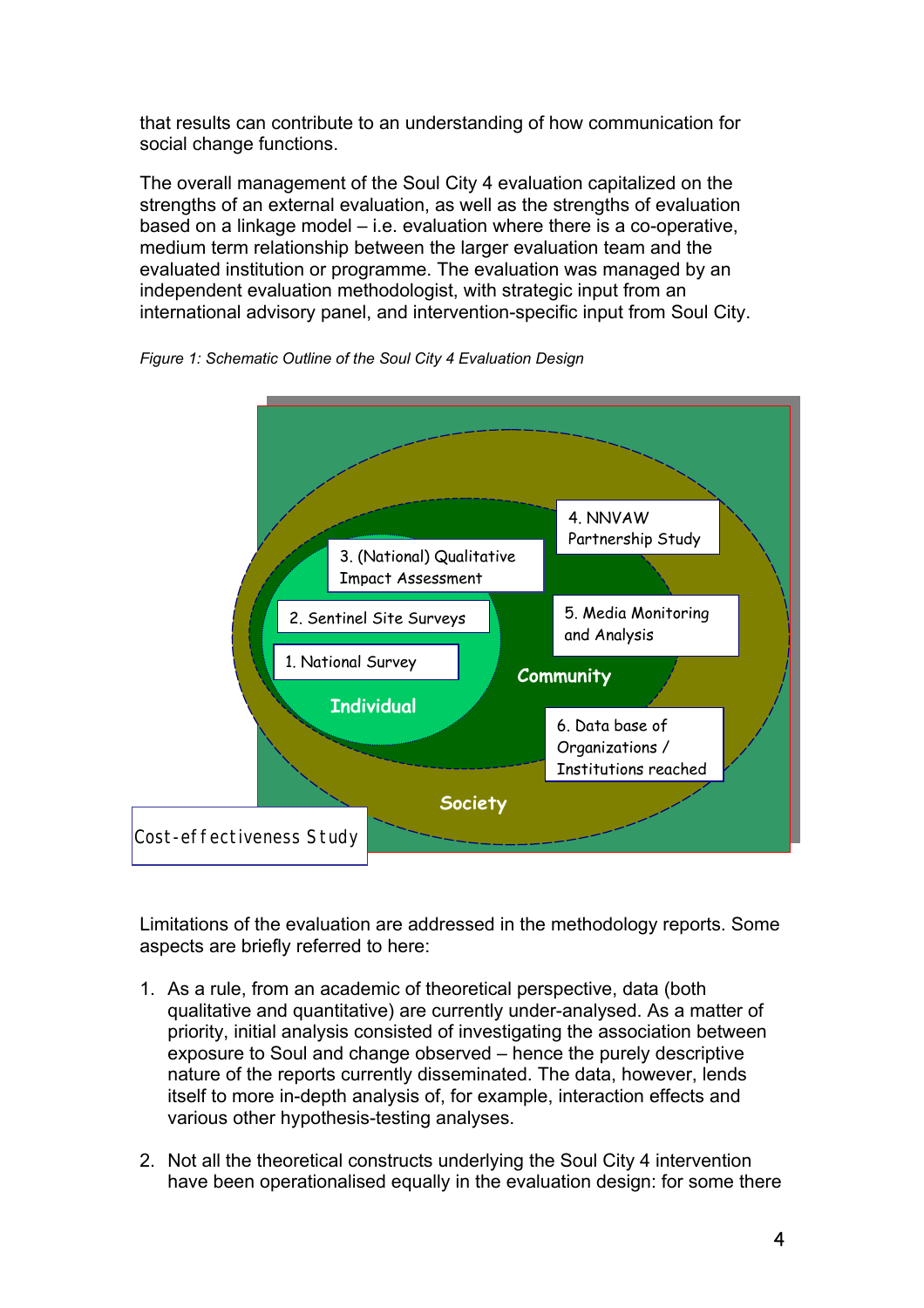<span id="page-12-0"></span>is quantitative and qualitative data, for others only qualitative data and so forth. This makes quantitative model testing difficult, and will inevitably result in gaps when it comes to the contribution that analysis of the Soul City 4 data set can make to theory building / theory testing.

3. Furthermore, in interpreting the impact observed, the relatively short evaluation period needs to be taken into account. Eight to nine months elapsed between pre-intervention and post-intervention data collection. The short evaluation period is sometimes used in the summary reports as a possible explanation for *not* observing impact. However, the converse must also be kept in mind: additional research is necessary to investigate the longer term impact of Soul City, and the sustainability or durability of observed impact.

The evaluation design of Soul City 4 was ambitious in its operationalisation. Notwithstanding the limitations mentioned above and those discussed in more detail in the Methodology volumes, the evaluation met its primary objective: the methodologically rigorous, systematic and comprehensive investigation of the impact of Soul City 4.

### **Evaluation results**

In the area of health and development communication, creating a *popular* communication vehicle that effectively reaches its target audience is a prerequisite for behaviour / social change to take place. Thus, despite the fact that this report focuses on theory and impact, the evaluation results section is structured around two main components: a section describing the reach and audience reception of Soul City 4, and a section documenting the impact of Soul City 4. Under each of the headings, a short introduction will sketch the theoretical background against which the intervention took place, leading into the specific objectives of the Soul City 4 intervention, after which the research results will be presented.

### **Soul City 4 – Popularity, Reach and Audience Reception:**

#### **Theoretical background: the use of edutainment media in bringing about social change:**

The role of media (and edutainment in particular) in facilitating social and behaviour change is recognized by a number of the social and behaviour change theories and models. Theories of social influence have for decades debated and recognized that by depicting the process of change, media vicariously influence audiences<sup>[4](#page--1-3)</sup>. According to Social Learning Theory, mass media affords audiences the opportunity to model and adopt new behaviour through vicarious reinforcement, emotional engagement, identification with characters and mental rehearsal.<sup>[5](#page--1-4)</sup> This phenomenon, known as "parasocial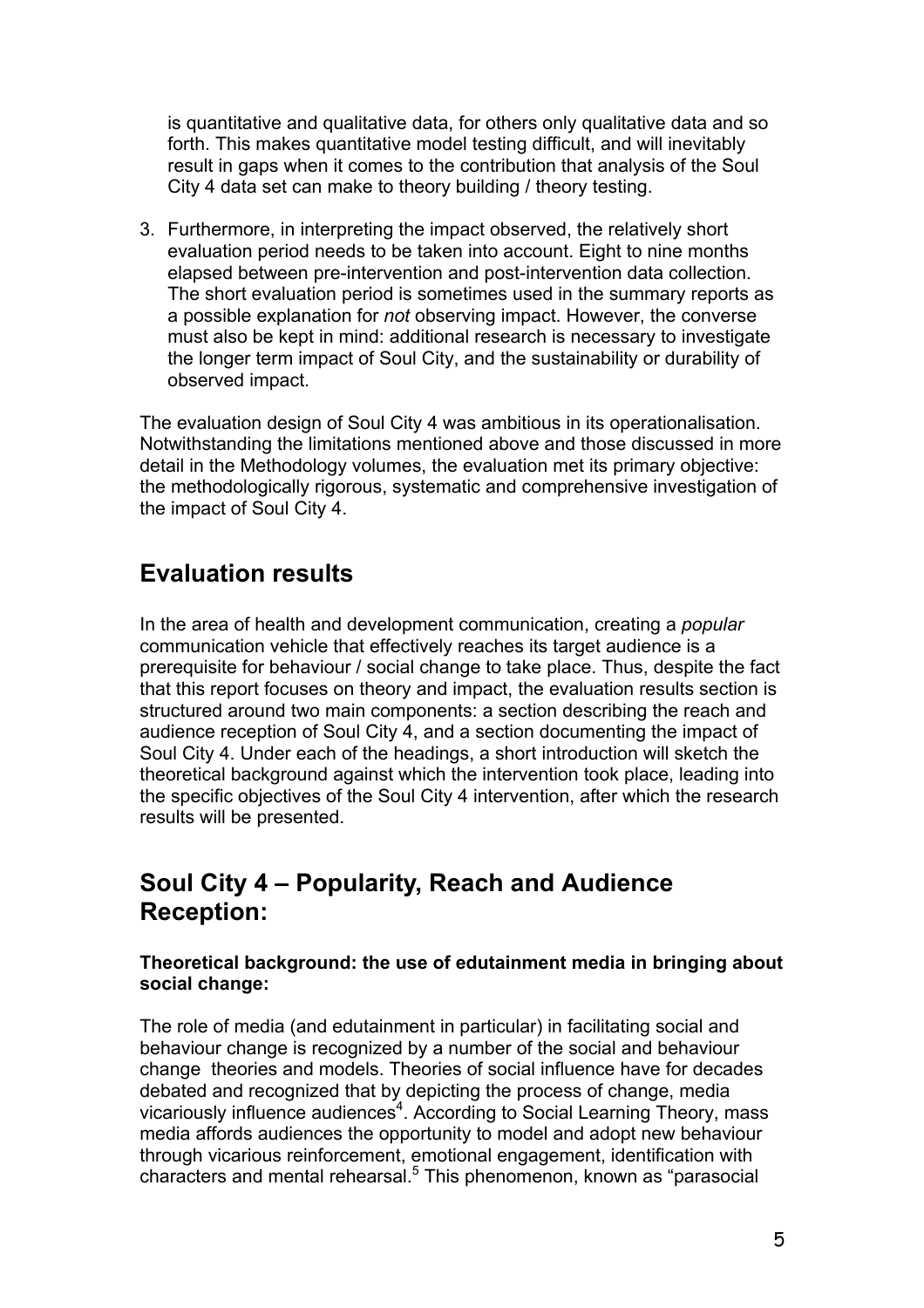<span id="page-13-0"></span>interaction", has audiences adopting and relating to characters as real people, with whom they identify or aspire to.<sup>[6](#page--1-5)</sup> Reliance on cognitive processing (communicating accurate knowledge and information) needs to be accompanied by an appeal to emotions and human interest; this increases audience involvement in the health and development issue.<sup>[7](#page--1-6)</sup>

Thus, combining education and entertainment in health and development communication, is largely recognized as (potentially) an effective strategy in bringing about social change. Singhal and Rogers<sup>[8](#page--1-7)</sup> identify, amongst others, the importance of the media environment , audience research and programme specific factors in determining the effectiveness of edutainment media.

- The broader media environment impact on the effectiveness of edutainment media: important factors include the degree of media saturation in the context of competition for audience attention, audience perceptions around media credibility, and effectively reaching the target audience.
- From a programmatic perspective, the effectiveness of edutainment programmes is increased by depicting real-life characters in realistic situations, as well as by balancing the mix of entertainment and educational messages.<sup>[9](#page--1-8)</sup>

#### **Soul City objectives:**

Since its inception in 1992, the Soul City Institute for Health and Development Communication has endeavoured to create a popular, credible vehicle that communicates health and development messages and models healthy behaviour in a setting and through characters that its South African target audiences can identify with<sup>6</sup>.

#### **Evaluation results:**

 $\overline{a}$ 

The Soul City 4 evaluation investigated the extent to which Soul City has succeeded in accomplishing the above-mentioned objective. Only key results are presented here; more detail is presented in *Soul City – Audience Reception.[7](#page-13-2)*

Reach and audience reception results show that Soul City is a popular edutainment vehicle which competes well in the South African media environment. While Soul City 4 was on air, it was consistently rated amongst the top 3 television programmes – for both adult and children's audiences.

<span id="page-13-1"></span><sup>&</sup>lt;sup>6</sup> The Soul City adult series targets "African" and "Coloured" previously disadvantaged South Africans. Although the series is suitable for all populations, theory of communication suggests that specific targeting and testing of materials makes it more effective. Soul City is however committed to the health and development of all South Africans irrespective of colour, race or any other characteristic.

<span id="page-13-2"></span><sup>&</sup>lt;sup>7</sup> Copies are available upon request ([suegold@soulcity.org.za](mailto:suegold@soulcity.org.za)) or can be downloaded from the Soul City website: [www.soulcity.org.za](http://www.soulcity.org.za/)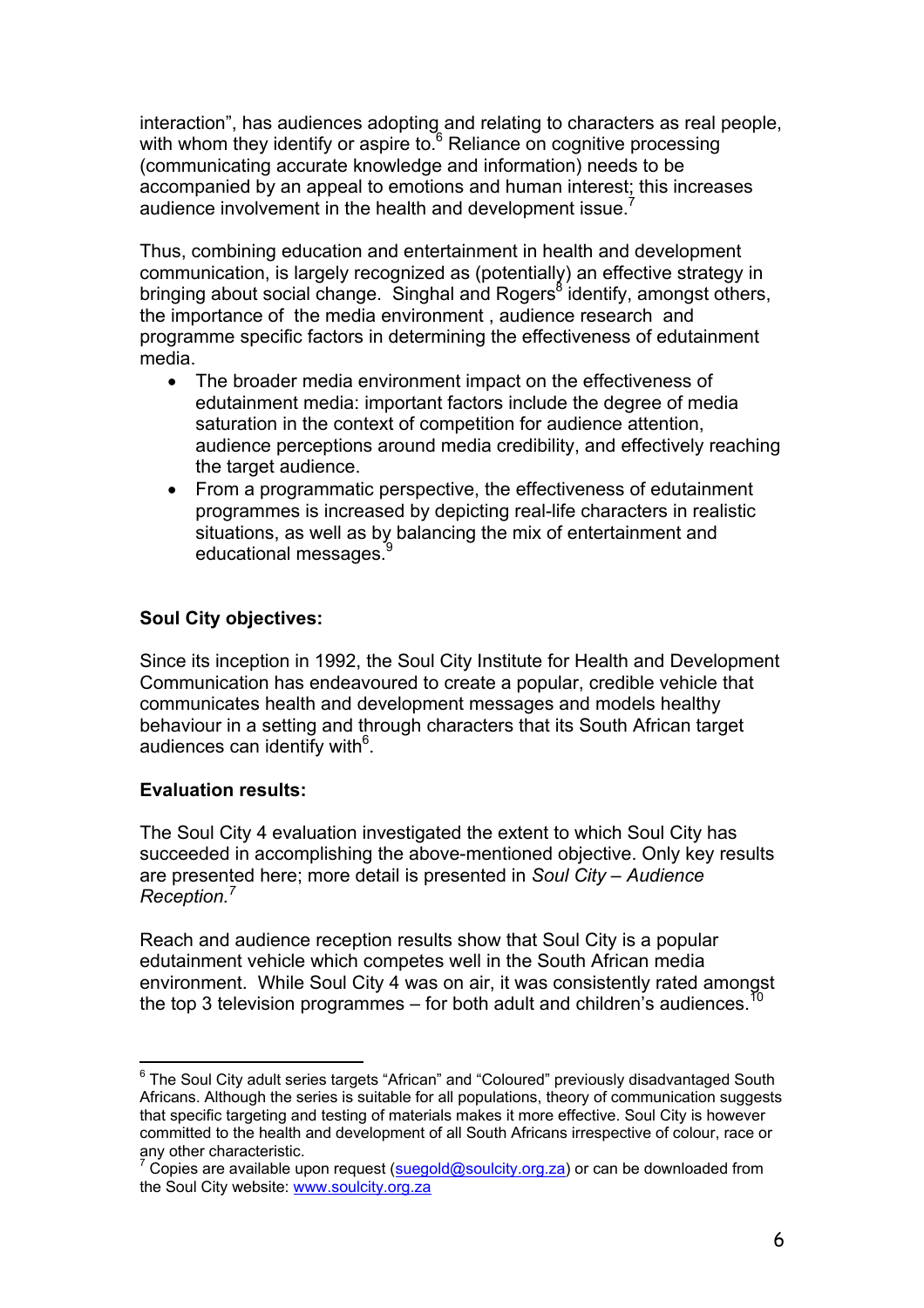Soul City 4 reached 79% of its target audience – including the "difficult-toreach" rural audience segment - through radio and / or television alone. The fourth series reached more than 16,2 million youth and adult South Africans:

- The Soul City television series reached 75% of its urban target population and 60% of its rural target population;
- Soul City radio reached 52% of its urban target population and 68% of its rural target population;
- Soul City print reached 69% of its urban target population and 58% of its rural target population.

Reach amongst the youth audience is of particular importance for HIV / AIDS interventions. More than 2 out of 3 Soul City audience members are youth, between the ages of 16 and 24:

- 70% of South African youth watch Soul City on TV;
- 60% of South African youth listen to Soul City on the radio;
- 63% of South African youth have been exposed to Soul City print material or print coverage.

Soul City appeals to diverse audience segments with reference to education, age, sex and geographical location<sup>11</sup>. On average, 45% of Soul City's television and radio audiences watched or listened to Soul City 4 regularly<sup>12</sup>.

Soul City's prominence as a health and development communication vehicle is further illustrated by the following results, quoted from an independent study<sup>13</sup>: 47% of the national population in South Africa spontaneously mentioned Soul City on television as a programme from which they feel that they have obtained useful information about HIV/AIDS. This statistic increases to 54% amongst Soul City's target audience, African and Coloured viewers. For radio, 9% of the national population (15% of African listeners<sup>[8](#page-14-0)</sup>) spontaneously mentioned Soul City as a source of useful information on HIV/AIDS. Two percent of the national population (4.1% in the African subsample, and 4.8% in the Coloured sub-sample ) mentioned Soul City print material as a useful source of information on HIV/AIDS.

| Soul City is valued an<br>entertaining and<br>engaging educational<br>programme, as<br>illustrated in the<br>following quotations <sup>14</sup> : | "Soul City is not like any other drama because it touches<br>crucial subjects that are being experienced by people in the<br>community and at the same time we get to see them. And<br>again when they deal with a subject they don't let it end on<br>the television. They educate the viewers about that particular<br>subject that they could be dealing with."<br>[Rural male] |
|---------------------------------------------------------------------------------------------------------------------------------------------------|------------------------------------------------------------------------------------------------------------------------------------------------------------------------------------------------------------------------------------------------------------------------------------------------------------------------------------------------------------------------------------|
|                                                                                                                                                   | "If you had missed Soul City you! - You didn't want to miss a<br>Soul City episode, you always wanted to watch all the time<br>on the day it played<br>when you miss it you even go to someone else to ask<br>what was happening yesterday, what was so and so saying<br>today."<br>[Urban female]                                                                                 |

<span id="page-14-0"></span> 8 The radio series is broadcast on African language radio stations only.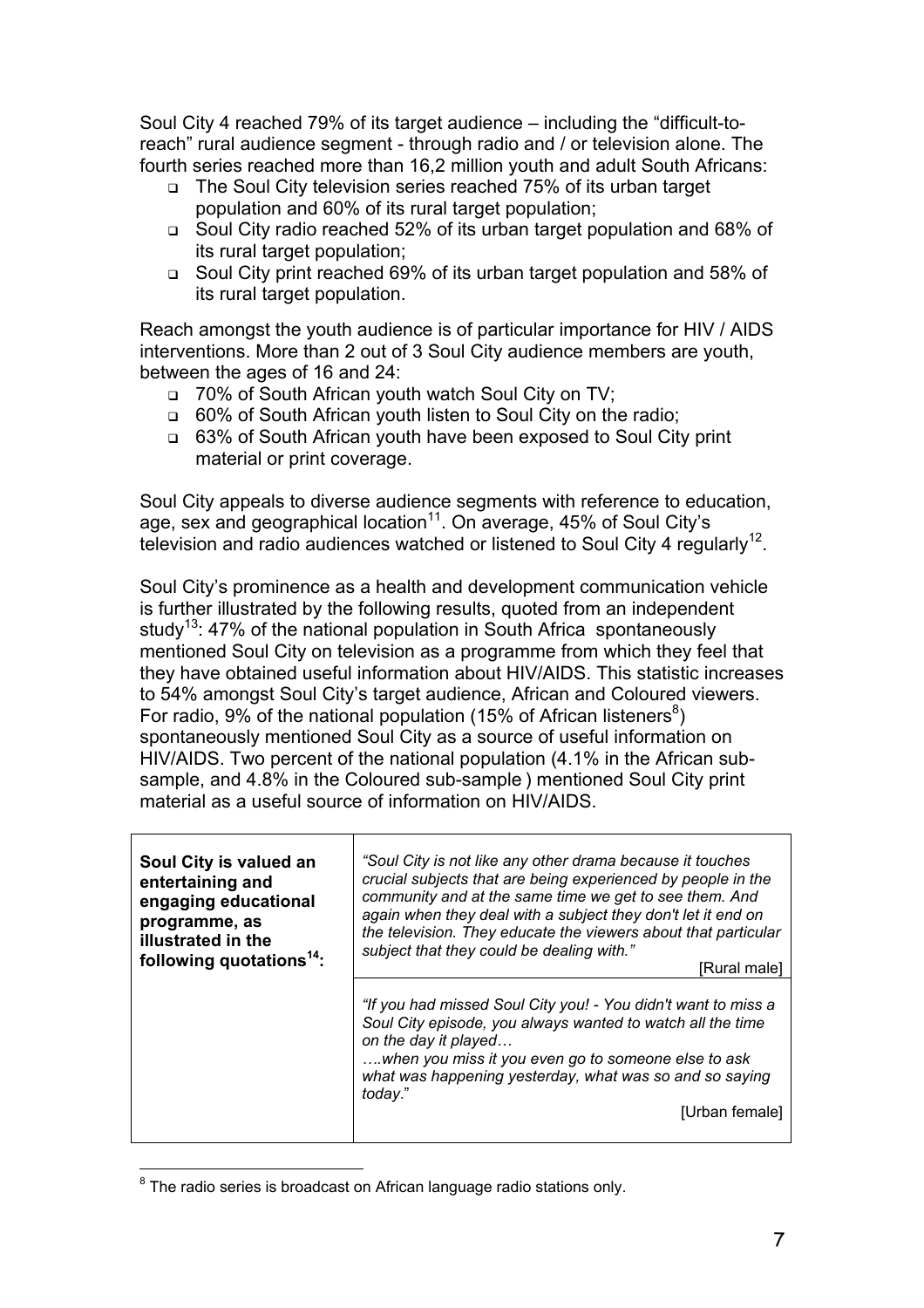Soul City reaches a wide variety of South African organizations and institutions. The database of organizations / institutions reached (constructed in 1999<sup>15</sup>) consists of 4321 entries  $-$  i.e. records of organizations and institutions reached $9$ . The range of institutions and organizations reached is quite broad - it includes schools, Adult Basic Education and Training (ABET) centres, clinics, NGOs and CBOs, government departments, church groups, para-statals, private sector institutions, and universities (both local and international). Soul City reaches institutions and organizations beyond the development sector only. Sectors reached include formal and informal education, health & development, business, management, media / communication and service delivery – in the areas of health, youth, gender, land and labour.

Audience reception results further show that Soul City is a relevant, credible vehicle with understandable messages, that models positive behaviour in a way that fosters self-identification and self-reflection, and leaves its audience with a sense of having choices in bringing about change in their lives. Soul City's audience explicitly attach value to the following aspects of the vehicle<sup>16</sup>:

- its educational impact
- $\Box$  the fact that it is set in (and depicts) local, familiar settings that have personal relevance for people, and that they can identify with
- $\Box$  its constructive, pro-social depiction of events
- $\Box$  its continuity from series to series
- its clear, understandable and "complete" construction of messages and scenarios
- its depiction of alternatives and nuances
- $\Box$  it leaves the audience with a sense of having choices
- the dramatic format
- $\Box$  its credibility

 $\overline{a}$ 

positive role modeling

Qualitative data show that Soul City's impact is related to its constructive, prosocial role modeling, and its modeling of plausible alternatives or coping strategies, in a setting that is real and familiar to its audience. Soul City models a range of nuanced, understandable and relevant behavioural scenarios—in a setting or context that the audience can relate to and identify with. Soul City enables (in an entertaining and non-didactic manner) its audience to critically reflect on their own attitudes and behaviour, and leaves them with a sense that they have a choice in determining their behaviour, and in impacting on, or changing their lives. In this way the edutainment media contributes to shifts in the various phases and components of the complex process of behaviour change<sup>17</sup>.

<span id="page-15-0"></span> $9$  This estimate is likely to be an undercount due to difficulties in constructing the data base such as low response rate, incomplete record keeping, difficulty in tracing organizations reached etc.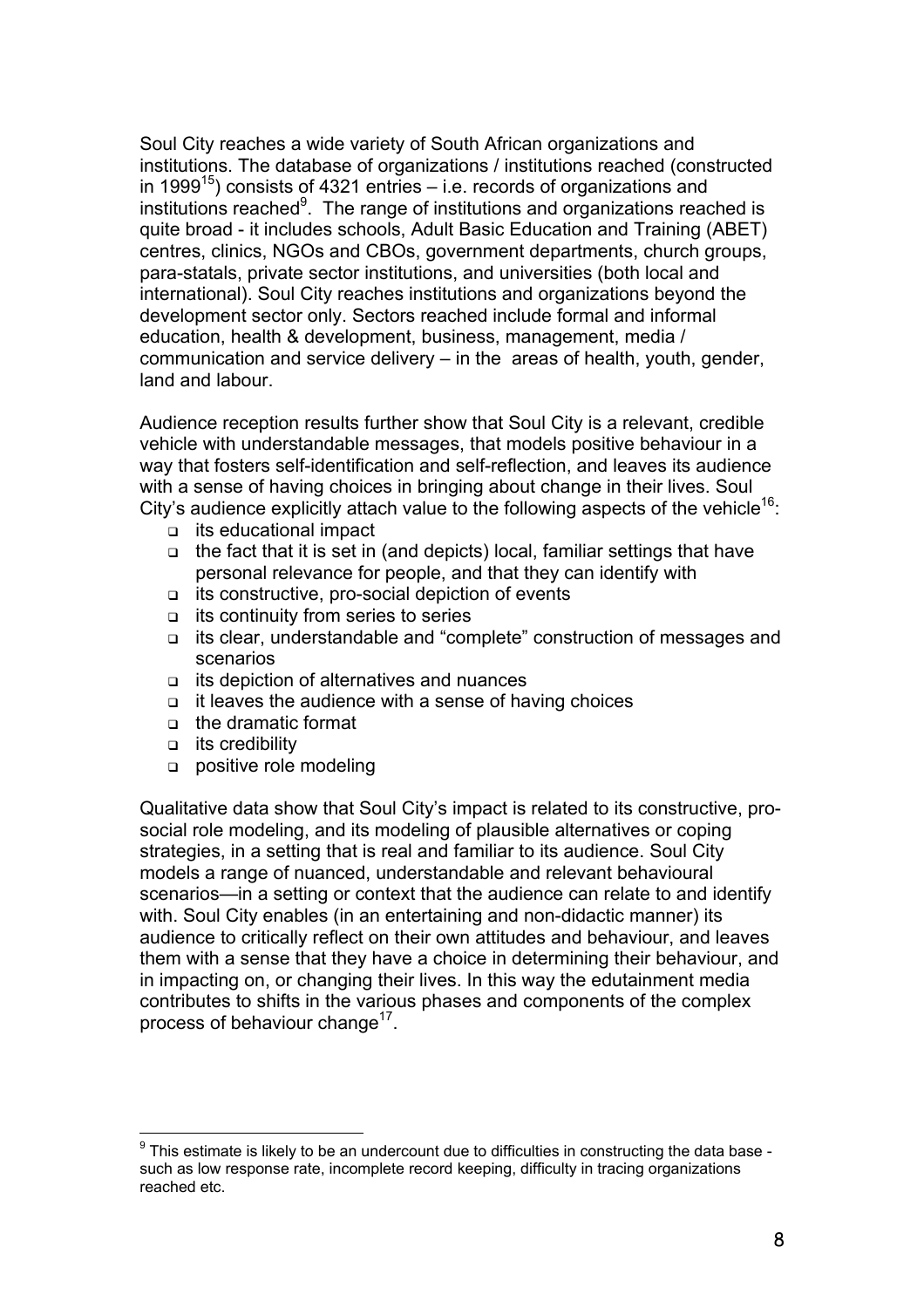### <span id="page-16-0"></span>**Impact Analysis:**

This section of the report is broadly structured under the headings "impact on facilitating an enabling environment", and "impact on individuals in their immediate interpersonal environment". The distinction between these levels of influence is primarily conceptual: firstly, in experiential terms, factors from all conceptual levels of influence converge in a complex reality which, to varying degrees, enables or hinders positive change. Secondly, a number of constructs (such as advocacy, social influence, dialogue and debate, efficacy etc.) discussed below operate across both these contexts.

Again, the theoretical background precedes a short section on the Soul City 4 intervention objectives. A synopsis of positive impact as empirically observed through the Soul City 4 evaluation follows. Only key results are presented here; illustrative detail is presented in *Soul City 4 Evaluation Results – Integrated Summary Report*; *Soul City 4 Impact Evaluation – AIDS*; *Soul City 4 Impact Evaluation – Violence Against Women Vol I*; *Soul City 4 Impact Evaluation – Violence Against Women Vol II*; and *Soul City 4 Impact Evaluation – Hypertension, Small Business Development & Personal Savings[10](#page-16-1)*.

### **Facilitating an enabling environment supportive of change:**

#### **Theoretical background:**

The Soul City model of social change represents an eclectic integration of existing models of social and behaviour change – such as Social Learning Theory (mentioned earlier), the Theory of Reasoned Action, the Johns Hopkins Steps to Behaviour Change model, Social Network Theory, the Diffusion of Innovation Model, the Stages of Change Model, and the BASNEF Model. Soul City further bases its intervention on the Ottawa Charter of Health Promotion. A human rights focus is maintained.

Key components of Soul City's integration of, and engagement with these theories and constructs are presented here as an introduction to impact observed:

With the **Ottawa Charter of Health Promotion** (1986) understanding of health promotion began to shift away from seeing health as the responsibility of individuals alone, and incorporated an emphasis on creating an enabling environment that would support individuals in making healthy choices. Hence the health promotion movement's shift towards creating a supportive environment, strengthening community action, building healthy public policy,

<span id="page-16-1"></span> $\overline{a}$ <sup>10</sup> Copies are available upon request [\(suegold@soulcity.org.za\)](mailto:suegold@soulcity.org.za) or can be downloaded from the Soul City website: [www.soulcity.org.za](http://www.soulcity.org.za/)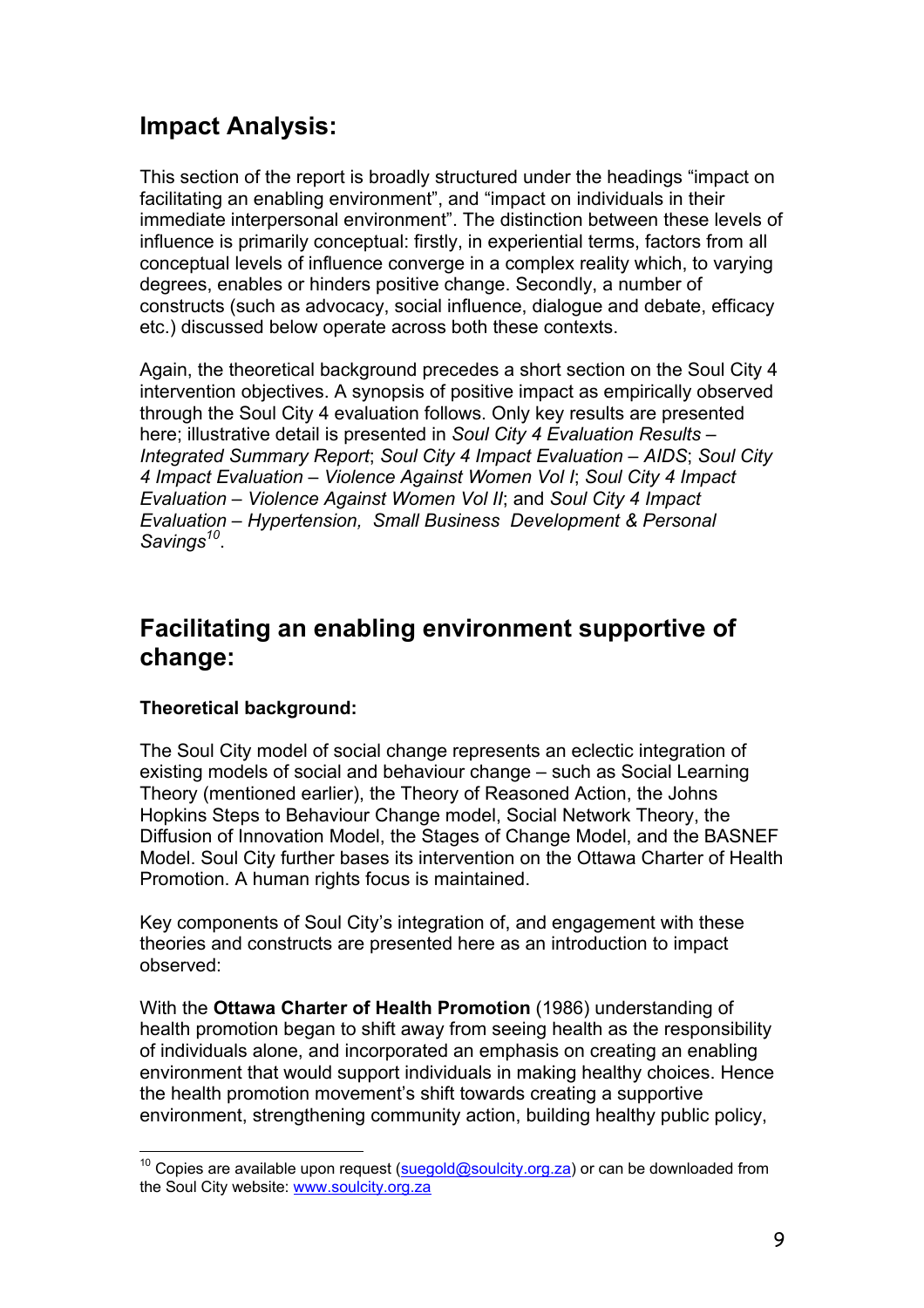developing personal skills and reorientation of health services as ways of ensuring an environment that is more conducive and helpful to individuals wanting to engage in healthy behaviour.

Similarly, Behaviour Change Theory embraced the notion that environmental forces beyond the control of individuals impact positively or negatively on the behaviour change process<sup>18</sup>. Hence the emphasis on what became known as **community / society level models** that embody an ecological perspective to health and behaviour change. These models emphasize change in societal structures and processes supportive of healthy lifestyles, and include advocacy and policy development as part of the intervention strategy to complement individual education.[19](#page--1-18) 

Soul City views **advocacy** as a key process in social and behaviour change. Advocacy refers to *"a set of behaviours that enable / facilitate / catalyze / encourage the direct promotion of health". A*dvocacy can take place in different contexts:

- between individuals e.g. support-giving behaviour and individuals speaking out in favour of healthy behaviour (discussed in a subsequent section),
- within communities (e.g. community groups and structures taking action or promoting healthy behaviour) ,
- and finally, at a broader societal level which entails advocacy for policy and legislative change $^{20}$ .

Advocacy is both an outcome of change and a mechanism through which change is facilitated socially and interpersonally.

Soul City's advocacy component (i.e. advocacy for policy and legislative change) is further informed by the work of Charlotte Ryan and Lawrence Wallack: media advocacy (the use of editorial media specifically) and community mobilization are key mechanisms to influence public debate and impact on policy and legislation. Advocacy focuses on helping communities to access media, thereby putting their issues on the national agenda, and shaping public debate. Community mobilization is an important tool of media advocacy in that it helps access media coverage and influences policy makers in this way. It also empowers communities to be their own spokespeople and have their own voice heard, thus shifting the "power gap" as opposed to the "knowledge gap". (Traditional health communication projects usually focus on getting the public to know more about a health issue and to change the way they think or behave – thus impacting on the knowledge gap.)  $21$ .

Several social scientist[s11](#page-17-0) propose **"social influence"** as a key mechanism of change. Social influence, social comparison, and convergence theories specify that the perceptions and behaviour of peers or other types of reference groups ( e.g. personal networks, groups to which one belongs etc.)

<span id="page-17-0"></span><sup>&</sup>lt;sup>11</sup> Social Learning Theory (Bandura); Theory of Reasoned Action (Fishbein); the Theory of Subjective Culture and Interpersonal Relations (Triandis); Diffusion of Innovation Theory (Ryan and Gross); Diffussion of Ideas Model (Rogers); Social Network Theory (Kincaid) etc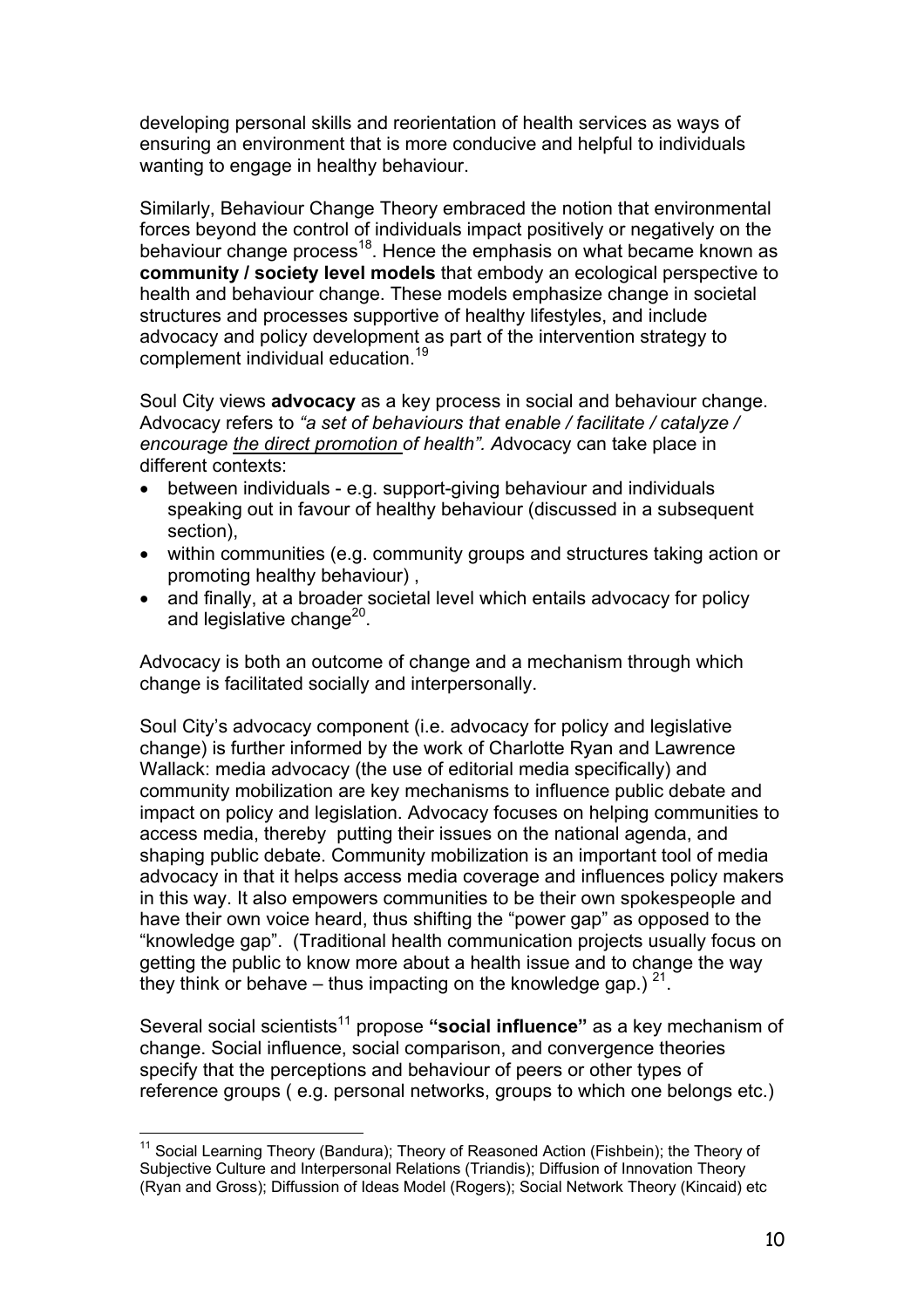<span id="page-18-0"></span>influence one's perception and behaviour. Especially in uncertain or ambiguous situations, people rely on the opinions of others.<sup>22</sup>

Thus theories of "Social Influence" look at the importance of informal social networks in behaviour change. It proposes that the degree of "social interconnectedness" determines the likelihood of exposure to new ideas and behaviour, and determines the degree of "social comparison and influence". Kincaid (2000) states that the Social Network Structure accelerates the diffusion of innovation in various ways: 1) those "inside", where the innovation is normative, are protected from opposing outside influence where the innovation is not normative; and 2) the network provides support to maintain the change. $23$ 

**The Diffusion of Ideas Model<sup>24</sup> describes the process of behaviour change** on a macro-level (in communities and society) as an S-shaped curve: initially, adoption of particular behaviour is slow. This is followed by the majority rapidly accepting the behaviour, and then slower acceptance of the behaviour by the minority. Rogers distinguishes between innovators, early adopters, early majority, late majority and late adopters <sup>25</sup>.

**Public dialogue and debate** are key mechanisms through which advocacy and social influence take place.

A further expansion on traditional KAP models of behaviour change (mentioned earlier – see "key trends in health and development communication) is the introduction of **efficacy** as a key determinant of health and social outcomes. The concept applies to individuals as well as collectives. **Collective efficacy** has been defined as a group's judgment of their ability to perform a particular task, or as mutual trust and willingness to intervene in the particular task or action $^{26}$ .

#### **Soul City 4 objectives:**

Soul City 4 broadly aimed to facilitate an environment (within communities and within society) supportive of change - thus empowering or supporting people to make healthy choices by decreasing environmental barriers to change. Soul City 4 specifically most comprehensively operationalised this aim on the topic of Domestic Violence, and to a certain degree on the HIV/AIDS & Youth Sexuality topic.

Specific Soul City 4 objectives, (primarily but not exclusively operationalised through the partnership with the NNVAW) were as follows<sup>27</sup>:

- To convey information on women's rights, raise societal discussion, and shift social norms on gender-based violence;
- To connect audiences to help through a toll free helpline, providing crisis counseling and referral to community-based support structures;
- To promote collective efficacy and community action;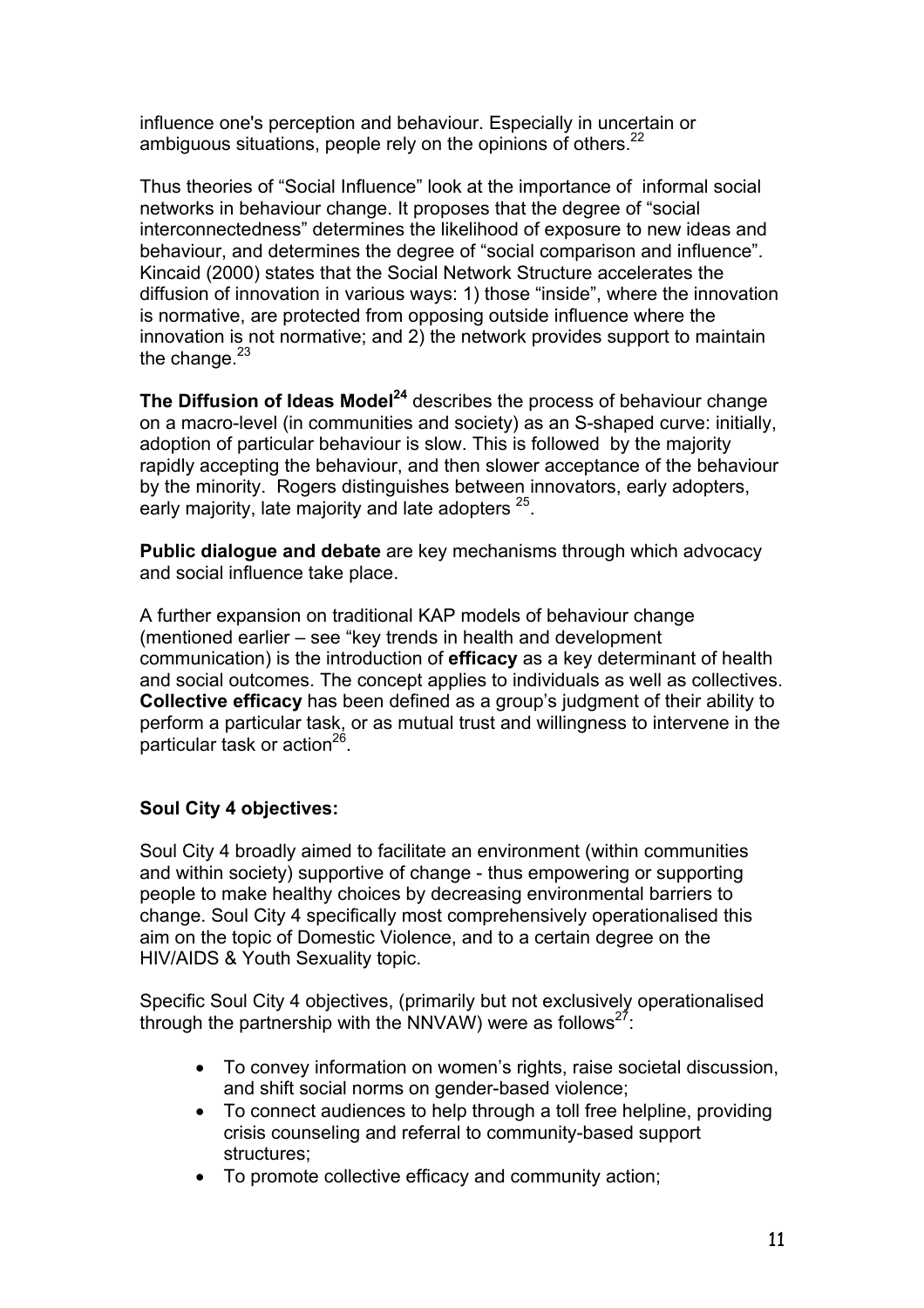- <span id="page-19-0"></span>• To advocate for the implementation of enabling legislation to create a supportive environment for change, through media advocacy, community mobilization and lobbying of Government;
- To develop training material on gender-based violence for policy implementers - counselors, police, judiciary and health workers.

#### **Key impact observed:**

Soul City's impact on communities and society<sup>12</sup> was primarily investigated qualitatively. Qualitative evidence (supported by quantitative data) consistently illustrate that Soul City (in partnership with the National Network on Violence Against Women) contributed to creating a supportive environment for facilitatining and maintaining behaviour change in the area of Domestic Violence and HIV/AIDS in particular.

Key results are as follows:

 $\overline{a}$ 

**Impact on community leaders, opinion-makers, service providers and community structures in interaction with their communities, attributed to Soul City by respondents in the National Qualitative Impact Assessment<sup>28</sup>** 

Soul City influences people in leadership positions in the community. It is perceived as, and used as an extension of community work; it shapes, supplements and reinforces various forms of messages to, and interaction between community leadership and their communities.

Furthermore, Soul City is reported to shift community norms, and to stimulate community dialogue and debate: through media advocacy and community mobilization (with reference to Domestic Violence), as well as through the edutainment vehicle Soul City raised public debate within communities (with reference to Domestic Violence, HIV/AIDS & Youth Sexuality).

These observations illustrate Soul City's impact on key mechanisms of social influence and advocacy. Social barriers to change are partially addressed in this way.

- Positive impact on community leaders, opinion-makers and service providers in interaction with their communities speaks to one of the forms of advocacy (as an "outcome" as well as a "mechanism of change") as used in the Soul City model of social change. It demonstrates "social influence" (discussed above) as a mechanism of change. Theory suggests that this level of impact assists diffusion of Soul City health and development communication within communities, and helps to shape community dialogue and debate, as well as community norms and values.
- Health and Development practitioners view dialogue and debate as key indicators of social change. It signifies collective processing of issues and

<span id="page-19-1"></span><sup>12</sup> Detailed reports are available upon request or on [www.soulcity.org.za,](http://www.soulcity.org.za/) *Soul City 4 Impact Evaluation – Violence Against Women Vol II* and *Soul City 4 Evaluation Results – Integrated Summary Report.*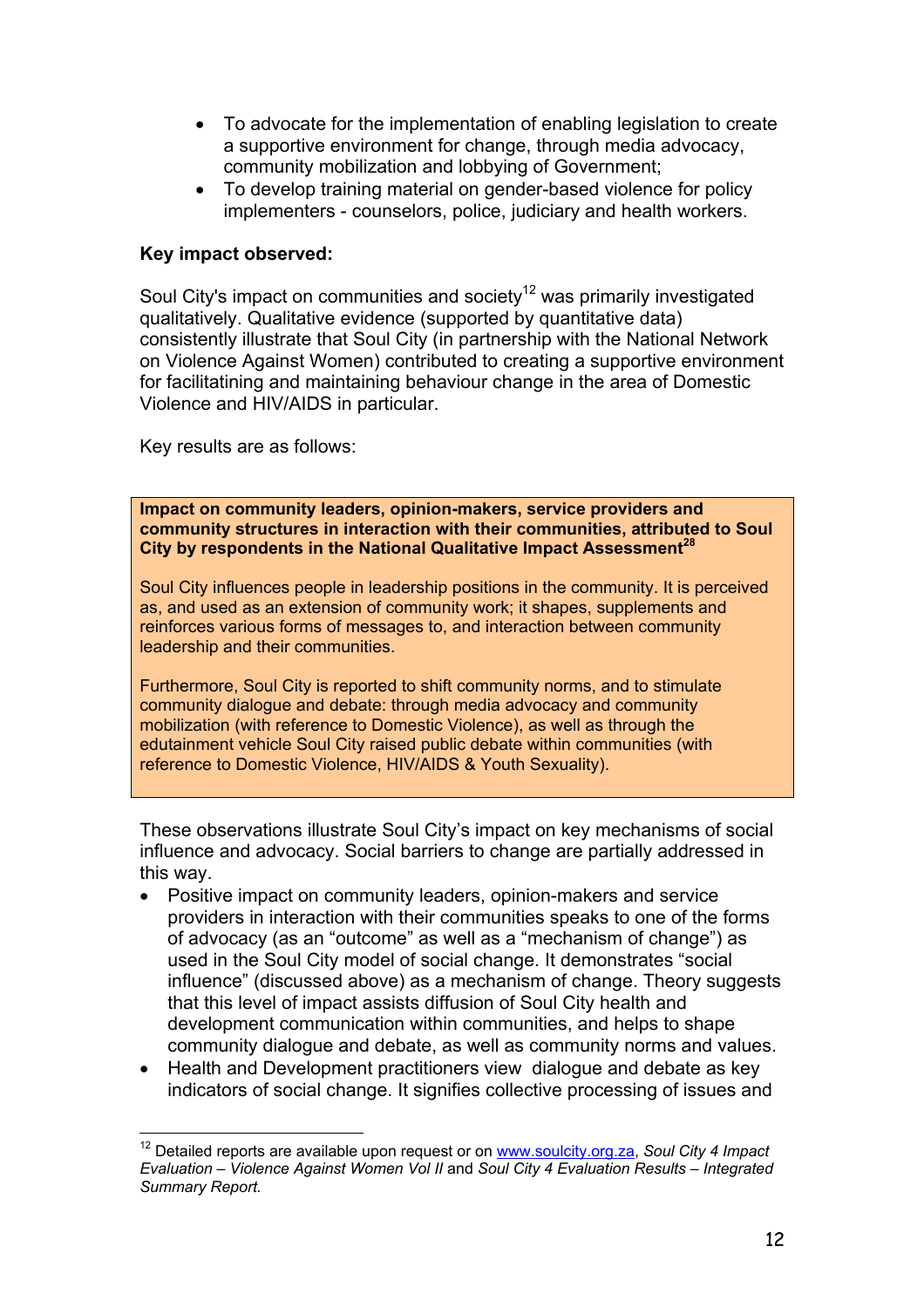represent the mechanism through which sensitive or taboo topics are brought into the open, thereby reducing "collective silence" or collective negation of issues as a barriers to change.

#### **Impact on local organisational / institutional policies and practices attributed to Soul City by respondents in the National Qualitative Impact Assessment[29](#page--1-28)**

The Qualitative Impact Assessment further documents Soul City's impact on local organisational / institutional policies and practices (particularly with reference to HIV/AIDS and youth sexuality): e.g.

- Police officers report that they used Soul City material as a point of reference to brief their staff and to prepare them for what to expect in interaction with the community.
- Clinic nurses in rural Kwa-Zulu Natal were struck by Soul City's open display and advocacy around condom usage. Thus influenced, the clinic now has condoms permanently available as opposed to once a week only.
- Some religious leaders had amended their message about premarital abstinence, and were now promoting condoms. They attributed this to Soul City.

Furthermore, there are indications that Soul City begins to contribute towards more caring service delivery and facilitates better understanding of issues – amongst health workers and, occasionally, amongst police officers. (It must be noted that there is also evidence of persistent negative attitudes amongst police officers regarding the implementation of the Domestic Violence Act.)

The impact demonstrated above documents the association between Soul City and facilitating change in community structures and policies towards those supporting healthy lifestyles, thereby reducing barriers in social and physical environments. Theory argues that such positive impact enhances collective well-being of communities, and makes it easier for individuals to act on and maintain healthy choices.

#### **Impact on connecting people to services, associated with Soul City in partnership with the NNVAW[30](#page--1-29)**

Soul City 4 increased access to services (in the areas of Hypertension, HIV/AIDS, and Domestic Violence). The intervention raised awareness of, and increased contact with local violence against women services: e.g.

- Eight months after it was established, 41% of respondents had heard about Stop Women Abuse Helpline
- Approximately 180 000 calls were answered on 4 lines over 5 months. More than 1 in 5 calls answered were from non-urban areas.
- Given the limitations in resources, the Stop Women Abuse Helpline\* addressed a substantial need in the South African society, and increased access to crisis counselling and referral services for people affected by violence against women (VAW). Sixteen percent of respondents with no access to Soul City had heard about the Stop Women Abuse Helpline (SWAH), and none of them had written down or kept the number, whereas 37%, 45% and 61% of respondents with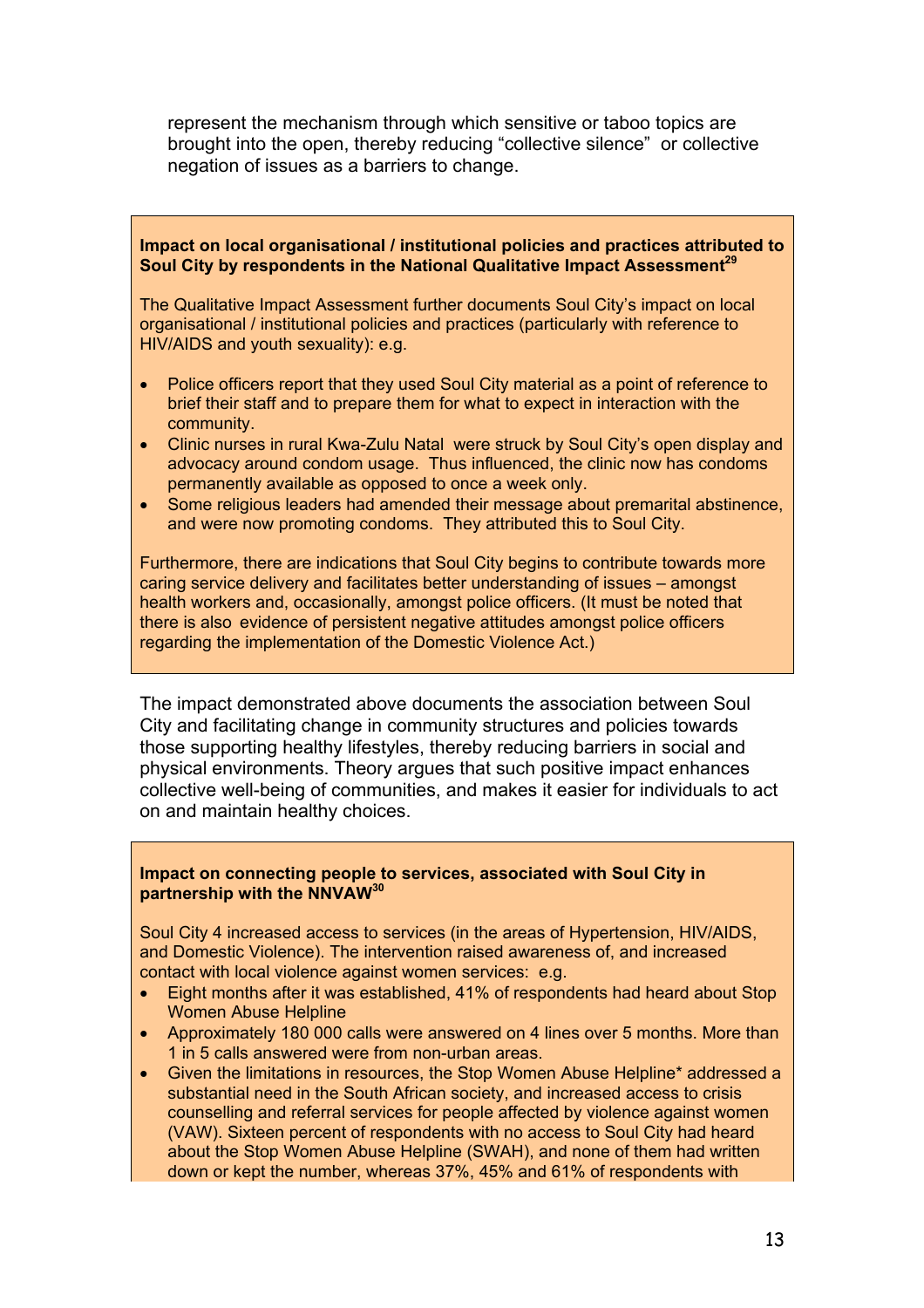exposure to 1, 2 and 3 sources of SC respectively had heard about the SWAH and 12%, 15% and 25% of respondents accessing 1, 2 and 3 sources of Soul City respectively had written down or kept the number. *(\* The Stop Women Abuse Helpline was initiated by the partnership between Soul City and the NNVAW, and is therefore, like pot-banging, a marker that is directly and exclusively associated with the Soul City 4 intervention.)*

• Eight percent of respondents in the post-intervention survey reported experience of domestic violence; 1% of respondents with no exposure to Soul City TV reported that they had made contact with an organization working in VAW whilst Soul City was on air, whereas 4% of those with low and medium exposure to Soul City TV, and 5% of those with high exposure to Soul City TV did.

The impact of the Partnership on connecting women to services must be interpreted in relation to the broader context in which services function in South Africa. Such a contextualised interpretation introduces a number of factors that fall outside of the scope of the Soul City 4 intervention, but that nevertheless impact on the intervention's ability to fulfill its objective of connecting people affected by violence against women to services: barriers such as access to and poor quality of services in some areas of the country inevitably limit the Soul City 4 intervention's positive and sustainable impact on creating an enabling environment for change in the area of service delivery.<sup>[31](#page--1-30)</sup>

**Impact on collective efficacy associated with Soul City:** (Case Study in Urban Site as part of National Qualitative Impact Assessment)<sup>[32](#page--1-31)</sup>

The holistic impact of Soul City at a community level of analysis (with reference to Soul City 4 and previous series) is well illustrated in the powerful account of community empowerment and collective efficacy documented in *Soul City 4 Evaluation Results – Integrated Summary Report.* Soul City fostered a sense of cooperation and togetherness in problem-solving within the community. It increased collective health consciousness; facilitated a sense of collective empowerment to effect change in the community; facilitated collective action and the formalization of community structures; and reinforced social networks. Soul City further facilitated a positive vision and hope for a better future for the community.

Theory of social and behaviour change views "efficacy" as a catalyst in the change process. Impacting positively on efficacy is a key factor in empowering of people to take action: belief that (in this case) a community can effect change, and can overcome barriers to change or act on awareness and knowledge is part of the complex process of actually effecting such change.

The partnership operationalised their advocacy objectives through direct lobbying of government (national and provincial), through media advocacy and through community mobilization. With the exception of direct impact on the implementation of the Domestic Violence Act at a provincial level of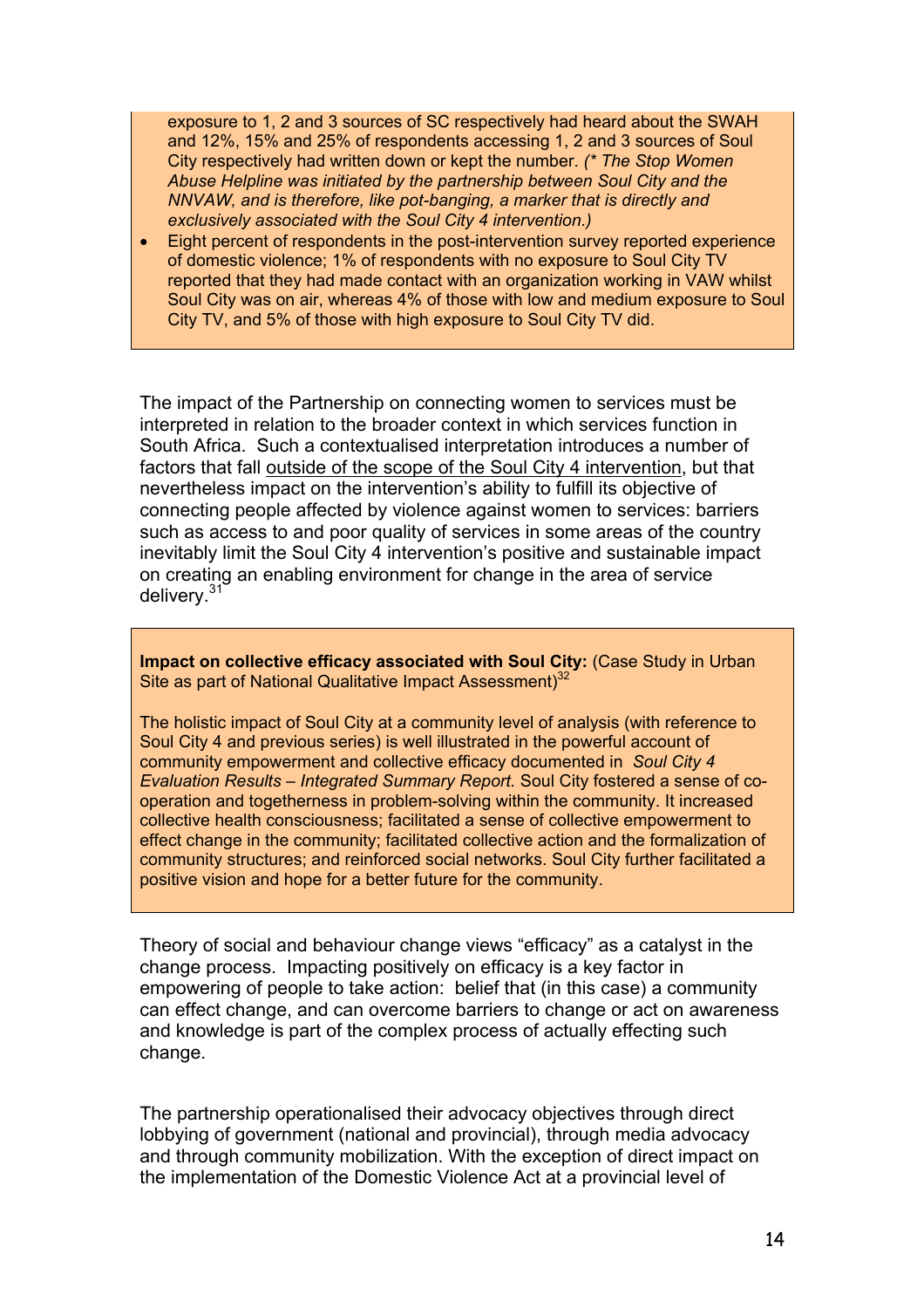government, the advocacy initiative was successful in reaching its short term objectives:

#### **Impact on community action / community events associated with Soul City in partnership with the NNVAW[:33](#page--1-32)**

Both the edutainment vehicle as well as the NNVAW's direct organizing in communities contributed to heightened community action or community involvement around domestic violence over the evaluation period.

- The intervention increased respondents' participation in community action, as well as increased respondents' intention to participate in community action. Three percent of respondents reported that they had participated in public protest around VAW over the evaluation period; 1% of respondents with no exposure to Soul City reported that they had participated in public protest against violence against women, whereas 3% of respondents with exposure to 1 source of Soul City, 3% of respondents with exposure to 2 sources, and 5% of respondents with exposure to 3 sources of Soul City did.
- Anecdotal reports of pot or bottle banging<sup>13</sup> have been gathered; for example, patrons at a local pub in Thembisa collectively banged bottles upon witnessing a man physically abusing his girlfriend. Similarly, there are unconfirmed reports of pot-banging taking place in Khayelitsha over the evaluation period.

#### **Impact on national debate as reflected in editorial media nationally, associated with Soul City in partnership with the NNVAW:[34](#page--1-33)**

• Media analysis over the intervention period suggests that the partnership succeeded in increasing public debate in the media, and in giving more prominence to domestic violence through increasing coverage of domestic violence. Forty-nine percent of print media monitored dealt with / referred to domestic violence. Based on quantitative comparative analysis of media coverage and media releases domestic violence-related coverage can be attributed to the Soul City / NNVAW partnership; approximately 1 in 5 articles directly referred to Soul City and/or the NNVAW (excluding mention of member organizations).

#### **Impact on policy implementation, associated with Soul City in partnership with the NNVAW: [35](#page--1-34)**

• Immediate, short term Partnership gains were as follows: the intervention contributed to the changing discourse on, and prioritization of domestic violence within National Government; it succeeded in putting pressure on National Government to speed up the implementation of the Domestic Violence Act; and succeeded in playing a facilitating role in the implementation of the Domestic Violence Act.

"The Domestic Violence Act was implemented on 15 December 1999. While this was not

<span id="page-22-0"></span> $13$  The Soul City story depicted the community's shift from "silent collusion" with domestic violence to active opposition, at one point, community members banged pots outside the abuser's home to make him stop. This activity was introduced in the story and has not been heard of in South Africa previously. Thus, pot-banging was used as a marker associated only with the Soul City series and the partnership with the NNVAW.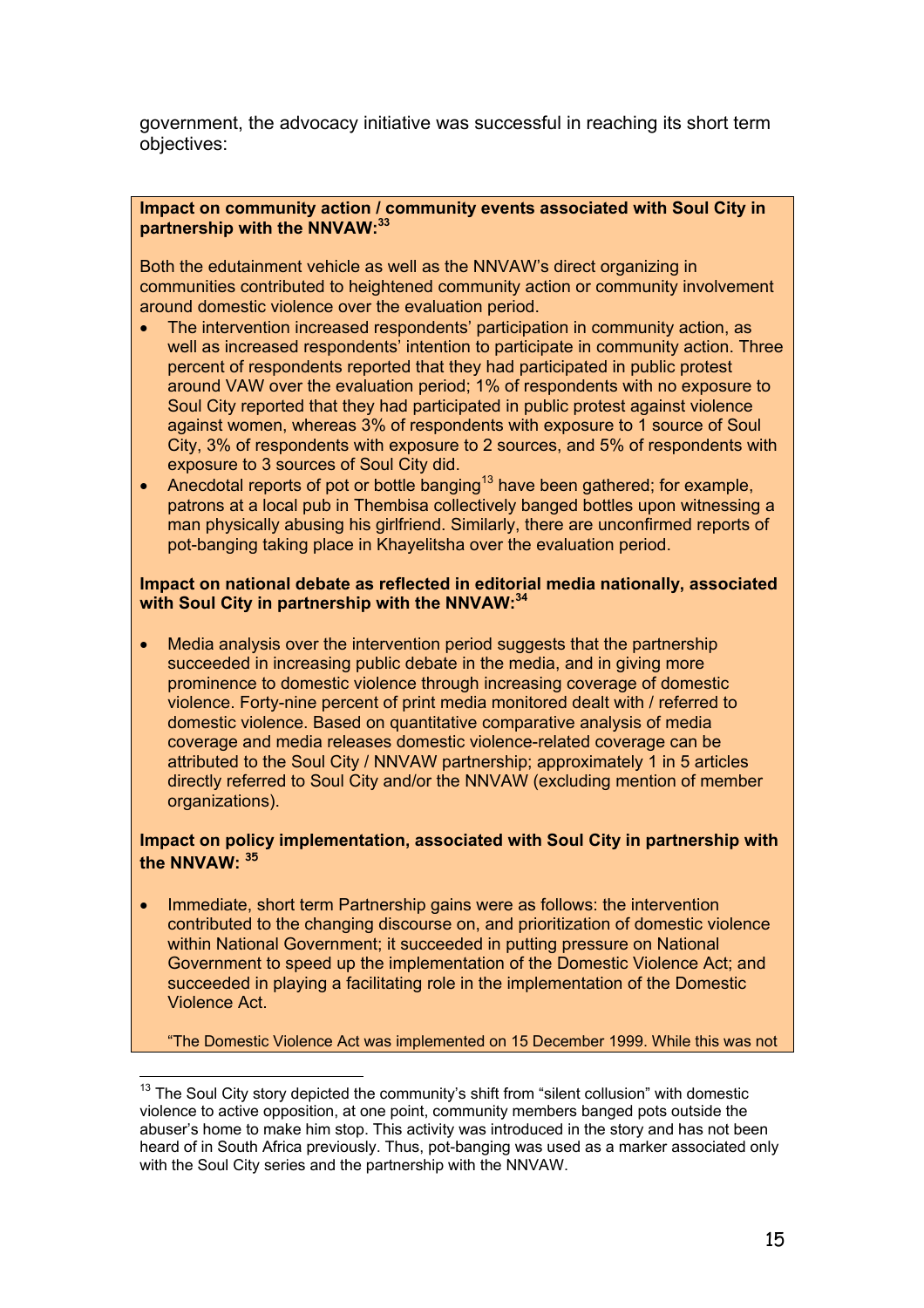the date specified in the advocacy campaign objectives (1st November 1999), the Partnership Evaluation found that implementation of the Act in 1999 was an achievement that can largely be attributed to the advocacy initiative of the partnership between Soul City and the NNVAW, and the multi-media component of the Soul City 4 intervention." (Partnership Evaluation Study, Women's Health Project)

Thus, in the health promotion framework, the Partnership, in the short term, achieved their key objective, and was instrumental in creating an enabling environment as far as implementation of legislation goes. In the longer term and against the background of poor service delivery mentioned earlier, sustained advocacy for successful operationalization of the Domestic Violence Act (i.e. improved service delivery, including *more sensitive* service delivery) is crucial.  $36$ 

Theory states that positively impacting on the processes and structures investigated in this section is crucial for reducing barriers to change that fall outside of the immediate control of individuals. Reducing these barriers creates an enabling environment in which individuals can potentially act on increased knowledge, changes in attitudes etc., and can adopt and maintain healthy behaviour.

Figure 2 represents a summary of Soul City's impact on communities:



*Figure 2 : Summarized model of the impact of Soul City 4 at a community level of analysis[37](#page--1-36)*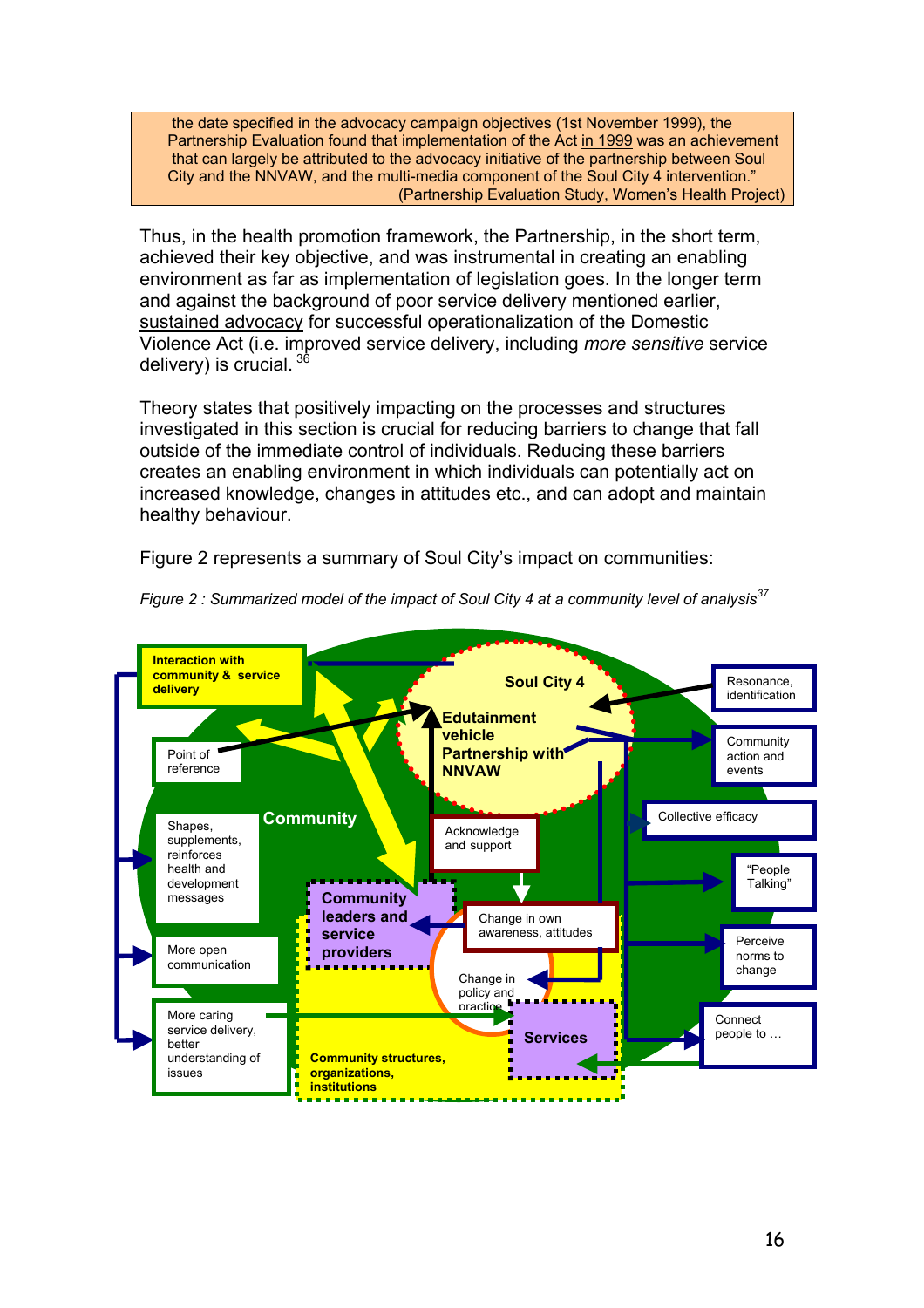### <span id="page-24-0"></span>**Impact on individuals in their immediate interpersonal environment:**

#### **Theoretical background:**

 $\overline{a}$ 

The shift away from interventions based on KAP models has been mentioned earlier. This shift does not mean that accurate knowledge and positive attitudes are of no importance in behaviour change theory: behavioural studies find that accurate knowledge is "necessary, but insufficient" to facilitate behaviour change<sup>38</sup>. Thus theory on health and development communication still retain a component which emphasizes the importance of raising awareness, increasing accurate **knowledge** – of course in a theoretical context which adds an interpersonal and social dimension. In addition to providing accurate health information, *providing other types of information* (such as how to overcome barriers to behavioural change, where and how to find support etc.) remain important intervention strategies<sup>39</sup>.

Similarly, although it is well documented that positive **attitudes** in themselves do not predict healthy behaviour, behaviour change theories and models retain positive shifts in attitudes and beliefs amongst their explanatory variables $14$ .

Soul City's model of social / behaviour change has been influenced by the **Steps to Behaviour Change model.** The Steps to Behavior Change (SBC) model outlines the basic impact indicators of individual behavior change through each step with sub-indicators specific for each intervention. The basic steps are changes in knowledge, approval, intention, practice, and advocacy**[40](#page--1-39)**.

As mentioned previously, the expansion of traditional KAP (Knowledge, Attitudes, Practice) models of behaviour change saw health communication practitioners increasingly emphasizing the immediate social context in which individuals find themselves – the family and social networks. Like the larger community and societal environments, this *immediate* social / interpersonal environment is also more or less supportive of desired change. The central role of the social context in which individuals find themselves is elaborated upon in the **Theory of Reasoned Action**. It states that adopting behaviour is a function of intent. Intent is determined by a person's attitude (based on beliefs about the consequences – cost and benefits - of performing the behaviour). Intent is further determined by **subjective social norms** - the person's perception of the social (or normative) pressure to perform the behavior. [41](#page--1-40) 

<span id="page-24-1"></span> $14$  for example the theory of reasoned action, the health belief model, social cognitive theory, the Stanford process, the steps to behaviour change model ("approval"), the BASNEF model etc.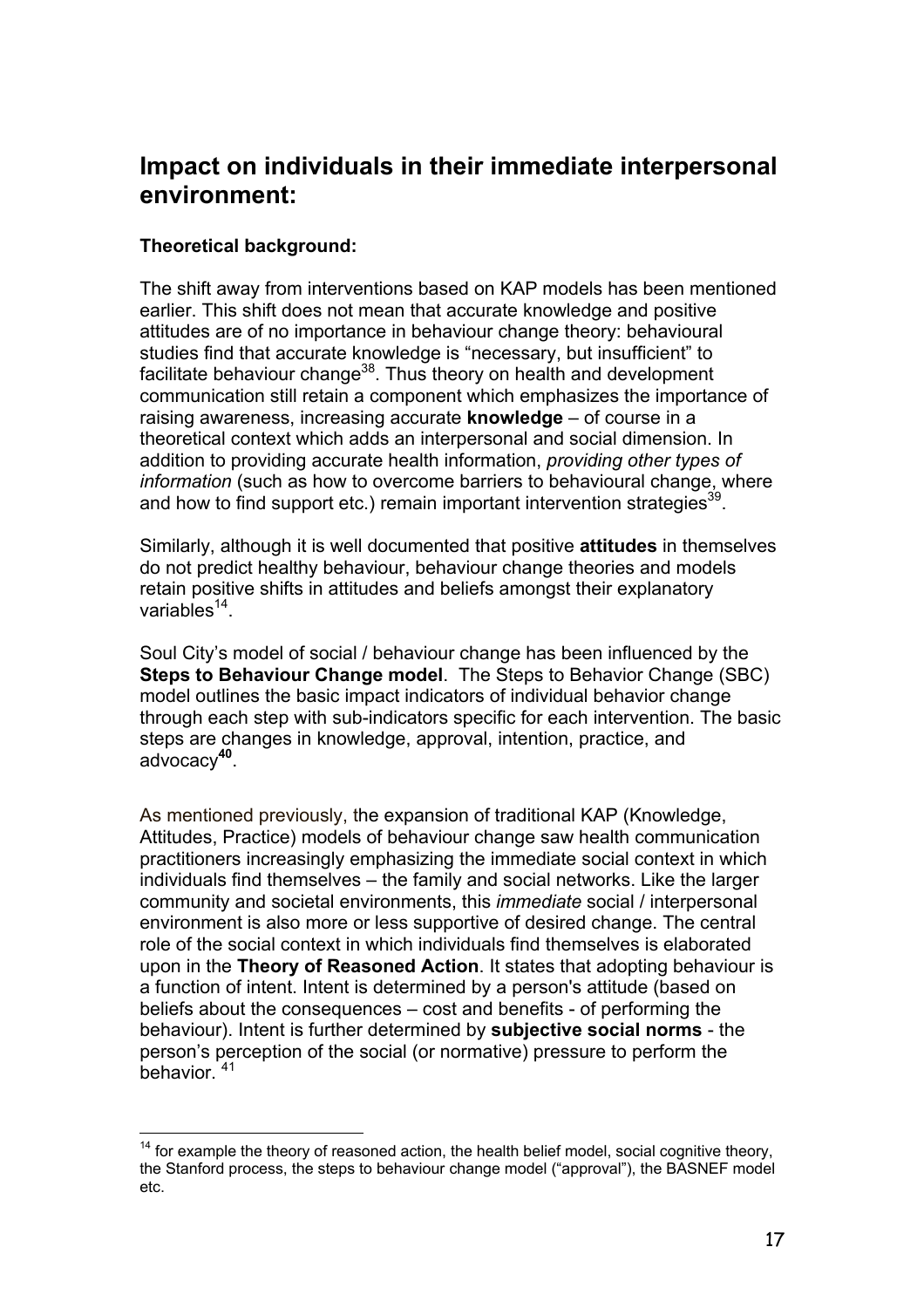Emphasis on interpersonal and social processes as mechanisms of change is further illustrated by the prominence that health communication practitioners attribute to **personal dialogue.** Soul City emphasizes that this dialogue and debate need to be directed – i.e. what is important is not only *that* people talk about an issue, but also *what* they say about the issue. Health messages play an important role in giving direction to this dialogue and debate<sup>42</sup>.

Positive personal dialogue together with **support giving behaviour** are examples of advocacy between individuals (mentioned earlier).

The importance of efficacy has been mentioned earlier in the context of the community; efficacy is also a key construct in the behaviour change process when it comes to individuals: Bandura (Social Learning Theory / Social Cognitive Theory) stressed the importance of a sense of personal agency in behaviour change. He defines **self-efficacy** as "the belief in one's capabilities to organize and execute the sources of action required to manage a prospective situation". It refers to an individual's judgment or confidence in the ability to take action or perform a particular task, and to persist in this task in order to manage a prospective situation.<sup>43</sup>

Soul City's understanding of the process of behavioural change is further influenced by the **Stages of Change model**. Five stages (pre-contemplation, contemplation, decision / determination, action and maintenance) describe the process of individual behaviour change from lack of awareness of the problem or issue, through thinking about change, making a plan to change, implementing the plan, and continuing the desired action. Progression through the stages is not necessarily linearly progressive  $44$ .

A general comment across "stage / phase" theories of social and behaviour change is that theorists and practitioners (including Soul City) often acknowledge that different people find themselves in (and enter the process of change at) different stages of the particular model under discussion. Furthermore, change is a process that does not necessarily immediately culminate in actual behaviour change. "Small shifts" of increased knowledge, positive shifts in attitudes etc. within the larger change process are important. Furthermore, the change process is often characterized by stops and starts, "backward" and "forward" movement is possible, and certain phases or stages may be skipped altogether.

Soul City further hypothesizes that different components (or combination of components) of a comprehensive health communication intervention (e.g. the multi-media edutainment component, the advocacy component etc.) may have a differential impact on different audience segments, depending on the particular issue that is addressed by the intervention (such as AIDS, domestic violence or hypertension for argument's sake) and the stage of change that individuals or communities find themselves in: sometimes mass-media may be enough to bring about observable change; often it may not be enough.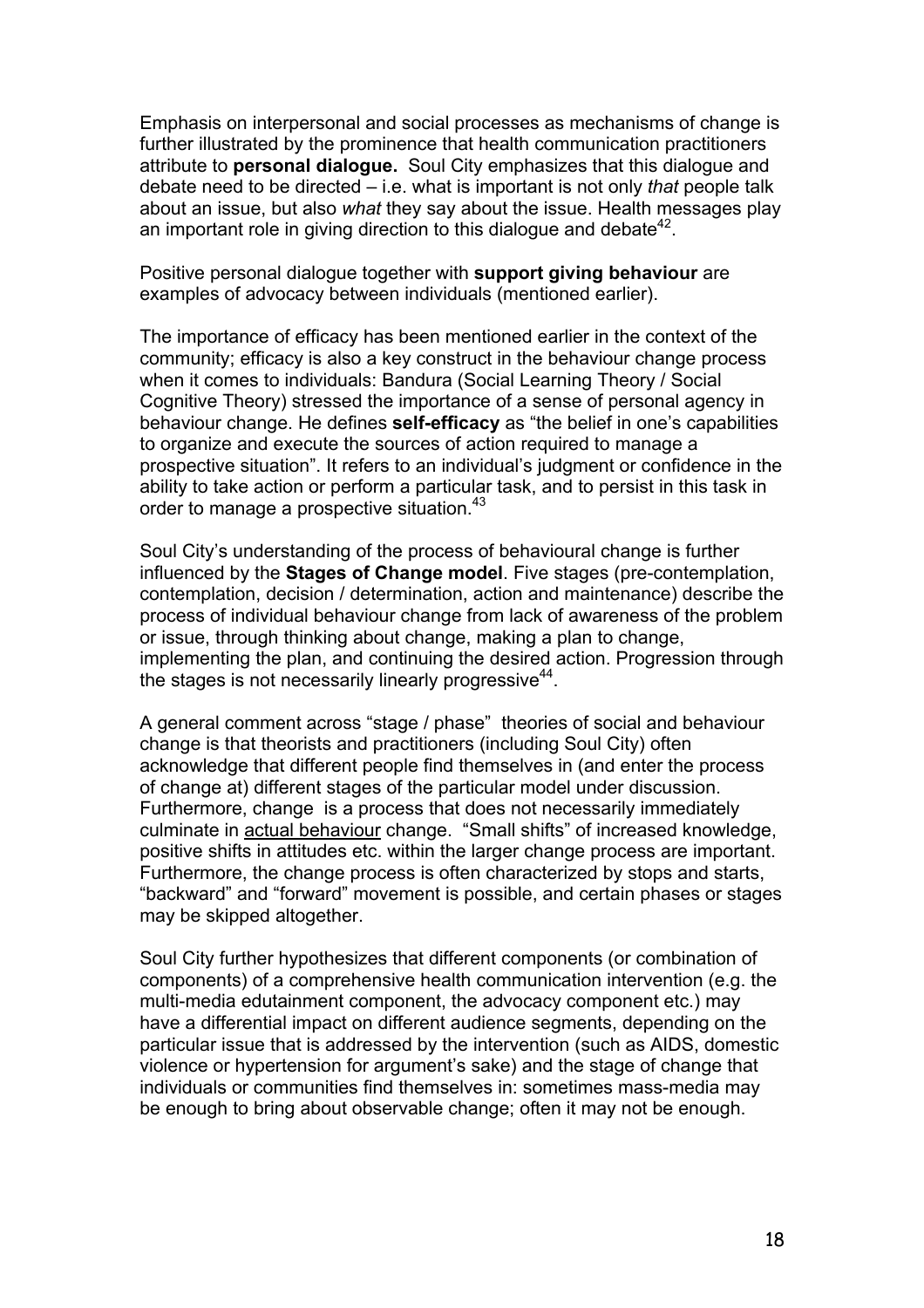<span id="page-26-0"></span>The **BASNEF model** encapsulates many of the principles and processes discussed above. It emphasizes the role of beliefs about the consequences of performing bahaviour, attitudes, social influence and subjective social norms, intention and enabling factors in the behaviour change process<sup>45</sup>.

#### **Soul City 4 objectives:**

Against the background of the theoretical underpinnings outlined in the previous section, and in the context of all the Soul City 4 topics, Soul City 4 aimed to decrease individual barriers to change and to empower people to make healthy choices by:

- o increasing awareness
- o increasing accurate knowledge and access to information
- $\circ$  shifting beliefs / attitudes towards those that would sustain healthy behaviour
- o increasing self-efficacy
- o increasing intention to change behaviour and to take individual action
- o increasing interpersonal dialogue and debate at a personal level (within social networks)
- o shifting social norms towards those that would sustain healthy behaviour
- o increasing support-giving behaviour
- o increasing positive / healthy intermediate behaviour (i.e. support-seeking behaviour)
- $\circ$  increasing positive / healthy action and actual behaviour change

#### **Key impact observed:**

 $\overline{a}$ 

With reference to Soul City's impact on individuals in their immediate interpersonal environment<sup>15</sup>, both quantitative and qualitative evidence across all themes covered in Soul City 4 suggest that exposure to Soul City is associated with increasing awareness and accurate knowledge, stimulating interpersonal dialogue within families and other social networks, increasing self-efficacy and a sense of empowerment (particularly amongst women), decreasing experiences of negative social- or peer pressure, and with shifting people's attitudes, intentions and intermediate practice (health-seeking / support-seeking behaviour as well as support-giving behaviour) towards sustaining healthier behaviour.

There is a degree of variation in the consistency of *quantitative associations* observed across topics covered in Soul City 4 and impact investigated in the evaluation: for example, evaluation results suggest that the Soul City 4 edutainment vehicle was largely not successful in reaching its objectives with regards to the following: increasing knowledge around institutional support for financing small business; increasing an understanding of what constitutes

<span id="page-26-1"></span><sup>15</sup> Detailed summary reports are available upon request or on [www.soulcity.org.za,](http://www.soulcity.org.za/) *Soul City 4 Impact Evaluation – AIDS; Soul City 4 Impact Evaluation – Violence Against Women Vol I, Soul City 4 Impact Evaluation – Hypertension, Small Business Development & Personal Savings* and *Soul City 4 Evaluation Results – Integrated Summary Report*.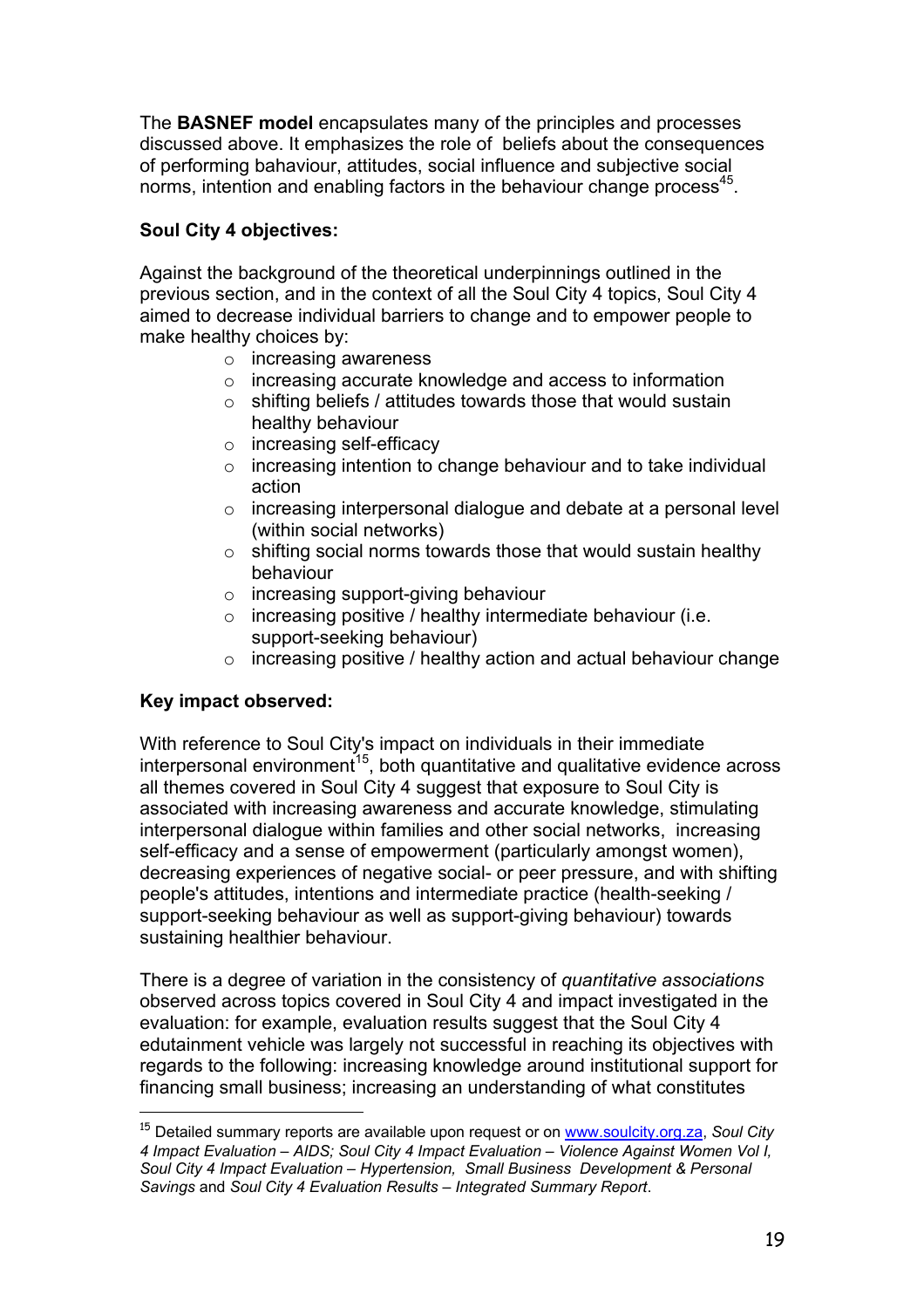sexual harassment; *changing* personal attitudes pertaining to sexual behaviour; changing attitudes and perceptions of social norms around sexual harassment; and changing behavioural intention in the area of small business development and personal savings.

However, a consistent quantitative association between exposure to Soul City 4 and the following key behavioural processes have been observed:

- increase in knowledge and awareness of violence against women. hypertension and HIV/AIDS / youth sexuality;
- improvement in personal attitudes and beliefs around domestic violence and maintenance of positive attitudes in the area of HIV/AIDS and youth sexuality $16$ ;
- stimulating interpersonal communication around domestic violence and  $HIV/AIDS<sup>17</sup>$  $HIV/AIDS<sup>17</sup>$  $HIV/AIDS<sup>17</sup>$
- perception of the social norm becoming more positive around domestic violence and HIV/AIDS / youth sexuality<sup>[18](#page-27-2)</sup>
- improvement in intention towards positive behaviour for hypertension, domestic violence, sexual harassment and HIV/AIDS / youth sexuality.

**Increases in knowledge and awareness of all topics covered, associated with exposure to Soul City 4[46.](#page--1-45)** 

Soul City 4 is quantitatively and qualitatively associated with increase in knowledge and awareness of violence against women, hypertension and HIV/AIDS / youth sexuality.

1) There was an improvement of 6 percentage-points between pre- and postintervention measurement (from 88% to 94%) on awareness to check blood pressure regularly, with a difference of 11 percentage-points between respondents with no exposure to Soul City and respondents with any exposure to Soul City (84% vs 95%, p< 0.05).

2) There was an improvement of 8 percentage-points between pre-and postintervention measurements of men recognizing emotional battering as a form of domestic violence (from 81% to 89%). The likelihood of recognizing emotional battering as a form of domestic violence is 7 times higher (p< 0.01) amongst respondents with high levels of exposure to Soul City TV than amongst those with no exposure to Soul City TV.

*3)* There was a difference of 45 percentage-points (16% vs 61%) between respondents with no exposure to Soul City and respondents with exposure to all 3 Soul City media types on knowledge of the Stop Women Abuse Helpline (p < 0.05). 4) In the rural sentinel site, high access to Soul City TV associated with faster acquisition of awareness that HIV/AIDS can be prevented (p < 0.05). Knowledge that there is no cure for AIDS improved by 10 percentage-points (from 79% to 89%) between the pre-intervention and post-intervention measurement. There was a difference of 9 percentage-points (85% vs 94%) between respondents with no exposure to Soul City TV and respondents with medium exposure to Soul City TV on this item ( $p < 0.05$ ).

<span id="page-27-0"></span><sup>&</sup>lt;sup>16</sup> hypertension and personal savings attitudes were not measured

<span id="page-27-1"></span><sup>&</sup>lt;sup>17</sup> hypertension, personal savings and sexual harassment interpersonal communication was not measured

<span id="page-27-2"></span><sup>&</sup>lt;sup>18</sup> hypertension and personal savings subjective social norms were not measured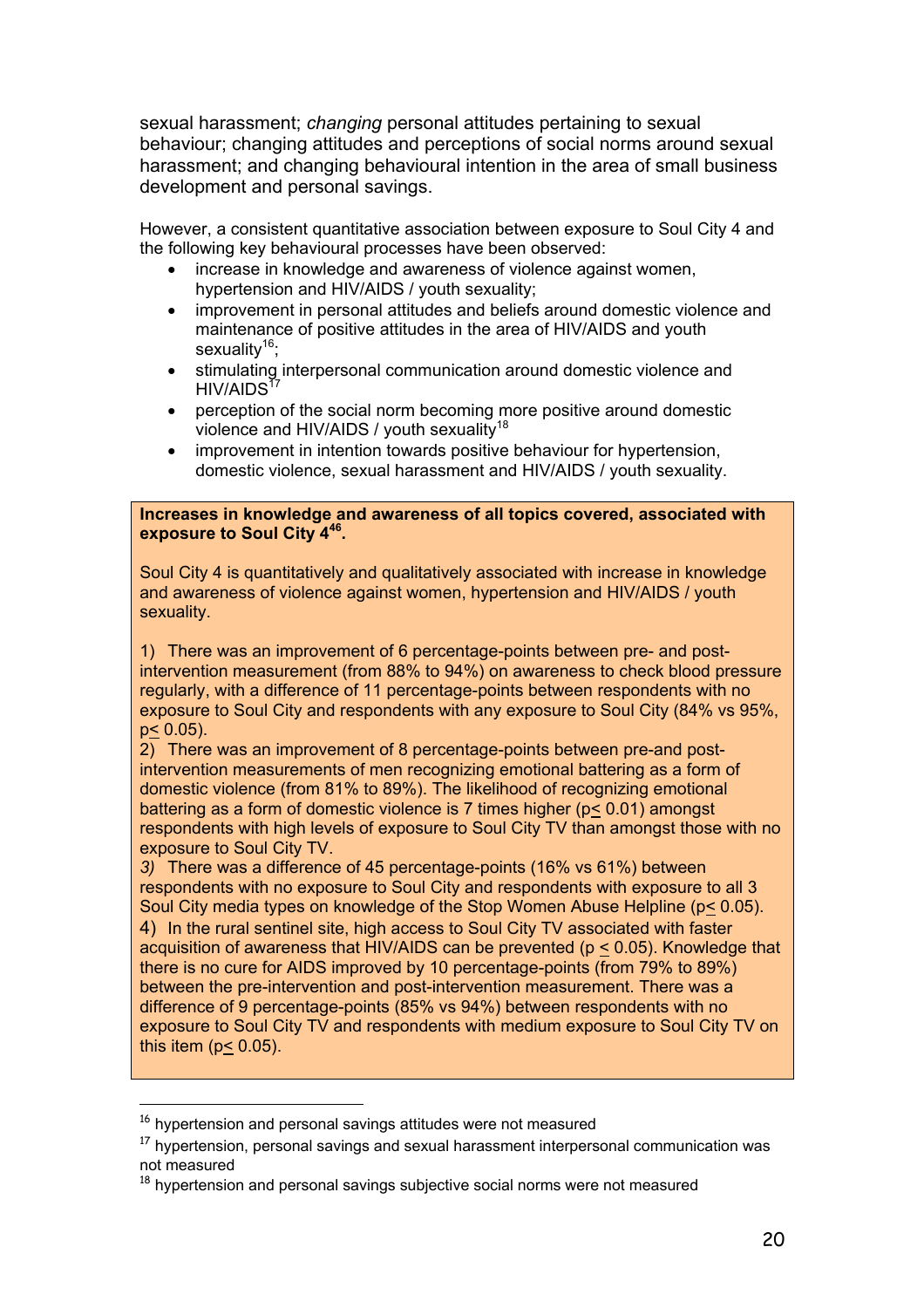The knowledge component of health and development communication cannot be underplayed - especially in societies such as South Africa where the majority of the population grew up in an environment characterized by institutionalized inequity and information deprivation, and where access to information remains central to many forms of inequality.

#### **Perception of risk associated with Soul City 4[47:](#page--1-46)**

There is no clear indication that exposue to Soul City 4 directly increased perception of personal risk in the area of hypertension or HIV/ AIDS. There is qualitative evidence that exposure to Soul City at least indirectly increased perception of risk in the sense that Soul City contributes to knowledge and awareness that monogamy is not a safeguard against contracting HIV (supported by quantitative data), that HIV/AIDS *is* very real, and that hypertension can affect anyone.

Perception of risk or the severity of a phenomenon can play a role in behaviour change. In the Soul City 4 evaluation, perception of risk generally decreased from baseline to evaluation measurement. Interpretation of such decreases is difficult: it may be related to increased knowledge and positive behaviour which can be associated with exposure to Soul City 4; it may also be related to persistent personal denial despite health communication efforts.

**Improvement in personal attitudes and beliefs around domestic violence, and maintenance of positive attitudes in HIV/AIDS and youth sexuality, associated with exposure to Soul City [448.](#page--1-47)**

Exposure to Soul City is associated with improvement in personal attitudes and beliefs around domestic violence and maintenance of positive attitudes in the area of HIV/AIDS and youth sexuality<sup>19</sup>.

1) The likelihood of holding positive attitudes and beliefs around domestic violence\* is 4.5 times higher (p< 0.01) amongst respondents with exposure to Soul City multimedia (i.e. exposure to multiple Soul City media types) than amongst respondents with no exposure to Soul City. *(\*E.g. whether domestic violence is a private matter, whether if a man beats his wife he has a good reason for it, whether women are expected to put up with abuse, whether it is culturally acceptable for a man to beat his wife, whether a man has the right to beat his wife, and whether women ever deserve to be beaten.)* Attitudes around domestic violence as a private affair improved with 10 percentage-points (from 56% to 66%) from pre-intervention to postintervention measurement, with a 21percentage-point difference (56% vs 77%) between respondents with no exposure to Soul City and those with exposure to 3 media types (p< 0.05).

2) Attitudes around rape in marriage improved with 4 percentage-points from preintervention to post-intervention measurement (86% to 90%), with a 17 percentagepoint difference (80% vs 97%) between respondents with no exposure to Soul City and those with exposure to 3 media types (p< 0.05).

<span id="page-28-0"></span><sup>&</sup>lt;sup>19</sup> hypertension and personal savings attitudes were not measured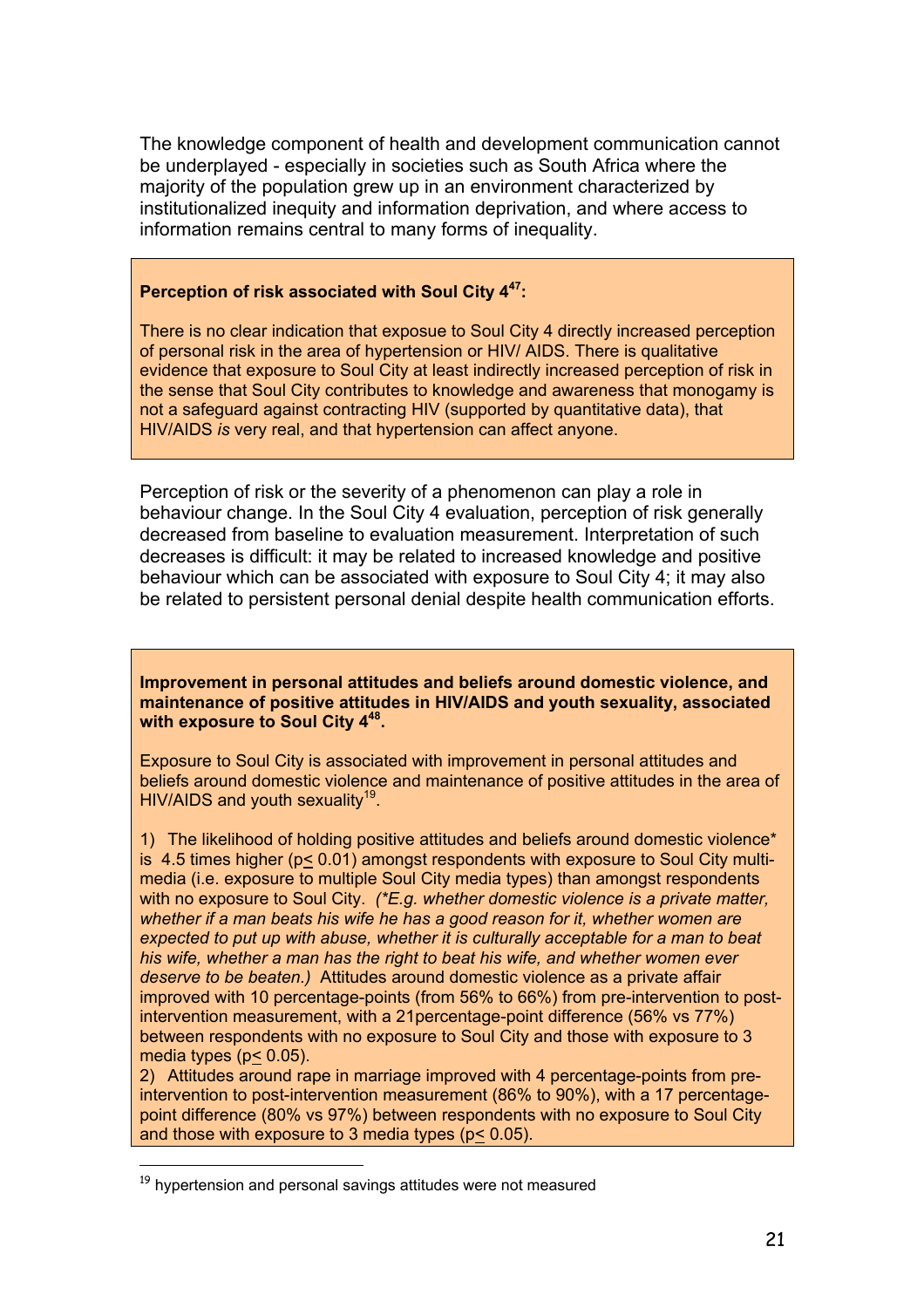3) Although the pre- and post-intervention measurement did not change significantly, respondents exposed to any Soul City media type were more likely to hold positive attitudes around women's dependence on men for a better life, with a difference of 14 percentage-points (63% vs 77%), 15 percentage-points (63% vs 75%) and 23 percentage-points (63% vs 86%) between those with no exposure to Soul City and those with exposure to 1, 2 and 3 media types respectively (p< 0.05).

#### **Improvement in interpersonal communication across Soul City themes, on HIV/AIDS and on domestic violence, associated with Soul City 4[49](#page--1-48).**

Soul City is associated with stimulating interpersonal communication around domestic violence and HIV/AIDS<sup>20</sup>, and with perception of the social norm becoming more positive around domestic violence and HIV/AIDS / youth sexuality $^{21}$  $^{21}$  $^{21}$ 

1) Seventy-four percent or respondents with exposure to Soul City 4 reported that they had talked about issues dealt with on Soul City;

2) More than 1 in 3 respondents had talked about domestic violence while Soul City was on air, with a difference of 19 percentage-points (17% vs 36%), 22 percentagepoints (17% vs 39%) and 34 percentage-points (17% vs 51%) between those with no exposure to Soul City and those with exposure to 1, 2 and 3 media types respectively (p< 0.05). "Occasional" interpersonal communication around HIV/AIDS improved with 6 percentage-points (from 37% to 43%) from pre-intervention to post-intervention measurement, whilst "never" talking about HIV/AIDS decreased by 9 percentagepoints (from 34% to 25%) between pre- and post-intervention measurement. There is a difference of 9 percentage-points between respondents with no exposure to Soul City who talk about AIDS occasionally (38%) and those with exposure to 3 Soul City media types who talk about AIDS occasionally (47%). 40% of respondents with no exposure to Soul City said they never talk about HIV/AIDS, whereas 14% of those with exposure to 3 Soul City media types said they never discussed HIV/AIDS – a difference of 26 percentage-points (p< 0.05).

#### **Improvement on subjective social norms in domestic violence and HIV/AIDS, associated with Soul City 4[50.](#page--1-49)**

1) The likelihood of believing that one's family, friends or community held positive views on domestic violence is 3.7 times higher (p<0.01) amongst respondents with exposure to multiple sources of Soul City than amongst respondents with no exposure to Soul City. (Issues are similar to attitudes reported on above). In the preintervention measurement, 8% of respondents experienced their community to have a more negative attitude than they do on whether domestic violence is a problem. This decreased to 3% in the post-intervention measurement, signifying a 63% decrease in negative social pressure.

The likelihood of believing one's family, friends or community held positive views on AIDS and Youth Sexuality\* is 2.8 times higher (p<0.01) amongst respondents with high levels of exposure to Soul City TV than amongst respondents with no exposure to Soul City TV. *(\*Issues include whether people with HIV/AIDS should be moved away, whether a man is right in expecting a woman to have sex with him without using a condom, whether boys/men have the right to have sex with their girlfriends if* 

<span id="page-29-0"></span><sup>&</sup>lt;sup>20</sup> hypertension, personal savings and sexual harassment interpersonal communication was not measured

<span id="page-29-1"></span><sup>&</sup>lt;sup>21</sup> hypertension and personal savings subjective social norms were not measured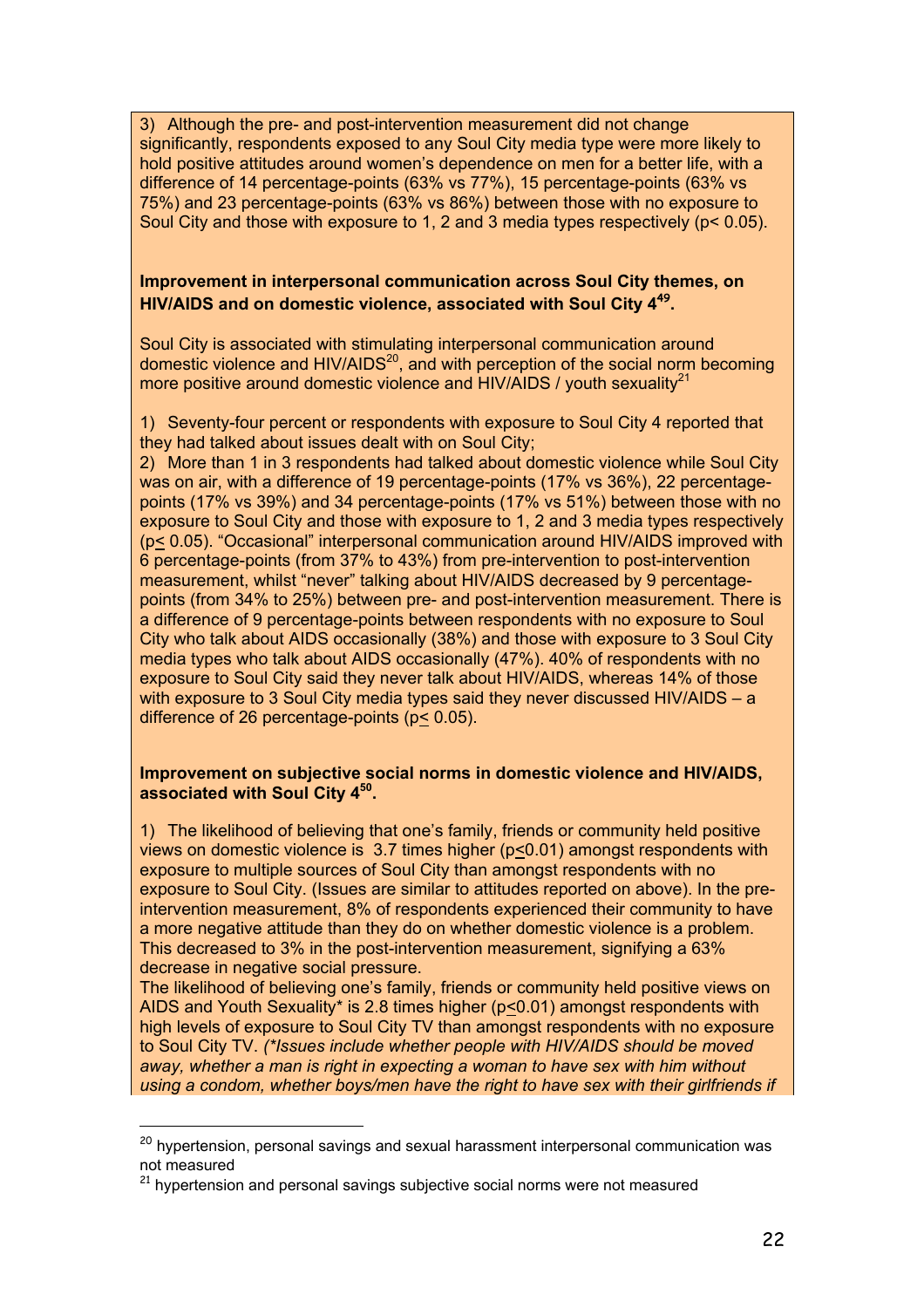*they buy them gifts, whether girls/women need to depend on their boyfriends/husbands for better life, and whether if a person really loves their boyfriend / girlfriend, they will have sex with them.)* In the pre-intervention measurement, 19% of respondents experienced their friends to have a more negative attitude than they do on whether a man is right in expecting a woman to have sex with him without using a condom. This decreased to 7% in the postintervention measurement, signifying a 63% decrease in negative peer pressure.

Soul City hypothesizes that increased positive interpersonal communication brings about an increase in positive subjective social norms and a decrease in negative peer pressure. These changes in social norms in turn facilitate an enabling environment for interpersonal communication on previously taboo topics. Together, these shifts result in conditions conducive to attitudinal and behaviour change through the removal of key barriers<sup>51</sup>. Further analysis of Soul City 4 evaluation data is necessary to empirically investigate this hypothesis.

*Figure 3: Hypothesized outline of mechanism of change - interpersonal discussion, subjective norms, decreased negative social pressure and behaviour change in relation to exposure to Soul City* 

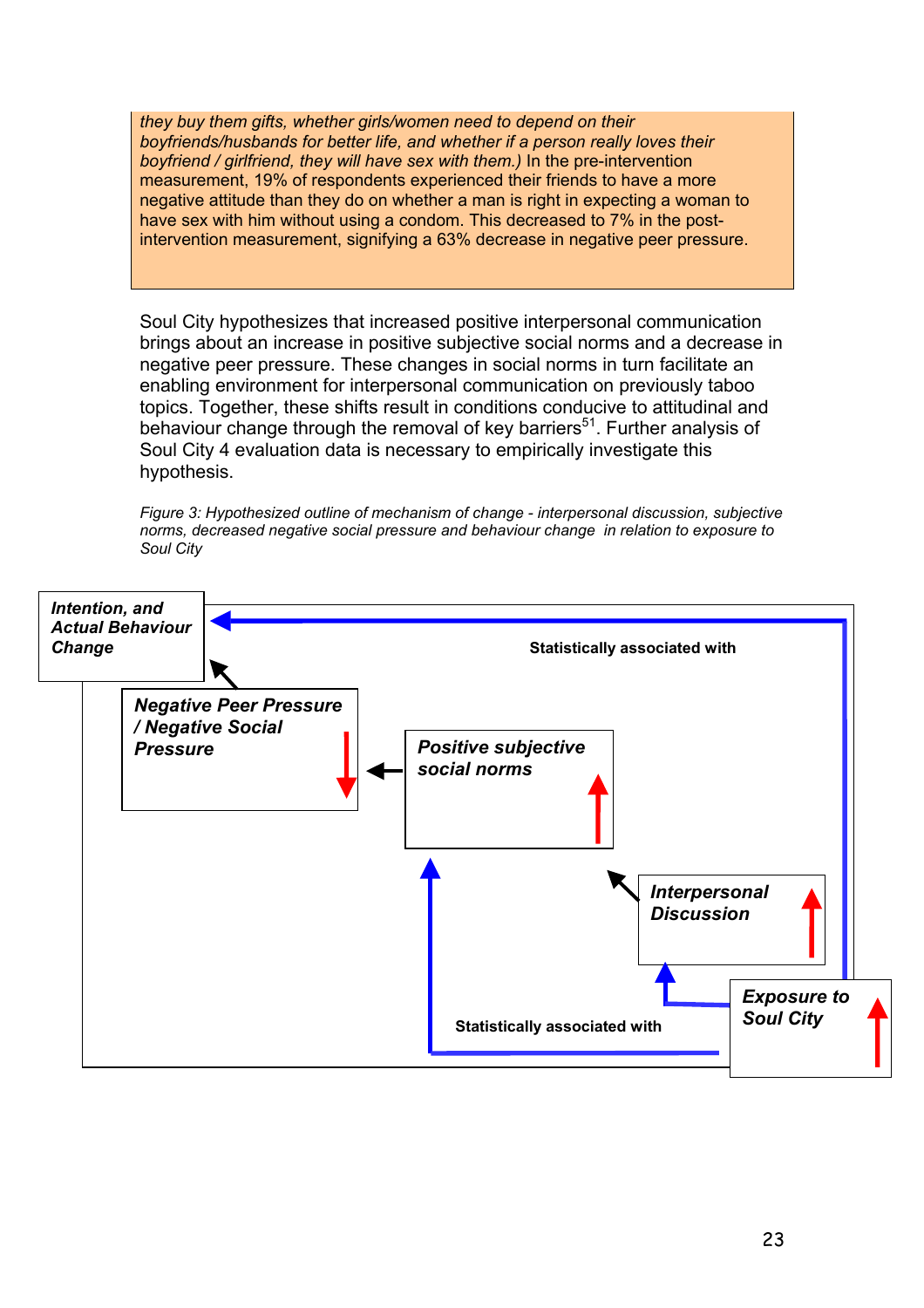The association between exposure to Soul City and self-efficacy has primarily been observed qualitatively.

#### **Impact of self-efficacy, qualitatively associated with Soul City[52:](#page--1-51)**

Thematic analysis of qualitative data (in rural and urban sites), suggests that Soul City 4 played a role in enabling women to more effectively make decisions around their own health and well-being. Soul City 4 seems to have sensitized women of all ages to their rights, facilitated access to services, and raised knowledge and awareness (for both men and women) around general and specific issues related to gender roles and gender equality. Women interviewed report that Soul City 4 encouraged them to act on this (new) awareness of their rights, and enabled them to stand up for their rights in oppressive or abusive contexts, or in contexts traditionally associated with unequal gender power relations. The qualitative data suggests that exposure to Soul City 4 impacted positively on women's awareness of their self-worth and their sense of identity. It raised their awareness with reference to new options regarding their (financial) independence and access to services and support, and empowered them to negotiate relationships and (safer) sex.

Sentinel Site analysis suggests that positive change in the sense that one can do something to prevent contracting HIV/AIDS is associated with exposure to Soul City. There is also qualitative evidence suggesting that Soul City contributes to increased self efficacy to negotiate safer sex and to resist negative peer pressure – especially amongst youth respondents.

Without the belief that one can effect change or adopt positive behaviour, accurate knowledge and positive attitudes may not lead to observable behaviour change.

**Improvement on 'intention' in the areas of hypertension, HIV/AIDS and violence against women, associated with exposure to Soul City 4[53.](#page--1-52)**

Exposure to Soul City 4 is associated with improvement in intention towards positive behaviour for hypertension, domestic violence, sexual harassment and HIV/AIDS / youth sexuality - measured by respondents' willingness to engage in positive behaviour in future.

1) The likelihood to consider checking one's blood pressure and / or finding out more about hypertension is 3.5 times higher (p< 0.01) amongst respondents with high levels of exposure to Soul City TV than amongst respondents with no exposure to Soul City TV.

2) The likelihood of positive intention around domestic violence\* is 6.4 times higher (p< 0.01) amongst respondents with high levels of exposure to Soul City TV than amongst respondents with no exposure to Soul City TV. *(\*This includes considering talking about it, reporting it, referring people affected to the Stop Women Abuse Helpline, doing something to stop it, and / or confronting the perpetrator.)* Willingness to talk about the abuse increased with 6 percentage-points (from 71% to 77%) between pre- and post-intervention measurement, with a difference of 9 percentage-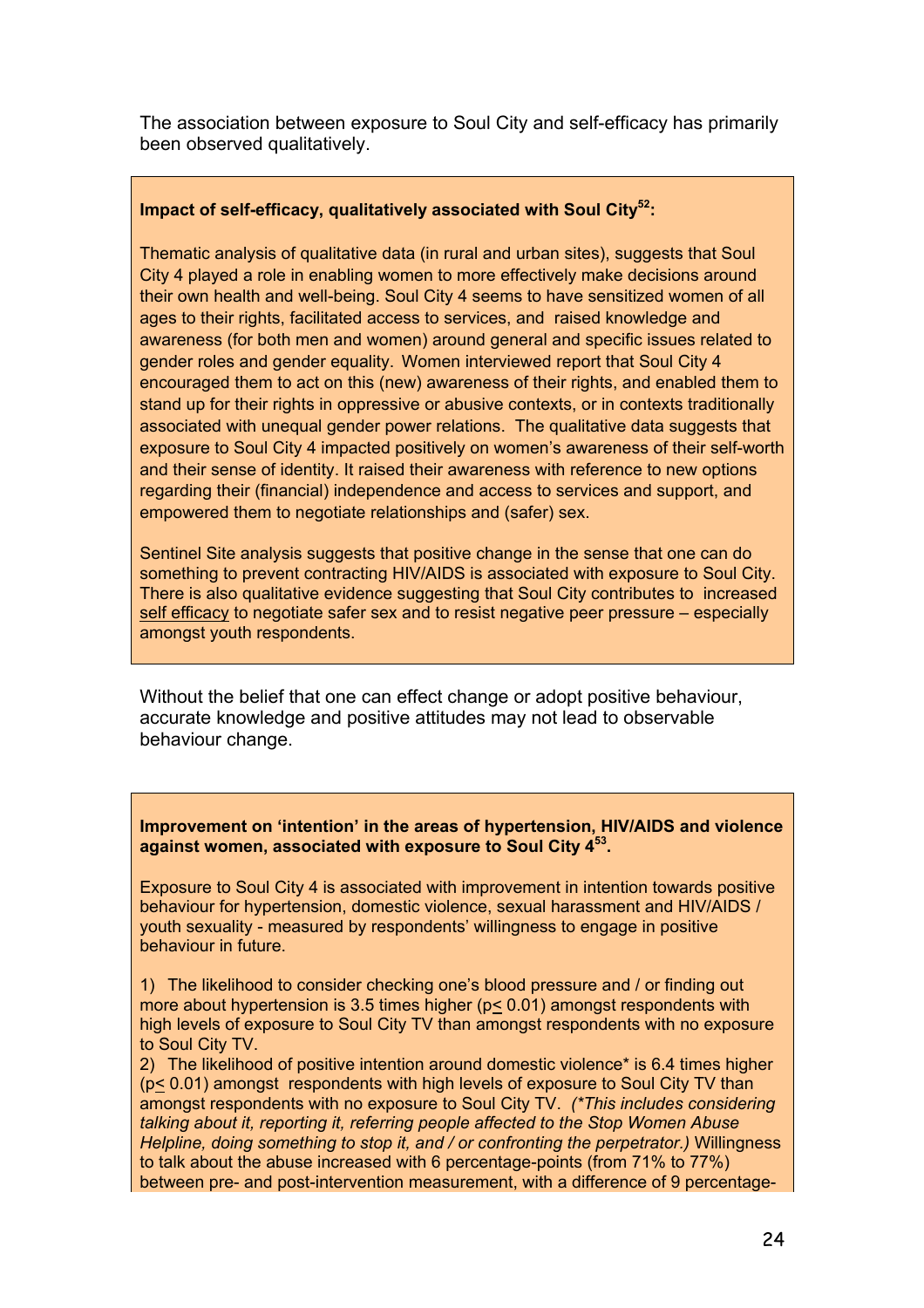points (75% vs 84%) between respondents with no exposure to Soul City TV, and those with high levels of exposure to Soul City TV (p< 0.05). 3) The likelihood of positive intention around HIV/AIDS behaviour\* is 6.8 times higher (p < 0.01) amongst respondents with high levels of exposure to Soul City TV than amongst respondents with no exposure to Soul City TV. *(\*This includes willingness to ask a partner to use a condom and / or go for an HIV test, to go for an HIV test oneself, to help someone who is HIV positive, and / or to phone the AIDS Helpline.)* Intention to ask one's partner to use a condom improved by 18 percentage-points amongst African respondents (from 61% to 79%), with a difference of 18 percentage-points (64% vs 82%) between respondents with no exposure to Soul City TV, and those with high levels of exposure to Soul City TV  $(p < 0.05)$ .

Intention often precedes actual behaviour change. It also indicates a positive attitude to the behaviour, and, possibility, signify the realization that the particular behaviour is important.

The overview presented thus far illustrates that change observed in association with exposure to Soul City 4 is applicable within the general target audience, as well as specifically amongst harder-to-reach audiences (such as rural audiences) in most instances. Furthermore, some key messages seemed to have succesfully reached particular audience segments at risk, or audience segments integral to sustanable change in the particular area / topic: for example, women in particular showed positive change in intention around HIV testing for themselves and their partners; men's awareness of emotional abuse increased, their attitudes regarding whether women deserve to be beaten changed positively, and their intention to do something to stop domestic violence improved. A further illustration is the growing perception amongst youth of a positive social norm around women's independence and self-sufficiency<sup>54</sup>.

#### **Positive intermediate behaviour (support-seeking and support-giving behaviour) over the broadcast period, associated with Soul City 4[.55](#page--1-54)**

Soul City 4 is consistently associated with positive *intermediate behaviour* (supportgiving and support-seeking behaviour) for HIV/AIDS and Domestic Violence.

1) In the post-intervention survey, 15% of respondents reported that they had sought advice about saving money while Soul City was on air (62% of those who had ever received advice about saving money). The percentage of people who sought advice about saving money increases with increased exposure to Soul City multimedia: 51% (valid responses) of respondents with no exposure to Soul City reported that they got advice about saving during the broadcast period, whilst 53%, 67% and 72% of respondents with exposure to 1, 2 and 3 sources of Soul City respectively report that they got advice about saving money whilst Soul City was on air (p< 0.05). 2) In the post-intervention survey, 8% of respondents reported experience of domestic violence; none of the respondents with no exposure to Soul City contacted a support organization, whereas 2%, 4% and 5% of respondents with exposure to 1, 2 and 3 sources of Soul City respectively made contact with a support organization over the broadcasting period (p< 0.05).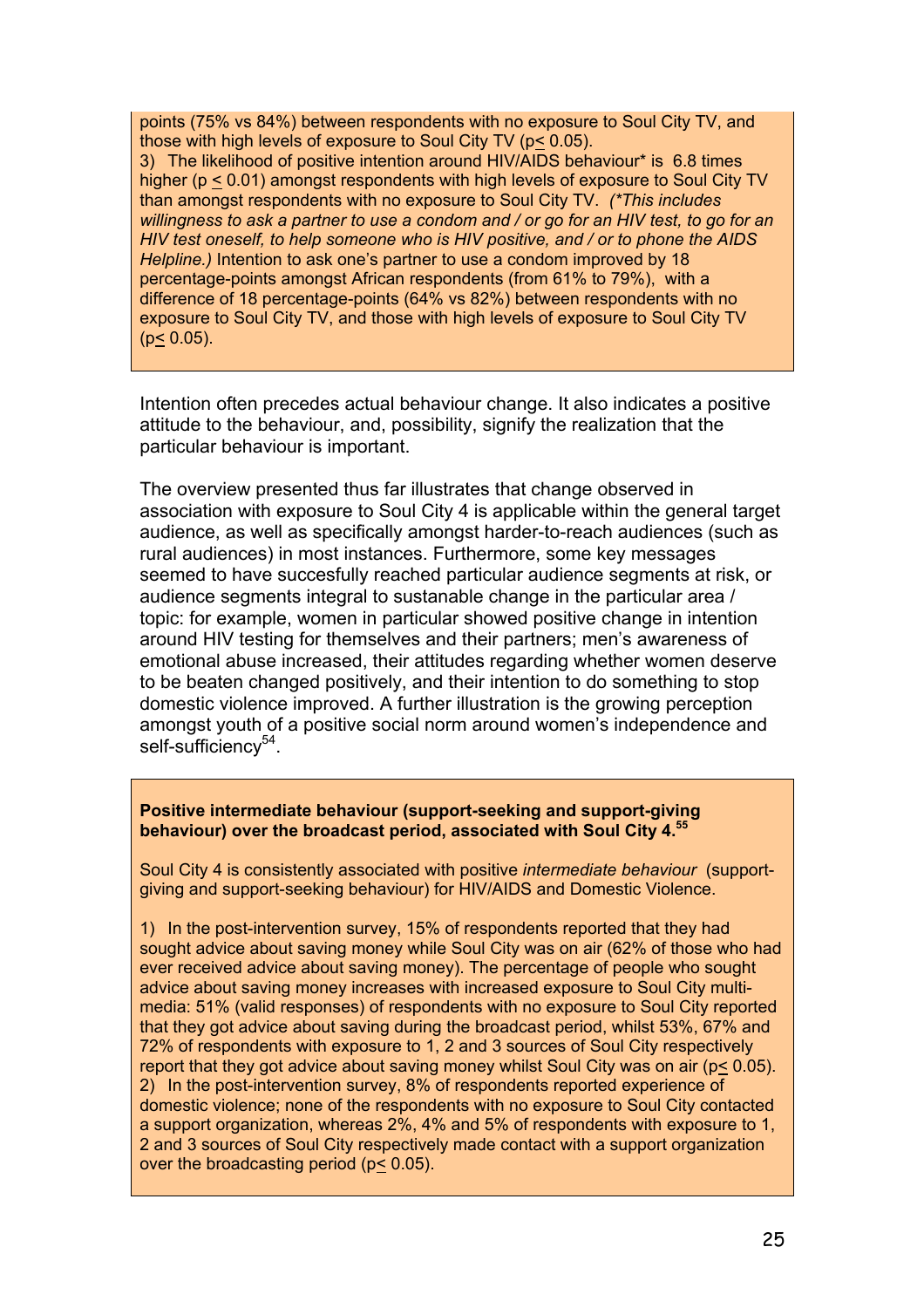**Behaviour change in hypertension and personal finance, and maintenance of positive behaviour in HIV/AIDS and domestic violence associated with exposure to Soul City 4[56.](#page--1-55)** 

In the areas of Hypertension and Small Business Development & Personal Savings, exposure to Soul City 4 is quantitatively associated with positive behaviour *change*  as well as maintenance of positive behaviour.

1) Hypertension: there was significant improvement in safer hypertension behaviour between the baseline and final panel surveys in the urban sentinel site (p< 0.05). Nationally, the likelihood of positive hypertension behaviour\* is 3.3 times (p<0.01) higher amongst respondents with high levels of exposure to Soul City print material than amongst those with no exposure to Soul City Print. *(\*Having one's blood pressure checked; and/or adopting a healthier lifestyle by changing one's diet, exercising more, consuming less alcohol and/or smoking less; and/or suggesting that someone else should have their blood pressure checked.)* The difference between respondents with no exposure to Soul City who had their blood pressure checked while Soul City was on air (70% of valid responses) and those with exposure to 1, 2 or 3 sources of Soul City who had their blood pressure checked while Soul City was on air, is 3, 12 and 19 percentage-points respectively; I.e. 73% of respondents (valid responses) exposed to 1 source of Soul City 4 had their blood pressure checked while Soul City was on air, whereas 82% with exposure to 2 sources of Soul City and 89% with exposure to 3 sources of Soul City did (p< 0.05).

2) Small Business Development and Personal Finance: high exposure to Soul City 4 TV was associated with significant improvement in personal finance behaviour in the sentinel sites (p< 0.05). Nationally, the likelihood of positive personal finance behaviour is 1.6 times higher (p< 0.05) amongst respondents with high exposure to Soul City multi-media than amongst respondents with no exposure to Soul City. The difference between respondents with no exposure to Soul City who tried to save money over the broadcast period and those with exposure to 3 sources of Soul City who tried to save money over the broadcast period is 22 percentage-points (52% vs 74%).

Although there is qualitative evidence of behaviour *change* in the areas of HIV/AIDS and Domestic Violence, there is no compelling evidence of quantitatively measurable behaviour change in these areas. For VAW, exposure to Soul City is primarily associated with *maintaining* positive behaviour:

3) Violence Against Women: there is an association between exposure to Soul City and positive behaviour\* over the evaluation period for violence against women amongst respondents with primary education (p< 0.05). *(\*This includes helping the abused person, involving family, friends or the community, reporting the incident (to the police), confronting the abuser, or [not] doing nothing.)* Nine percent of respondents with no exposure to Soul City reported that they did something to stop domestic violence over the broadcast period, whereas 12%, 14% and 16% or respondents with exposure to 1, 2 and 3 sources of Soul City respectively reported that they did something to stop domestic violence over the broadcast period (p< 0.05). Eight percent of respondents in the post-intervention survey reported experience of sexual harassment; 1% of respondents with no exposure to Soul City TV said that they had reported the incident, whereas 5% of those with high exposure to Soul City TV said that they had reported the incident (p< 0.05).

Similarly, for HIV/AIDS, exposure to Soul City is primarily associated with maintaining positive behaviour:

4) HIV/AIDS: the likelihood of positive HIV/AIDS behaviour\* is 3.9 times higher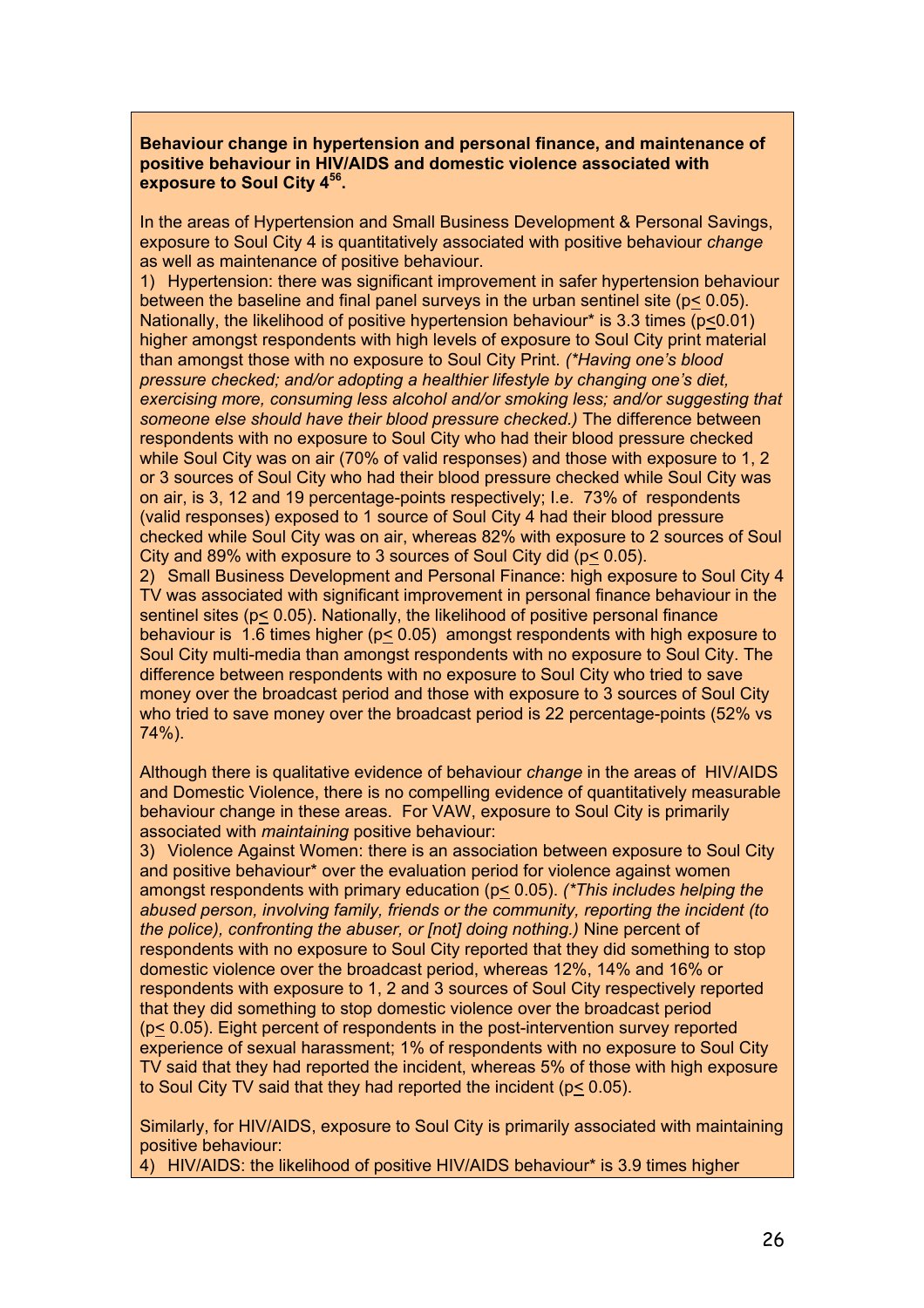(p< 0.01) amongst respondents with high exposure to Soul City TV than amongst respondents with no exposure to Soul City TV. *(\*This includes using a condom, asking one's partner to use a condom, asking one's partner to go for an HIV test, going for an HIV test oneself, and helping someone who is HIV positive.)* Respondents exposed to more than one source of Soul City were significantly more likely to say they had asked a partner to use a condom to prevent getting HIV/AIDS during the broadcast period, with a difference of 28 percentage-points (57% vs 85%) between those with no exposure to Soul City and those with exposure to 2 sources of Soul City (p< 0.05). Exposure to Soul City 4 radio was associated with HIV testing: 34% of respondents (valid responses) with no exposure to Soul City radio had asked their partner to go for an HIV test over the broadcast period compared to 77% of respondents (valid responses) with medium exposure to Soul City radio; 33% (valid responses) of respondents with no exposure to Soul City radio had gone for an HIV test themselves, compared to 72% (valid responses) of respondents with medium exposure to Soul City radio ( $p \le 0.05$ ). Reports of "always" using condoms increased with increased exposure to Soul City: 6% of respondents with no exposure to Soul City reported "always" using condoms, whereas 16%, 30% and 38% of respondents with exposure to 1, 2 and 3 sources of Soul City respectively reported that the "always" used condoms ( $p \le 0.05$ ). Respondents aged 16 to 24 with high exposure to Soul City TV were more likely to report that they always use a condom than respondents with no exposure to Soul City TV (38% vs 26%, p< 0.05), a difference of 12 percentage-points.

These observations (the fact that exposure to Soul City 4 is demonstrably associated with maintaining positive behaviour more so than with *changing*  domestic violence and AIDS behaviour) need to be interpreted against the following background: the evaluation period was relatively short, with only eight to nine months between baseline and evaluation measurement. In the case of Domestic Violence, where the Soul City 4 intervention was the first attempt of this nature and scale to address domestic violence in South Africa, expecting measurable behaviour change over a nine-month period may be unrealistic given the complexity of the issues involved in domestic violence. Soul City has covered HIV/AIDS for a much longer period of time (since 1994); this may account for the more easily detectable association between Soul City and positive behaviour in HIV/AIDS. Again (with reference to HIV/AIDS behaviour), expecting to see "new" behaviour change over a ninemonth period may also be unrealistic, and may support non-linear theories of behaviour change.

In the areas where behaviour is less complex and more under the control of the individual (Hypertension and Personal Savings), exposure to Soul City is associated with behaviour change despite the short period of time between baseline and evaluation measurement.

**In conclusion**, data consistently support the overall assessment that holistically seen, as a comprehensive health communication intervention aiming to impact on individual as well as environmental determinants of health and development, Soul City 4 was effective in bringing about observable social and behavioural change (including the factors that form part of the broader behaviour change process), and in contributing to maintaining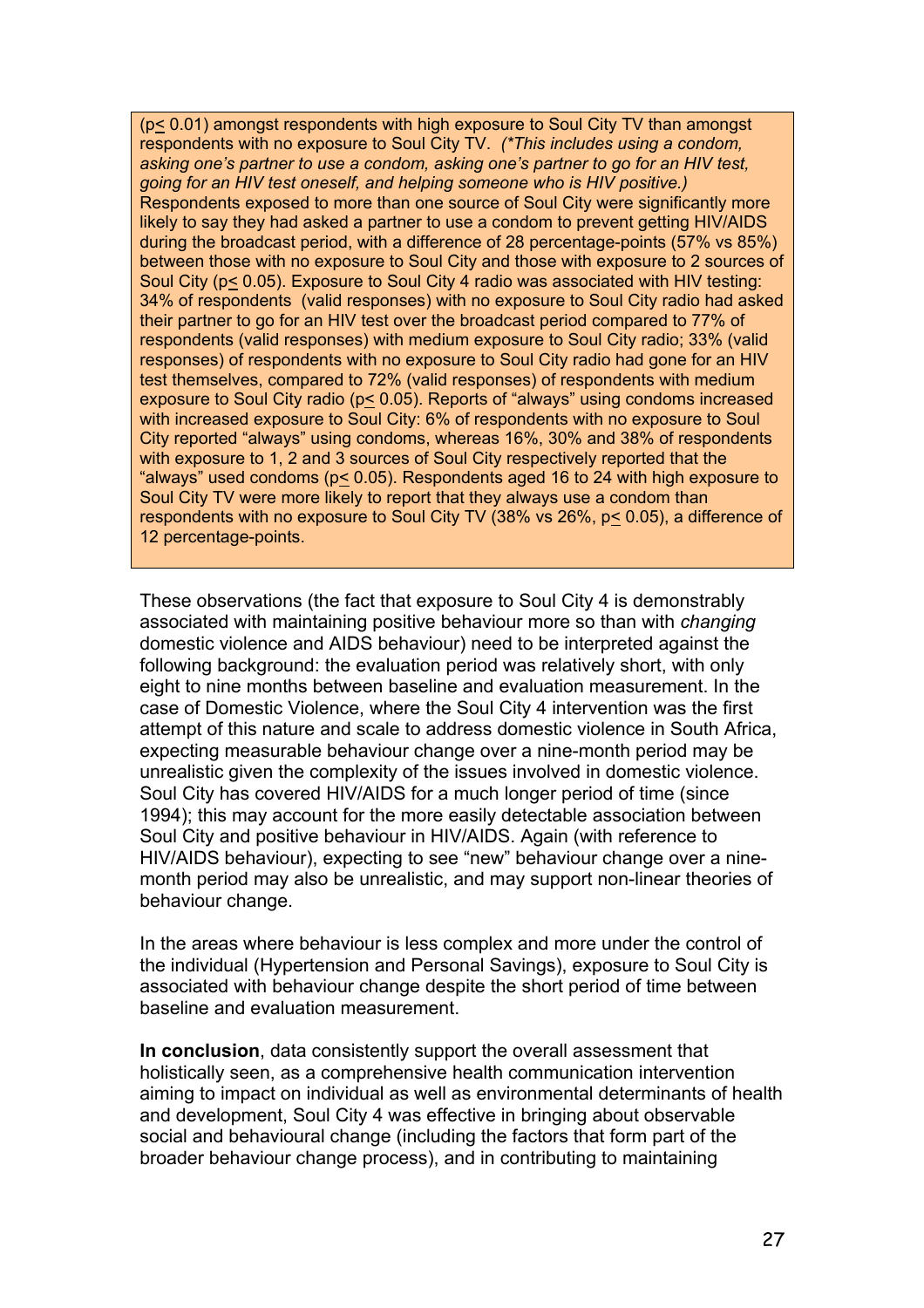<span id="page-35-0"></span>positive behaviour – notably so in the areas of Domestic Violence and HIV /AIDS & Youth Sexuality.

### **Discussion**

#### **Soul City's theory of social / behavioural change:**

Health Communication specialists agree that effective communication interventions are based on sound theory that grounds a strategic framework which is flexible enough to allow for implementation in different contexts<sup>57</sup>.

Figure 4 presents a schematic version of the model of social change which guides the Soul City intervention, and which guided the evaluation objectives within the framework of conducting a comprehensive goal-based evaluation of Soul City 4:



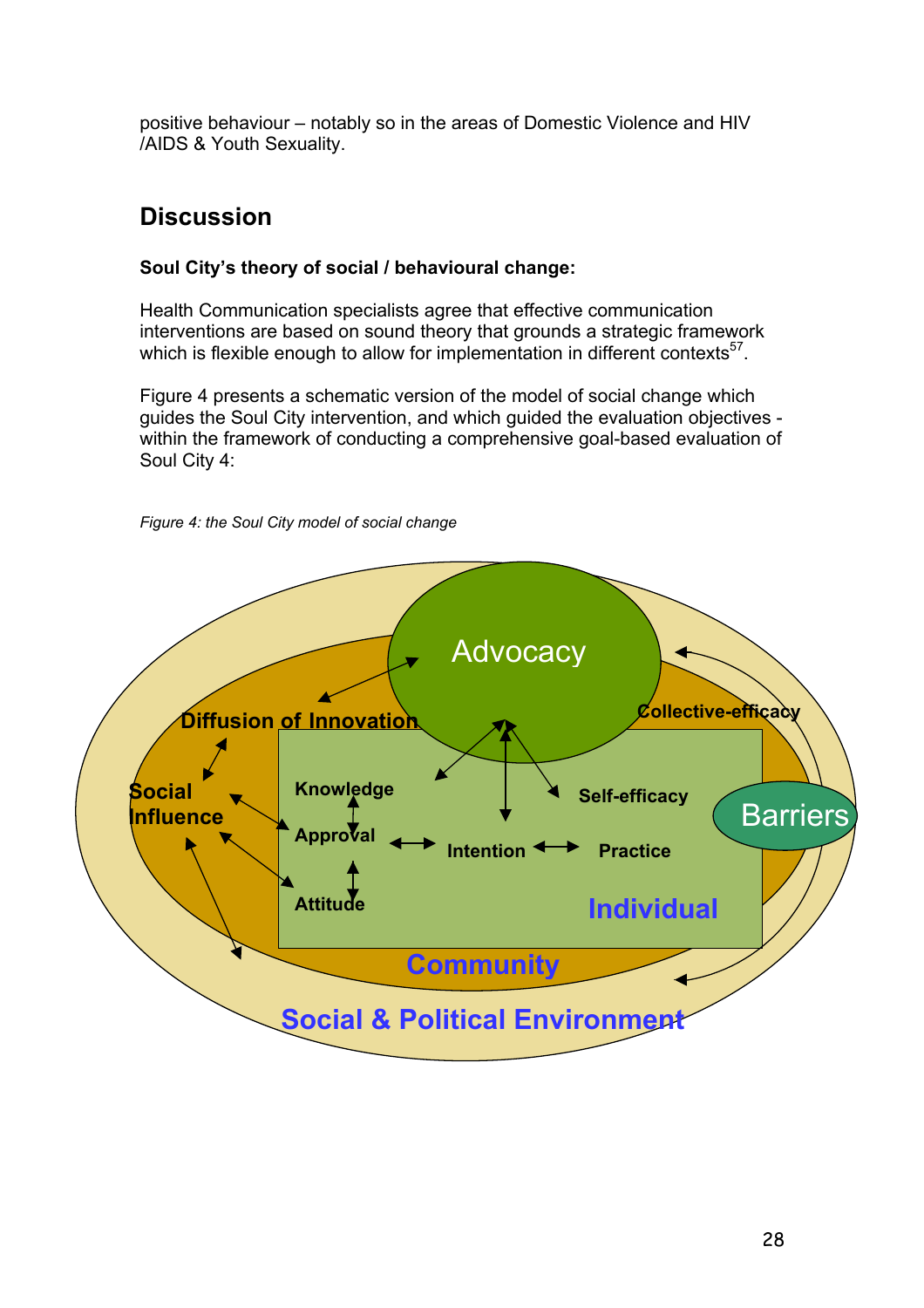The following are recognized as key factors in the theoretical underpinnings of successful social / behaviour change interventions:

- Taking into account the policy / legislative, social and service delivery environment (discussed earlier in the report);
- Taking into account cultural contexts in developing and implementing interventions. Culture is an important factor in determining health behaviour. [58](#page--1-57) Rogers defines culture as "the total way of life of a people, composed of their learned and shared behaviour patterns, values, norms and material objects."[59](#page--1-58) Airhihenbuwa and Obregon argue that the current understanding of the role of culture (often seen as a barrier to change) should be deconstructed and reconceptualised as a positive. <sup>[60](#page--1-59)</sup>
- Taking account collectivism as opposed to the classical western notion of individualism.[61](#page--1-60) Collectivism acknowledges that individuals are often not solely in control of health decisions, and emphasize that collective norms mediate decisions and influence healthy behaviour.<sup>62</sup>
- Acknowledging that an understanding of healthy choices and healthy behaviour as an informational, rational, linear process often does not hold true. Rather, it is more useful to conceptualise healthy behaviour as a motivational, emotional process which does not follow a pre-established pattern.<sup>[63](#page--1-62)</sup>

Through its integration of both contextual as well as individual theories of behaviour change, the Soul City model of social change represents a comprehensive understanding of social / behavioural change, which contributes to its effectiveness as a health and development communication vehicle:

With reference to the key factors mentioned above:

- Soul City overtly recognizes of the importance of the social and political environment, and in Soul City 4 operationalised this through 1) a national advocacy component (including community mobilization and media advocacy) and 2) an intervention component that connected people to relevant services. The Soul City 4 intervention components worked in synergy to facilitate social and behavioural change in an integrated and  $\frac{3}{2}$  mutually reinforcing way<sup>64</sup>. The reinforcing influences of the different intervention components as documented in the Soul City 4 Evaluation Summary Reports demonstrate the rationale behind the necessity to simultaneously impact on broader community and societal process as well as on individual and interpersonal processes.
- Although "culture" as a construct is not mentioned overtly in the Soul City model, "cultural context" as a theoretical construct is subsumed under the "community" heading, and operationalised through a thorough process of locally contextualised formative research when it comes to development of key intervention strategies and messages.
- Soul City's emphasis on impacting on social norms and interpersonal processes as well as on communities or other collectives, and its focus on broader empowerment of women and gender equality (amongst others) in the process of facilitating behaviour change, all operationalise an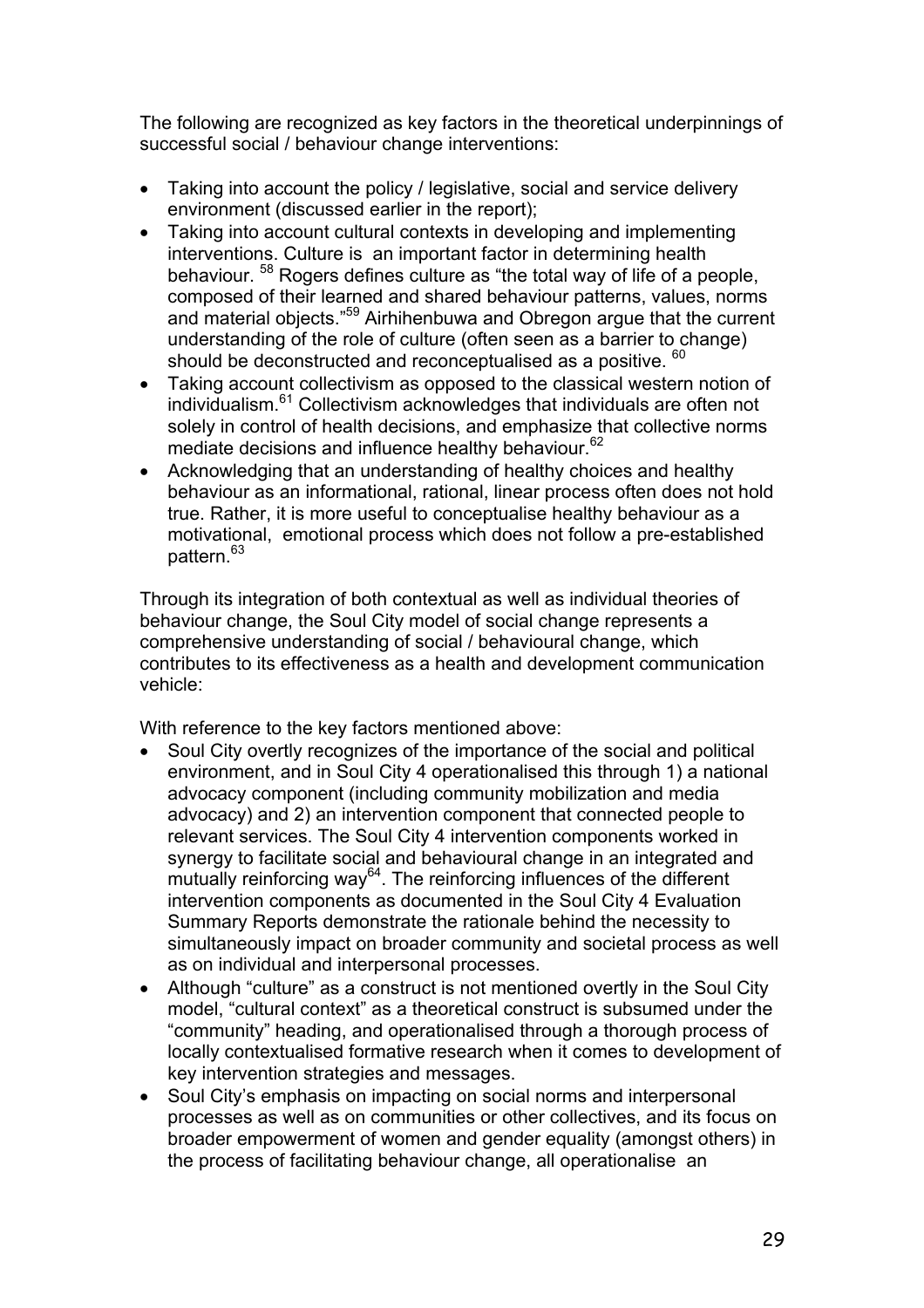<span id="page-37-0"></span>understanding of the importance of "collectivism" as opposed to an intervention based on "individualism".

• And lastly, its use of popular drama and parasocial role modeling supplements the informational component, adds to the vehicle's emotional appeal and appeal to human interest, and enhances audience involvement.

#### **Soul City's impact:**

Evaluation research conducted in the health and development communication field demonstrates that edutainment can be effective as a health communicaton strategy. In the area of HIV/AIDS specifically, edutainment has been demonstrated to have measurable effects on changing HIV prevention behaviour<sup>65</sup>.

A number of evaluations of mass media edutainment interventions addressing a variety of health issues show that edutainment is effective in reaching the audience, and in impacting positively of aspects of the broader behaviour change process. Although comparison between edutainment interventions is difficult (the intervention components, time frames, target audiences, areas of intervention, and evaluation designs differ), reach and impact data of a selection of well-known edutainment interventions in Africa<sup>22</sup> are summarised in detail in *Appendix A* for the purposes of providing some frame of reference vis a vis the interpretation of Soul City 4 evaluation results.

The following edutainment interventions have been reviewed: *Twenda na Wakati* ("Let's go with the Times"), a Tanzanian radio drama<sup>66</sup>; the *Nshilakamona* ("I have not seen it") radio drama in Zambi[a67;](#page--1-66) *Zinduka!* (Wake up!), a Tanzinian radio serial drama<sup>68</sup>; *Kuelewana Ni Kuzungumza* ("Understanding through Discussion"), a Kenyan radio drama $^{69}$ ; and *Ushikwapo Shikimana* ("When given advice, take it"), television and radio drama production in Kenya<sup>70</sup>.

Some observations based on a comparison between Soul City 4 and these relatively comparable edutainment interventions in Africa are as follows:

- The reach of Soul City 4 (in terms of the percentage of the target population exposed) is amongst the highest - if not the highest<sup>23</sup> – both in terms of "any exposure" and regularity of exposure. This observation also holds true when radio exposure alone is compared (since some of these edutainment interventions relied primarily on radio as a medium of communication).
- In terms of intervention objectives and components, the Soul City 4 intervention is the most comprehensive - both in terms of the scope of the intervention components as well as in terms of the range of health and

<span id="page-37-1"></span> $\overline{a}$  $22$  Descriptions for interventions other than Soul City are limited to the scope and depth of data presented in summaries on the internet. Sources are referenced in the endnotes.

<span id="page-37-2"></span><sup>&</sup>lt;sup>23</sup> Accurate comparison is difficult without more detail of comparative sampling designs.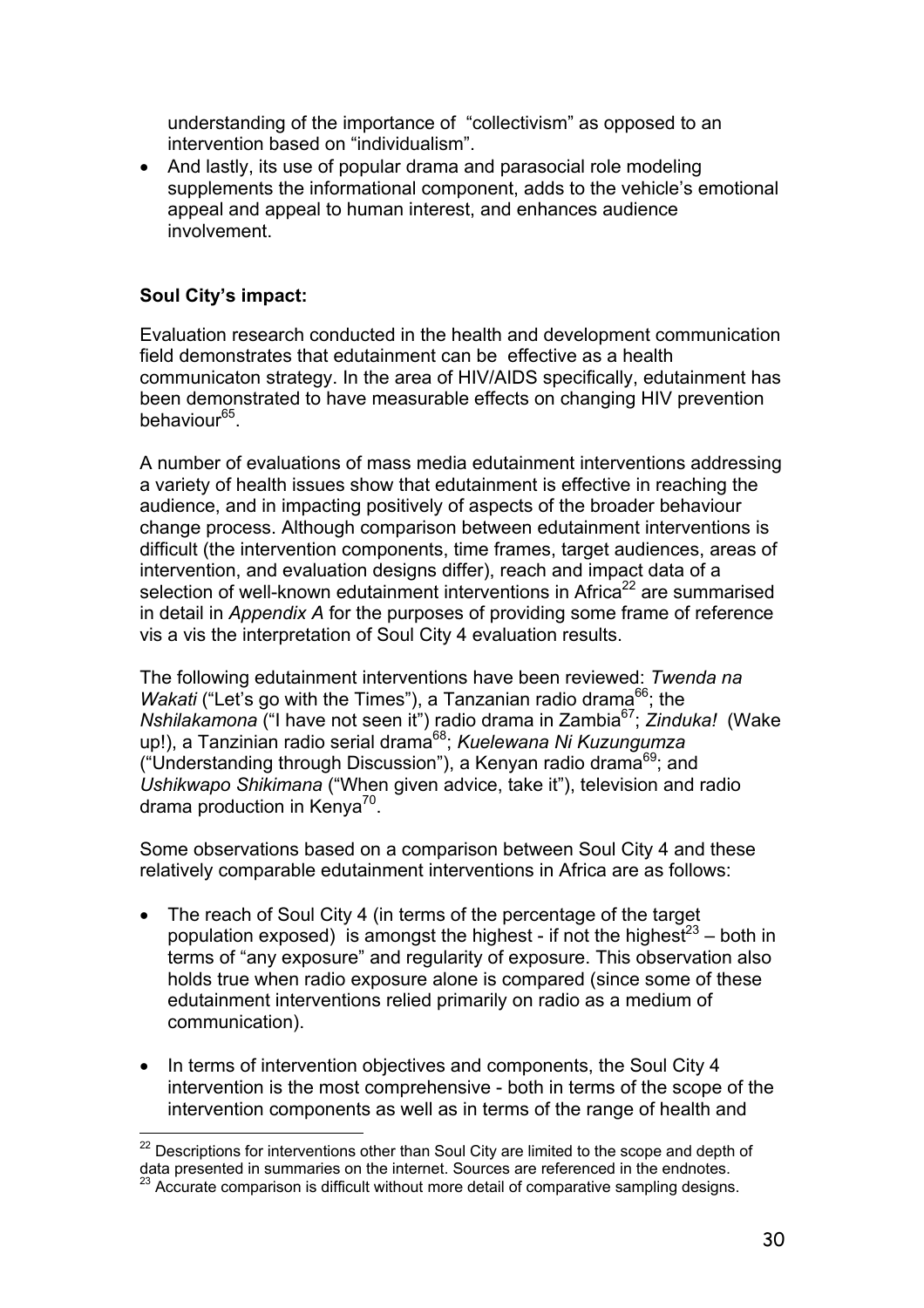development issues covered. Consequently, Soul City 4 demonstrates impact on a larger range of indicators for social and behavioural change:

- Soul City demonstrably impacted on policy implementation, on national editorial media coverage, on community action and collective efficacy, and on community leadership, services and structures where other interventions reviewed did not overtly set out to do so, and / or did not investigate impact in these areas.
- Most of the interventions (including Soul City) documented impact on connecting respondents to services.
- Where available data regarding impact on individuals is more directly comparable (e.g. attitudinal change and interpersonal communication) the degree of change associated with Soul City compares very well with (or is often higher than) the degree of change in interventions reviewed – granted that it is problematic to compare impact across topics covered and different measurement instruments used.
- Soul City is one of 2 interventions that have documented impact on social norms / subjective social norms. (*Twenda na Wakati* is the other one.)
- Since Soul City deals with a variety of health and development topics, it demonstrates a greater variety of "action taken". On topics that are relatively comparable, and where relatively comparable data exist, Soul City, again, compares very well (often better) when it comes to an association between the intervention and action taken – both in terms of the range of action taken within topics, as well as in terms of the variance associated with exposure to Soul City. ("Action taken" referred to here include seeking support or services, as well as desired behaviour associated with exposure to the intervention.)
- Cost-effectiveness data for Soul City only is available.

Other than the edutainment format, the following factors contribute to the effectiveness of Soul City 4 as a health and development communication intervention: the long term nature of the Soul City intervention, the multi-media format combined with advocacy and deliberate attempts to connect people to services in Soul City 4, the relevance, credibility and authenticity of the intervention, and the multiple topics covered.

In conclusion, Soul City is internationally recognised as an exemplary edutainment intervention and a leader in the field. The Soul City 4 evaluation results give empirical substance to the credit that Soul City has elicited from peers over the years.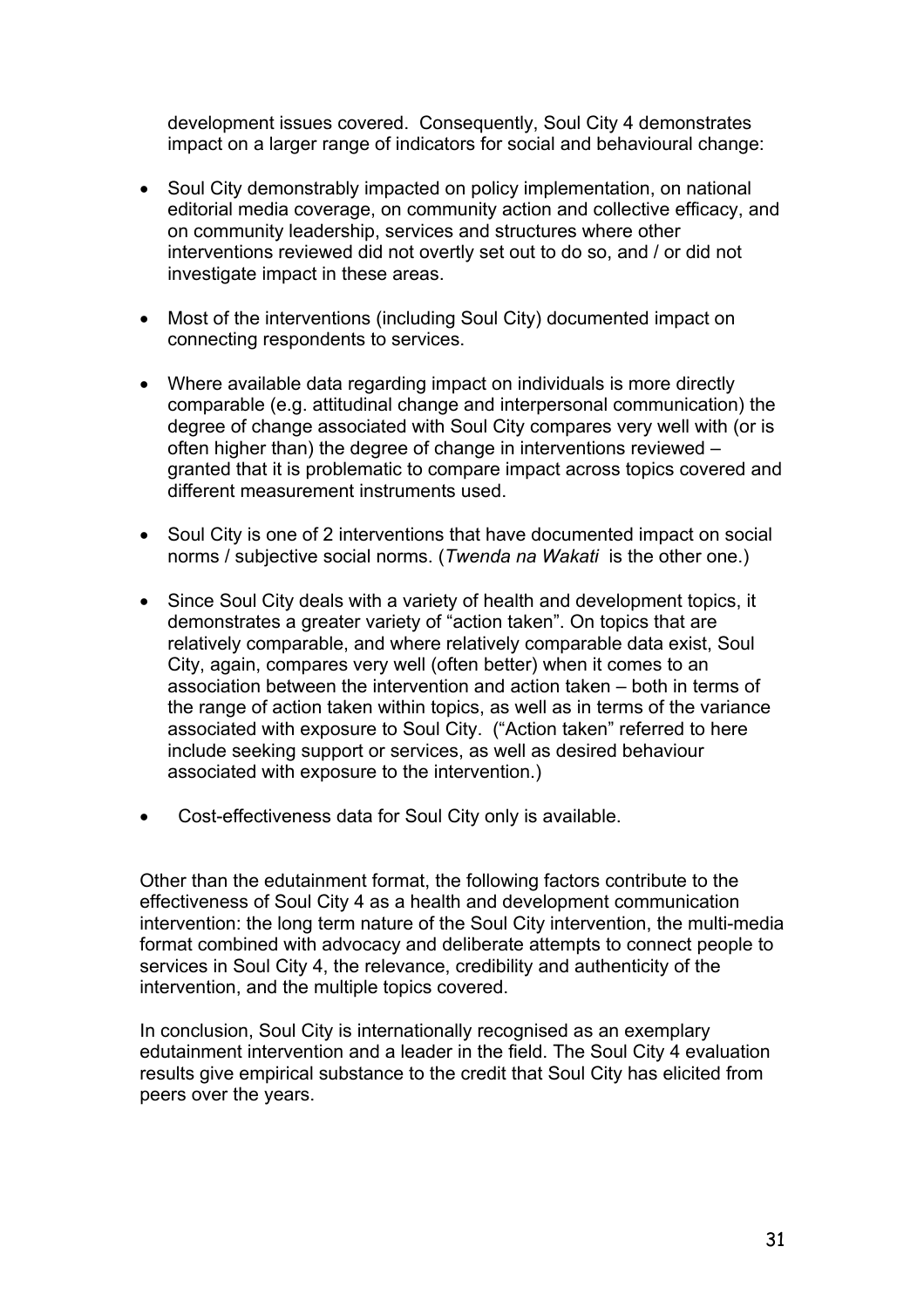1 Fishbein, M. Not dated. *Developing effective behaviour change interventions: some lessons learned from behavioural research.* (Discussion paper, Champaign-Urbana: University of Illinois).

2  *Ottawa Charter for Health Promotion.* 1986.

Nutbeam, D. 1998. Evaluating health promotion - progress, problems and solutions*. Health Promotion International*, Vol 13, No 1 27 – 44 . In: Christofides, N.J. 2001. *Impact Evaluation of Soul City in Partnership with the National Network on Violence Against Women.* 

(Evaluation research report, Johannesburg, South Africa : Women's Health Project).<br><sup>3</sup> Usdin, S. et al. 2000. *Women of Africa won't be beaten: addressing Gender Violence through health promotion.* (Paper presented at the ESSA conference). In: Christofides, N.J. 2001. *Impact Evaluation of Soul City in Partnership with the National Network on Violence Against Women.* (Evaluation research report, Johannesburg, South Africa: Women's Health Project).

4 Festinger, L. 1954. A theory of social comparison process. *Human Relations* 7, 117-140. Suls, J.M. 1977 *Social comparison theory and research.* In: Suls, J.M., Miller, R.L. (Eds), *Social Comparison Process*, New York: John Wiley, 1-8.

Latane, B. 1981. The psychology of social impact. *American Psychology* 36, 343-365. Rogers, E. and Kincaid, D. L. 1981. *Communication networks: A paradigm for new research*, New York: Free Press.

Moscovici, S. 1986. *Social influence and conformity.* In: Lindzey, G., Aronson, E. (Eds) *Handbook of Social Psychology*, Vol 2. New York: Random House, 347 – 412.

Kincaid, D.L. 1987. *The convergence theory of communication, self-organization and cultural evolution.* In: Kincaid, D.L. (Ed) *Communication Theory: Eastern and Western Perspectives*. New York: Academic Press, 209 – 221.

<sup>5</sup> Bandura, A. 1977. *Social learning theory*. Englewood Cliffs, New Jersey: Prentice-Hall; Bandura, A. 1986. *Social foundations of thought and action*. Englewood Cliffs, New Jersey: Prentice-Hall.

<sup>6</sup> Papa, M.J. Singhal, A. Sood, S. & Rogers, E.M. 2000. Entertainment-education and Social Change: An Analysis of Parasocial Interaction, Social Learning, Collective Efficacy and Paradoxical Communication, *Journal of Communication* 50 /4. In: Singhal, A., Usdin S.,

Scheepers E., Goldstein S., and Japhet,G. Harnessing the Entertainment-Education Strategy in Development Communication by Integrating Program Design, Social Mobilization, and Advocacy, *(* a chapter in Charles Okigbo (Ed.) *Communication and Development in Africa* - in preparation).

7 Bouman, M. 1999. *The turtle and the Peacock, Collaboration for Pro-social change - The Entertainment-Education Strategy on Television*. The Netherlands: Wageningen Agricultural University.

 Singhal, A & Rogers, E.M. 1999. *Entertainment–Education: A Communication Strategy for Social Change.* New Jersey: LEA.

9 Singhal, A & Rogers, E.M. 1999. *Entertainment–Education: A Communication Strategy for Social Change.* New Jersey;LEA.

<sup>11</sup> Soul City 4 Evaluation Results – Integrated Summary Report. 2001. Johannesburg, South Africa: Soul City.<br><sup>12</sup> Soul City – Audience Reception. 2000. Johannesburg, South Africa: Soul City.<br><sup>13</sup> Markdata. 2000. *HIV/AIDS – Popular Perceptions And Dangerous Delusions. A Profile Of* 

*Risk-Awareness And Attitudes To The Disease Among South Africans In Late 1999*.

 $14$  Soul City – Audience Reception. 2000. Johannesburg, South Africa: Soul City.<br> $15$  Soul City 4 Evaluation Results – Integrated Summary Report. 2001. Johannesburg, South<br>Africa: Soul City.

<sup>16</sup> Soul City – Audience Reception. 2000. Johannesburg, South Africa: Soul City.<br><sup>17</sup> Soul City – Audience Reception. 2000. Johannesburg, South Africa: Soul City.<br><sup>18</sup> Hornick, R. 1990. Alternative Models of Behaviour Cha

<sup>19</sup> *Theory at a Glance: A Guide for Health Promotion Practice.* National Institutes of Health, National Cancer Institute.<br><sup>20</sup> Goldstein. S.. Japhet. G. Usdin. S. 2000. (Informal Soul City 4 evaluation briefing).

<sup>21</sup> Rvan, C. 1991. Prime Time Activism: media strategies for grassroots organizing. Boston, USA: South End Press. Wallack, L. and Dorfman, L. 1995. Media Advocacy: a strategy for advancing policy and promoting health. *Health Education Quarterly.* Wallack, L, Dorfman, L,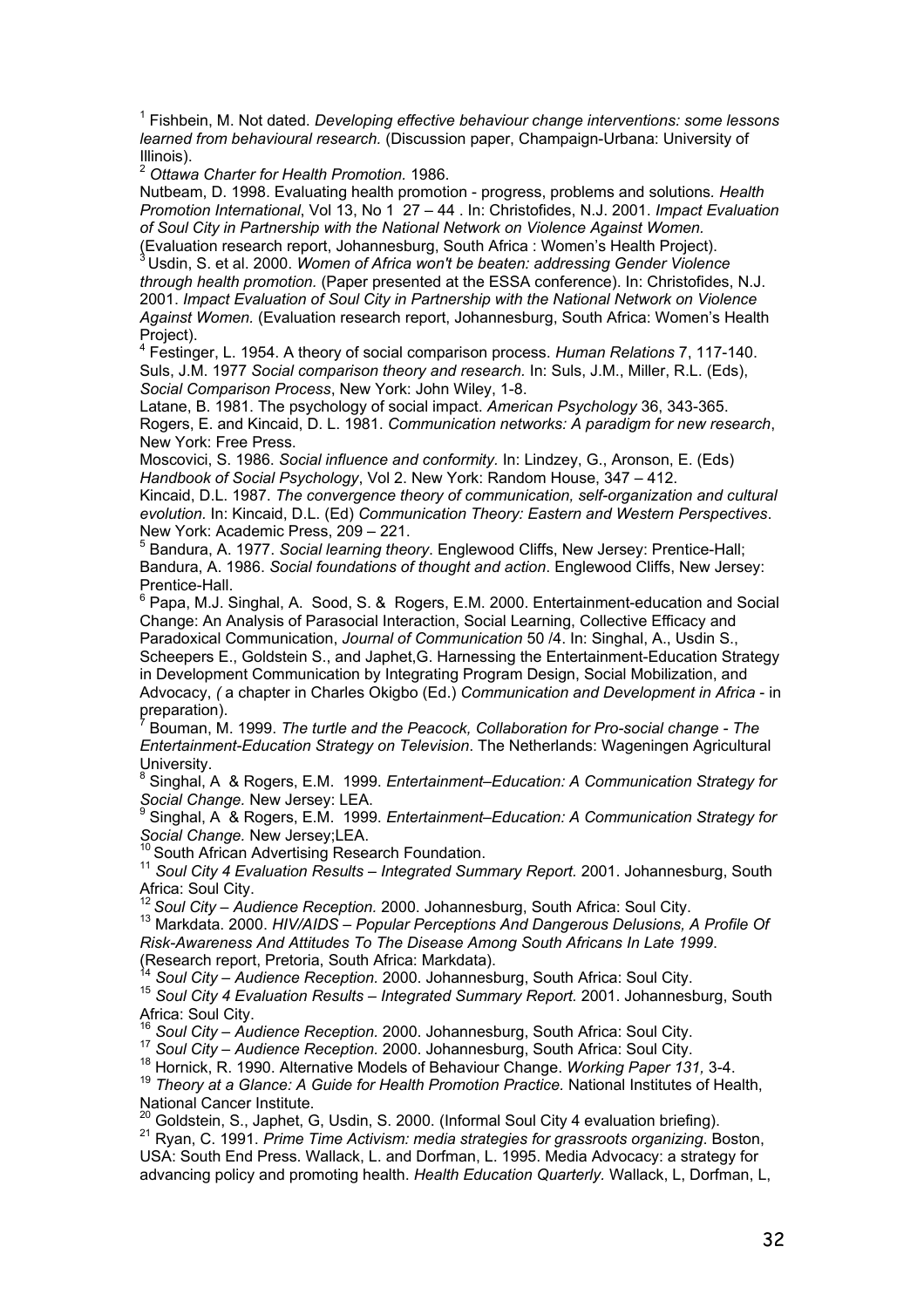Jernigan, D & Themba, M. 1993. *Media Advocacy and Public Health: Power for Prevention.* California, USA: Sage,. In: Usdin, S. 2000. (Informal Soul City 4 evaluation briefing document).

22 Festinger, L. 1954. A theory of social comparison process. *Human Relations* 7, 117-140. Suls, J.M. 1977 *Social comparison theory and research.* In: Suls, J.M., Miller, R.L. (Eds), *Social Comparison Process*, New York: John Wiley, 1-8.

Latane, B. 1981. The psychology of social impact. *American Psychology* 36, 343-365. Rogers, E. and Kincaid, D. L. 1981. *Communication networks: A paradigm for new research*, New York: Free Press.

Moscovici, S. 1986. *Social influence and conformity.* In: Lindzey, G., Aronson, E. (Eds) *Handbook of Social Psychology*, Vol 2. New York: Random House, 347 – 412.

Kincaid, D.L. 1987. *The convergence theory of communication, self-organization and cultural evolution.* In: Kincaid, D.L. (Ed) *Communication Theory: Eastern and Western Perspectives*. New York: Academic Press, 209 – 221.

23 Kincaid, D.L. 2000. Social Networks, ideation and contraceptive behaviour in Bangladesh: a longitudinal analysis, *Social Science and Medicine* 50, 215 – 231.

Rogers, E.M. 1983 (3<sup>rd</sup> ed). Diffussion of Innovation. The Free Press. In: Coulson, N., Goldstein, S. and Ntuli, A. 1998. *Promoting Health in South Africa*. Johannesburg, South Africa: Heineman.

25 Coulson, N., Goldstein, S. and Ntuli, A. 1998. *Promoting Health in South Africa*. Johannesburg, South Africa: Heineman.

 $^{26}$  Sampson, R.J., S.W. Raudenbush, and F. Earls. 1997. Neighborhoods and Violent Crime: A Multilevel Study of Collective Efficacy, *Science* 277: 1-7.

27 Singhal, A., Usdin S., Scheepers E., Goldstein S., and Japhet,G. Harnessing the Entertainment-Education Strategy in Development Communication by Integrating Program Design, Social Mobilization, and Advocacy, *(* a chapter in Charles Okigbo (Ed.) *Communication and Development in Africa* - in preparation).

<sup>28</sup> *Soul City 4 Evaluation Results – Integrated Summary Report.* 2001. Johannesburg, South Africa: Soul City.

*Soul City 4 Impact Evaluation - AIDS*. 2000. Johannesburg, South Africa: Soul City.

<sup>29</sup> *Soul City 4 Evaluation Results – Integrated Summary Report.* 2001. Johannesburg, South Africa: Soul City.

*Soul City 4 Impact Evaluation - AIDS*. 2000. Johannesburg, South Africa: Soul City.

<sup>30</sup> *Soul City 4 Evaluation Results – Integrated Summary Report.* 2001. Johannesburg, South Africa: Soul City.

*Soul City 4 Impact Evaluation – Violence Against Women Vol II*. 2001. Johannesburg, South Africa: Soul City.

*Soul City 4 Impact Evaluation – Violence Against Women Vol I*. 2001. Johannesburg, South Africa: Soul City.

<sup>31</sup> Soul City 4 Impact Evaluation – Violence Against Women Vol II. 2001. Johannesburg, South Africa: Soul City.

<sup>32</sup> *Soul City 4 Evaluation Results – Integrated Summary Report.* 2001. Johannesburg, South Africa: Soul City.

<sup>33</sup> *Soul City 4 Evaluation Results – Integrated Summary Report.* 2001. Johannesburg, South Africa: Soul City.

*Soul City 4 Impact Evaluation – Violence Against Women Vol II*. 2001. Johannesburg, South Africa: Soul City.

<sup>34</sup> Soul City 4 Impact Evaluation – Violence Against Women Vol II. 2001. Johannesburg, South Africa: Soul City.

<sup>35</sup> *Soul City 4 Evaluation Results – Integrated Summary Report.* 2001. Johannesburg, South Africa: Soul City.

*Soul City 4 Impact Evaluation – Violence Against Women Vol II. 2001. Johannesburg, South Africa: Soul City.* 

<sup>36</sup> Soul City 4 Evaluation Results – Integrated Summary Report. 2001. Johannesburg, South Africa: Soul City.

*Soul City 4 Impact Evaluation – Violence Against Women Vol II*. 2001. Johannesburg, South Africa: Soul City.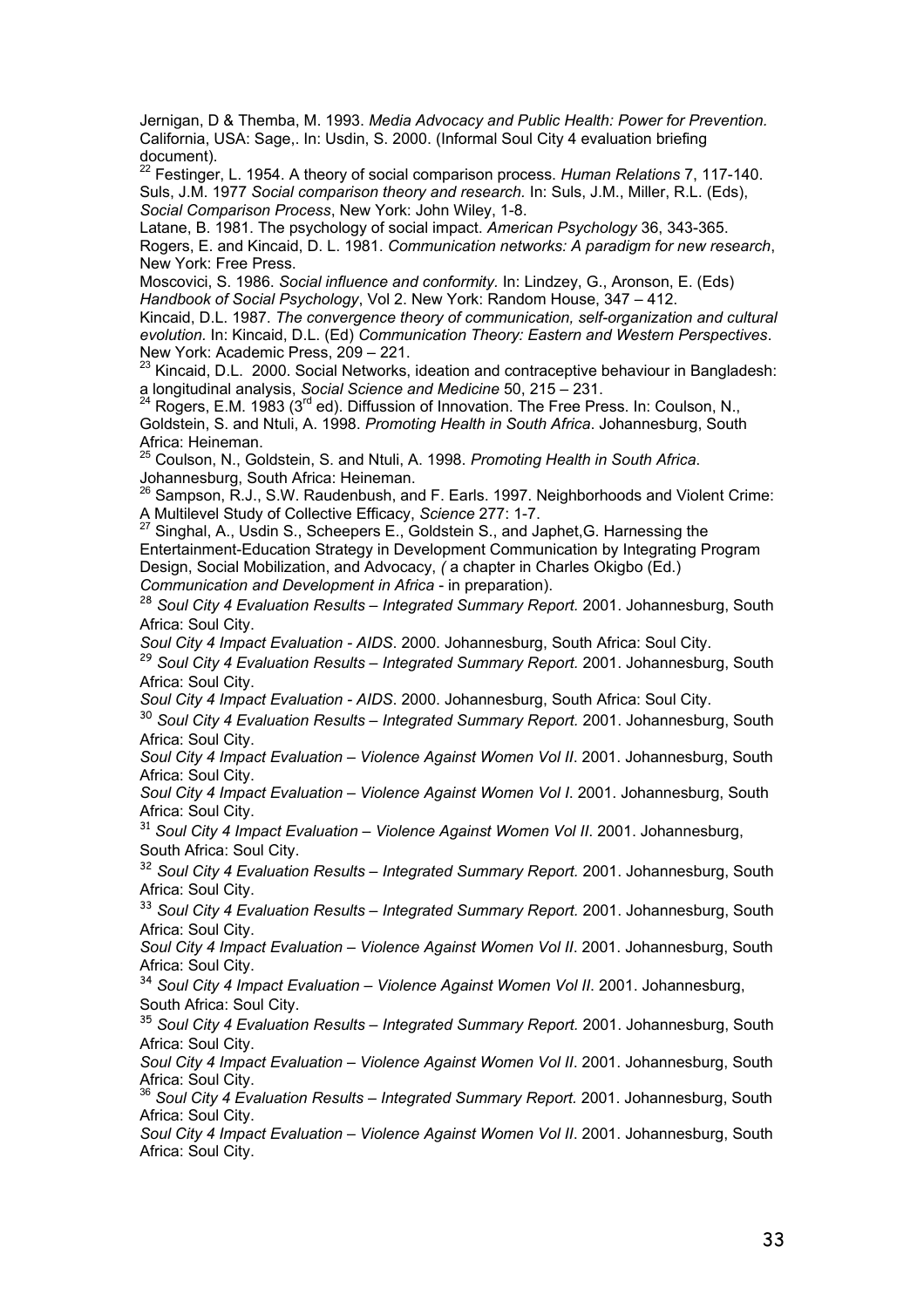<sup>37</sup> Soul City 4 Evaluation Results – Integrated Summary Report. 2001. Johannesburg, South Africa: Soul City.

Fishbein & Guinana, 1996. Behavioural Science and Public Health: A necessary partnership for HIV prevention. *Public Health Reports*, 3(Suppl. 1), 5-10. Kirby, 1985. Sexuality education: A more realistic view of its effects. *Journal of School Health*, 55, 421- 424. Stiffman, Earls, Dore & Cunningham, 1992. Changes in aquired immuno-deficiency syndrome related risk behaviour after adolescence: Relationships to knowledge and experience concerning human immuno-deficiency virus infection. *Pediatrics*, 89, 950-956. In: Vaughan, P.W., Rogers, E.M, Singhal, A & Swalehe, R.M. 2000. Entertainment-Education and HIV/AIDS Prevention: A field experiment in Tanzania, *Journal of Health Communication*, Vol 5, (supplement: Communications for HIV/AIDS Prevention, Care, and Support: context for individual and Social Change), 81-100.

39 Fishbein, M. Not dated. *Developing effective behaviour change interventions: some lessons learned from behavioural research.* (Discussion paper, Champaign-Urbana: University of Illinois).

40 Piotrow, P., Kincaid, D.L., Rimon II J.G., Rinehart, W. 1997. *Health Communication - Lessons from Family Planning and Reproductive Health*, Baltimore, USA: Johns Hopkins School of Public Health, Center for Communication Programs.

41 Fishbein, M. and Azjen, I. 1975. *Belief, attitude, intention, and behavior: An introduction to theory and research.* Reading, Massachusetts: Addison-Wesley Publishing.

Fishbein summarising Fishbein and Ajzen [1975], Ajzen and Fishbein [1980] and Fishbein, Middlestadt and Hitchcock [1991]. In: *Developing effective behaviour change interventions: some lessons learned from behavioural research.* (Discussion paper, Champaign-Urbana: University of Illinois).<br><sup>42</sup> Goldstein. S.. Japhet. G. Usdin. S. 2000. (Informal Soul City 4 evaluation briefing).

<sup>43</sup> Bandura, A. 1986. Social foundations of thought and action. Englewood Cliffs, New Jersey: Prentice-Hall.

44 Coulson, N., Goldstein, S. and Ntuli, A. 1998. *Promoting Health in South Africa*. Johannesburg, South Africa: Heineman.

*Theory at a Glance: A Guide for Health Promotion Practice.* National Institutes of Health, National Cancer Institute.

45 Coulson, N., Goldstein, S. and Ntuli, A. 1998. *Promoting Health in South Africa*. Johannesburg, South Africa: Heineman.

<sup>46</sup> *Soul City 4 Evaluation Results – Integrated Summary Report.* 2001. Johannesburg, South Africa: Soul City.

*Soul City 4 Impact Evaluation – Hypertension, Small Business Development & Personal Savings*. 2001. Johannesburg, South Africa: Soul City.

*Soul City 4 Impact Evaluation – Violence Against Women Vol I*. 2001. Johannesburg, South Africa: Soul City.

*Soul City 4 Impact Evaluation – Violence Against Women Vol II*. 2001. Johannesburg, South Africa: Soul City.

*Soul City 4 Impact Evaluation - AIDS*. 2000. Johannesburg, South Africa: Soul City. 47 *Soul City 4 Evaluation Results – Integrated Summary Report.* 2001. Johannesburg, South Africa: Soul City.

<sup>48</sup> *Soul City 4 Evaluation Results – Integrated Summary Report.* 2001. Johannesburg, South Africa: Soul City.

*Soul City 4 Impact Evaluation – Violence Against Women Vol I*. 2001. Johannesburg, South Africa: Soul City.

*Soul City 4 Impact Evaluation - AIDS*. 2000. Johannesburg, South Africa: Soul City.

<sup>49</sup> *Soul City 4 Evaluation Results – Integrated Summary Report.* 2001. Johannesburg, South Africa: Soul City.

*Soul City 4 Impact Evaluation – Violence Against Women Vol I*. 2001. Johannesburg, South Africa: Soul City.

*Soul City 4 Impact Evaluation - AIDS*. 2000. Johannesburg, South Africa: Soul City.

<sup>50</sup> *Soul City 4 Evaluation Results – Integrated Summary Report.* 2001. Johannesburg, South Africa: Soul City.

*Soul City 4 Impact Evaluation – Violence Against Women Vol I*. 2001. Johannesburg, South Africa: Soul City.

*Soul City 4 Impact Evaluation - AIDS*. 2000. Johannesburg, South Africa: Soul City.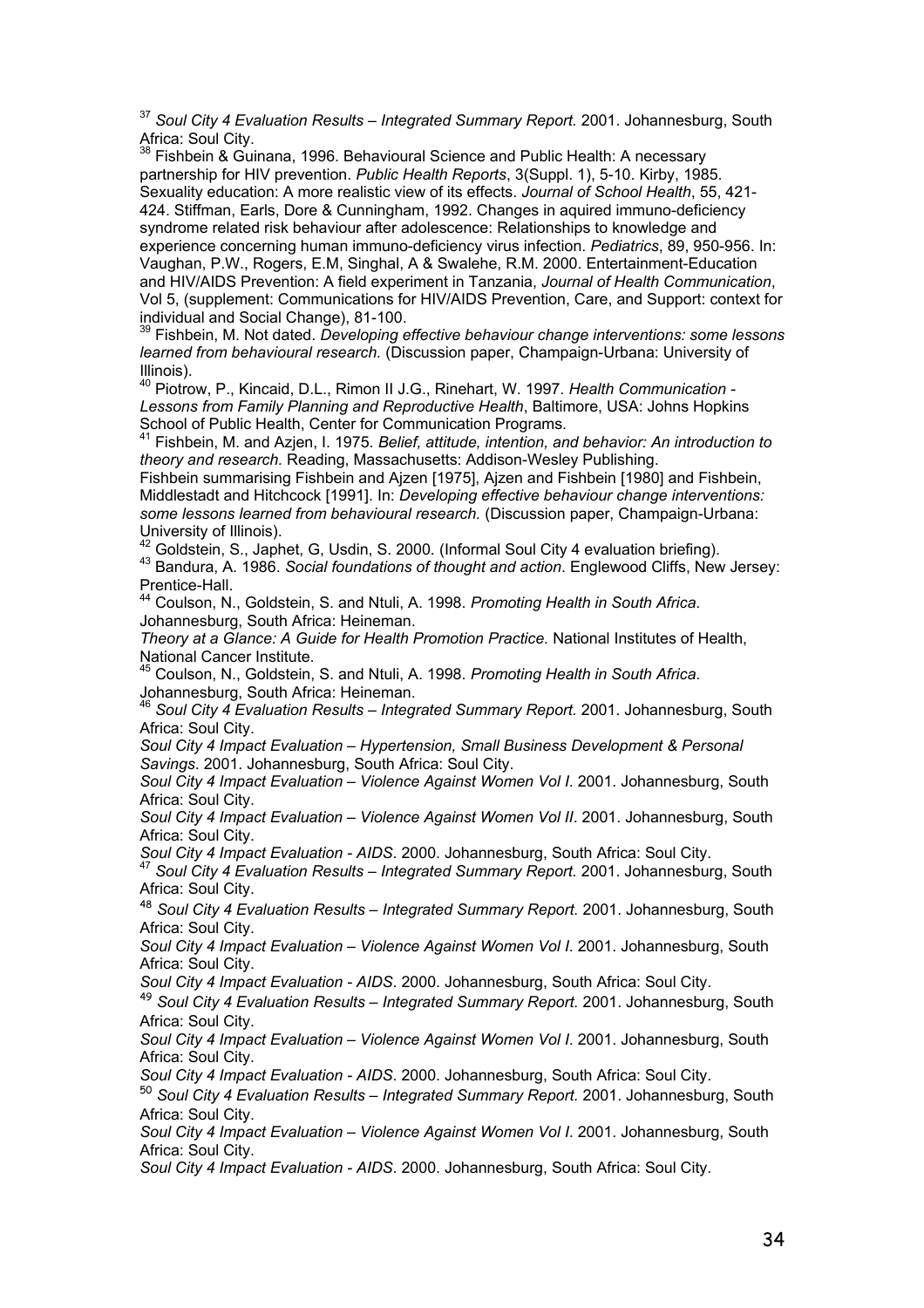51 Usdin, S. Goldstein, S. Scheepers, E. Japhet, G. 2001. *Health and Development Communications: impacting on the Aids epidemic through shifting of social norms.* (Paper presentation at the AIDS in Context Conference, University of the Witwatersrand.)

<sup>52</sup> *Soul City 4 Impact Evaluation – Violence Against Women Vol I*. 2001. Johannesburg, South Africa: Soul City.

*Soul City 4 Evaluation Results – Integrated Summary Report.* 2001. Johannesburg, South Africa: Soul City.

<sup>53</sup> *Soul City 4 Evaluation Results – Integrated Summary Report.* 2001. Johannesburg, South Africa: Soul City.

*Soul City 4 Impact Evaluation – Hypertension, Small Business Development & Personal Savings*. 2001. Johannesburg, South Africa: Soul City.

*Soul City 4 Impact Evaluation – Violence Against Women Vol I*. 2001. Johannesburg, South Africa: Soul City.

*Soul City 4 Impact Evaluation - AIDS*. 2000. Johannesburg, South Africa: Soul City.

<sup>54</sup> *Soul City 4 Evaluation Results – Integrated Summary Report.* 2001. Johannesburg, South Africa: Soul City.

<sup>55</sup> *Soul City 4 Evaluation Results – Integrated Summary Report.* 2001. Johannesburg, South Africa: Soul City.

*Soul City 4 Impact Evaluation – Hypertension, Small Business Development & Personal Savings*. 2001. Johannesburg, South Africa: Soul City.

*Soul City 4 Impact Evaluation – Violence Against Women Vol I*. 2001. Johannesburg, South Africa: Soul City.

*Soul City 4 Impact Evaluation - AIDS*. 2000. Johannesburg, South Africa: Soul City.

<sup>56</sup> *Soul City 4 Evaluation Results – Integrated Summary Report.* 2001. Johannesburg, South Africa: Soul City.

*Soul City 4 Impact Evaluation – Hypertension, Small Business Development & Personal Savings*. 2001. Johannesburg, South Africa: Soul City.

*Soul City 4 Impact Evaluation – Violence Against Women Vol I*. 2001. Johannesburg, South Africa: Soul City.

*Soul City 4 Impact Evaluation - AIDS.* 2000. Johannesburg, South Africa: Soul City.<br><sup>57</sup> Airhihenbuwe, C. O. and Obregon, R. 2000. A critical assessment of theories / models used in health communication for HIV/AIDS, *Journal of Health Communication,* Volume 5 (Supplement: Communications for HIV/AIDS Prevention, Care, and Support: context for individual and Social Change), 5-15.

Airhihenbuwe, C. O. and Obregon, R. 2000. A critical assessment of theories / models used in health communication for HIV/AIDS, *Journal of Health Communication,* Volume 5 (Supplement: Communications for HIV/AIDS Prevention, Care, and Support: context for individual and Social Change), 5-15.

59 Rogers E.M. & Steinfatt, T.M. 1999. *Intercultural communication*. Prospect Heights, IL: Waveland. In: Rogers, E.M. (2000), *Journal of Health Communication,* Volume 5 (Supplement: Communications for HIV/AIDS Prevention, Care, and Support: context for individual and Social Change), 1-3.

 $60$  Airhihenbuwe, C. O. and Obregon, R. 2000. A critical assessment of theories / models used in health communication for HIV/AIDS, *Journal of Health Communication,* Volume 5 (Supplement: Communications for HIV/AIDS Prevention, Care, and Support: context for individual and Social Change), 5-15.

61 Rogers, E.M. 2000. *Journal of Health Communication,* Volume 5 (Supplement: Communications for HIV/AIDS Prevention, Care, and Support: context for individual and Social Change), 1-3.

62 Airhihenbuwe, C. O. and Obregon, R. 2000. A critical assessment of theories / models used in health communication for HIV/AIDS, *Journal of Health Communication,* Volume 5 (Supplement: Communications for HIV/AIDS Prevention, Care, and Support: context for individual and Social Change), 5-15.

 $63$  Airhihenbuwe, C. O. and Obregon, R. 2000. A critical assessment of theories / models used in health communication for HIV/AIDS, *Journal of Health Communication,* Volume 5 (Supplement: Communications for HIV/AIDS Prevention, Care, and Support: context for individual and Social Change), 5-15.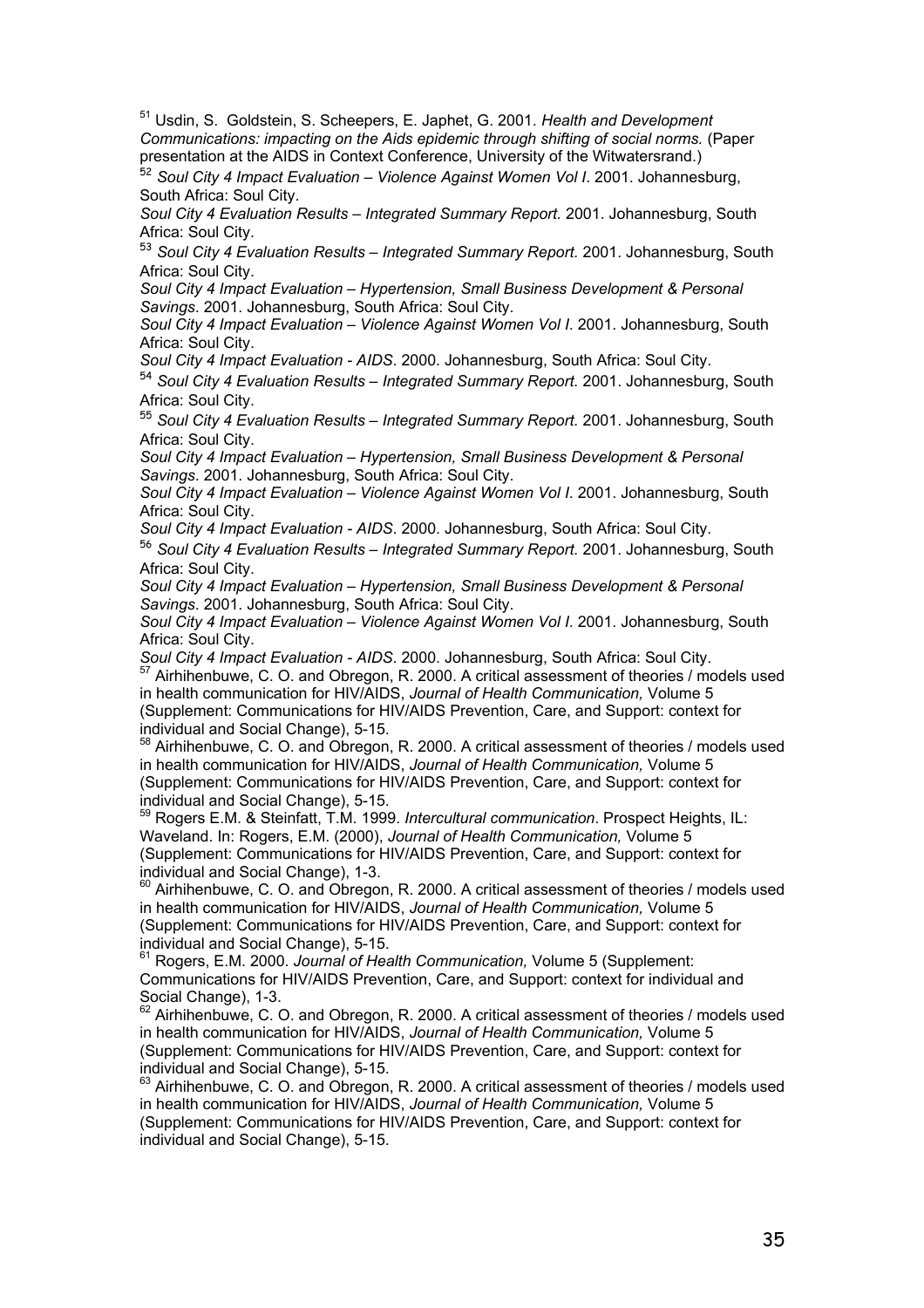Rogers, E.M. 2000. *Journal of Health Communication,* Volume 5 (Supplement: Communications for HIV/AIDS Prevention, Care, and Support: context for individual and Social Change), 1-3.

<sup>64</sup> Soul City 4 Impact Evaluation – Violence Against Women Vol II. 2001. Johannesburg, South Africa: Soul City.

65 Vaughan, P.W., Rogers, E.M, Singhal, A & Swalehe, R.M. 2000. Entertainment-Education and HIV/AIDS Prevention: A field experiment in Tanzania, *Journal of Health Communication*, Vol 5, (supplement: Communications for HIV/AIDS Prevention, Care, and Support: context for individual and Social Change), 81-100.

 $66$  Rogers, E.M. Vauhhan, P.W., Swalehe, R.M. A., Rao, N., Svenkerud, P. and Sood, S. 1999. Effects of an entertainment-education radio soap opera on family planning behaviour in Tanzania. *Studies in Family Planning* 30, 193-211.

Vaughan, Peter W., and Rogers, Everett M., 1996. *A Communication Model for the Effects of an Entertainment-Education Soap Opera On the Stages of Family Planning Adoption.* Vaughan, P.W., Rogers, E.M, Singhal, A & Swalehe, R.M. 2000. Entertainment-Education and HIV/AIDS Prevention: A field experiment in Tanzania, *Journal of Health Communication*, Vol 5, (supplement: Communications for HIV/AIDS Prevention, Care, and Support: context for individual and Social Change), 81-100.

 $67$  Yoder, P.S., Hornick, R and Chirwa, B.C. 1996. Evaluating the program effects of a radio drama about AIDS in Zambia. *Studies in Family Planning* 27 (4):188-203<br><sup>68</sup> Jato, M.N., Simbakalia, C., Tarasevich, J.M., Awasum, D.N., Kihinga, C.N. and

Ngirwamungu, E. 1999. The impact of multi-media family planning promotion on the contraceptive behaviour of women in Tanzania. *International Family Planning Perspectives* 25, 60-67.

69 Family Planning Association of Kenya, et.al 1994. In:*The Use of Mainstream Media to Encourage Social Responsibility: The International Experience – Inventory of Projects*. Henry J Kaiser Foundation prepared by Jennifer Daves and Liza Nickerson – The Media Project. On: www.comminit.com

Brown, Singhal & Rogers (1989), Kazungu (1990), Ochilo & Odallo (n.d), Ryerson (1994), Singhal & Rogers (1989), Singhal, Rogers & Brown (1993), Poindexter & Ryerson (personal communication), Westoff & Rodriguez (1993). In: *The Use of Mainstream Media to Encourage Social Responsibility: The International Experience – Inventory of Projects.* Henry J Kaiser Foundation prepared by Jennifer Daves and Liza Nickerson – The Media Project On: www.comminit.com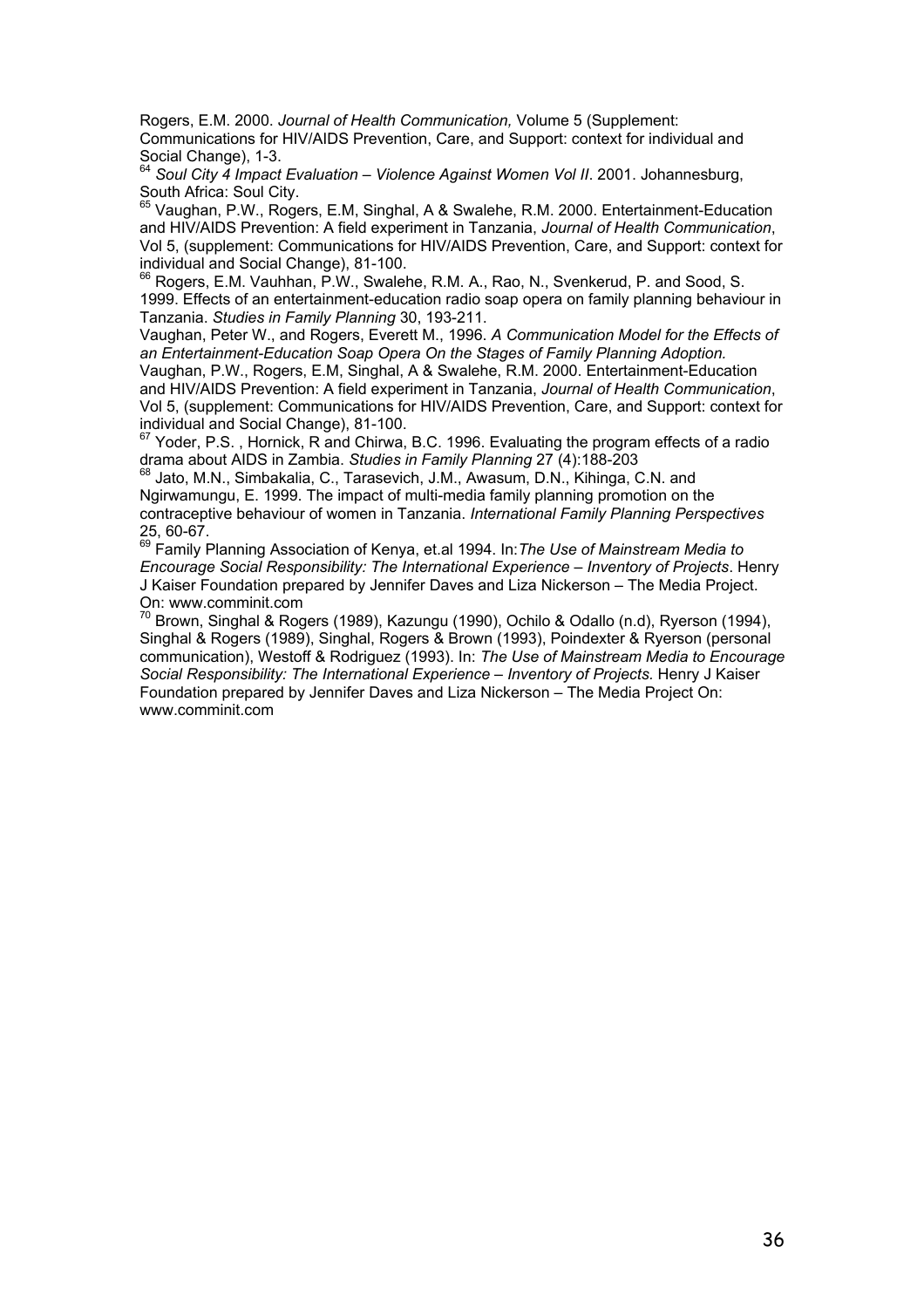<span id="page-44-0"></span>

| <b>APPENDIX A</b><br><b>Edutainment</b><br>intervention                                     | Twende na<br>Wakati (Let's<br>go with<br>the times)                                                                                                                           | <b>Nshilakamona</b><br>(I have not<br>seen it)                                                                                                | Zinduka!<br>(Wake up!)                                                                                                                                                                                                                                                                | <b>Kuelewana Ni</b><br>Kuzungumza<br>(Understandin<br>g through<br><b>Discussion</b> )                                                                                                                 | <b>Ushikwapo</b><br>Shikimana (When<br>given advice,<br>take it)                                                                                                                                                                                                   |                                                                                                                                                                                                                                                                                                                                                                                                                                                                                                                                                                                                                                                                                                                                                                                                            |                                                                   | Soul City 4                                                                                        |                                                                                                                                                                                                                                                                                                                                                                                  |                                                                            |
|---------------------------------------------------------------------------------------------|-------------------------------------------------------------------------------------------------------------------------------------------------------------------------------|-----------------------------------------------------------------------------------------------------------------------------------------------|---------------------------------------------------------------------------------------------------------------------------------------------------------------------------------------------------------------------------------------------------------------------------------------|--------------------------------------------------------------------------------------------------------------------------------------------------------------------------------------------------------|--------------------------------------------------------------------------------------------------------------------------------------------------------------------------------------------------------------------------------------------------------------------|------------------------------------------------------------------------------------------------------------------------------------------------------------------------------------------------------------------------------------------------------------------------------------------------------------------------------------------------------------------------------------------------------------------------------------------------------------------------------------------------------------------------------------------------------------------------------------------------------------------------------------------------------------------------------------------------------------------------------------------------------------------------------------------------------------|-------------------------------------------------------------------|----------------------------------------------------------------------------------------------------|----------------------------------------------------------------------------------------------------------------------------------------------------------------------------------------------------------------------------------------------------------------------------------------------------------------------------------------------------------------------------------|----------------------------------------------------------------------------|
| * Intervention<br>components<br>* Location<br>* Time frame<br>* Key area of<br>intervention | * Radio drama:<br>* Tanzania,<br>targeting the<br>national<br>population;<br>* July 1993 - Dec<br>1999:<br>* family planning<br>and health<br>messages,<br>including HIV AIDS | * Radio drama:<br>* Zambia.<br>targeting Bemba<br>speakers in<br>northern Zambia;<br>* Aug 1991-May<br>1992;<br>* Youth sexuality<br>and AIDS | * Radio drama, plus radio<br>spots, audio cassettes,<br>print material (posters,<br>leaflets, newspapers).<br>Seven media sources.<br>* Tanzania, targeting<br>women of reproductive<br>age;<br>* 1991-1994;<br>* Family planning,<br>reproductive health and<br>women's empowerment; | * Radio drama:<br>plus: TV & Radio<br>spots; print<br>material (leaflets;<br>newspaper ads;<br>flip chart)<br>* Kenya, targeting<br>the national adult<br>population;<br>* 1992;<br>* Family planning; | * Radio drama: comic<br>strip<br>* Kenya, targeting the<br>national population;<br>* 1987-1989; 1998 -<br>* Family planning;<br>women's rights, sexual<br>& reproductive health,<br>family equity,<br>community action,<br>teen pregnancy,<br>female circumcision. | * Television and radio dramas with supportive print material<br>(booklets, lifeskills packages in schools, serialization in<br>newspapers); Partnership with a South African NGO - National<br>Network on Violence Against Women: advocacy initiative for<br>speedy implementation of the Domestic Violence Act (direct<br>lobbying, media advocacy and community mobilization);<br>establishment of the toll free Stop Woman Abuse Helpline.<br>* South Africa, targeting African and Coloured youth and adult<br>population in South Africa <sup>24</sup><br>* Soul City (SC): 1994 - current; SC 4: July - Dec 1999<br>* SC: Health and Development issues; SC 4: Hypertension; Small<br>Business Development; Violence Against Women (emphasis on<br>Domestic Violence) and HIV/AIDS & youth sexuality |                                                                   |                                                                                                    |                                                                                                                                                                                                                                                                                                                                                                                  |                                                                            |
| Cost-<br><b>effectiveness</b>                                                               |                                                                                                                                                                               |                                                                                                                                               |                                                                                                                                                                                                                                                                                       |                                                                                                                                                                                                        |                                                                                                                                                                                                                                                                    | 1999/00 South African Rand (SAR), HIV/AIDS and VAW:<br>Cost per<br>person reached<br>Cost per<br>person reached<br>1) HIV/AIDS<br>2) VAW<br>Cost-<br>effectiveness<br>per: additional<br><b>HIV/AIDS</b><br>knowledge<br>gained*:<br>additional<br><b>HIV/AIDS</b><br>action gained*<br>additional<br>VAW                                                                                                                                                                                                                                                                                                                                                                                                                                                                                                  | 1.06SAR<br>0.15US\$<br>1.93SAR<br>0.27US\$<br>1.16SAR<br>0.16US\$ | <b>TV</b><br>1.87SAR<br>0.26US\$<br>$0.44$ SAR<br>0.06US\$<br>0.86SAR<br>0.12US\$<br>"importance". | Radio<br>0.23SAR<br>0.03US\$<br>0.05SAR<br>0.01US\$<br>0.07SAR<br>0.01US\$<br>* Comparison between group with<br>no exposure to SC, and group<br>exposed to any SC media type;<br>items weighted for "importance" as<br>assessed by expert panel.<br>** Comparison between group with<br>no exposure to SC, and group<br>exposed to any SC media type;<br>items not weighted for | Print<br>1.52SAR<br>0.21US\$<br>0.05SAR<br>0.01US\$<br>0.52SAR<br>0.07US\$ |
|                                                                                             |                                                                                                                                                                               |                                                                                                                                               |                                                                                                                                                                                                                                                                                       |                                                                                                                                                                                                        |                                                                                                                                                                                                                                                                    | knowledge<br>gained**<br>additional<br>VAW attitude<br>gained**<br>additional<br>VAW action<br>qained**                                                                                                                                                                                                                                                                                                                                                                                                                                                                                                                                                                                                                                                                                                    | 1.59SAR<br>0.22 US\$<br>49.12SAR<br>6.92US\$                      |                                                                                                    |                                                                                                                                                                                                                                                                                                                                                                                  |                                                                            |

 $^{24}$  The Soul City adult series targets "African" and "Coloured" previously disadvantaged South Africans. Although the series is suitable for all populations, theory of communication suggests that specific targeting and testing of materials makes it more effective. Soul City is however committed to the health and development of all South Africans irrespective of colour, race or any other characteristic.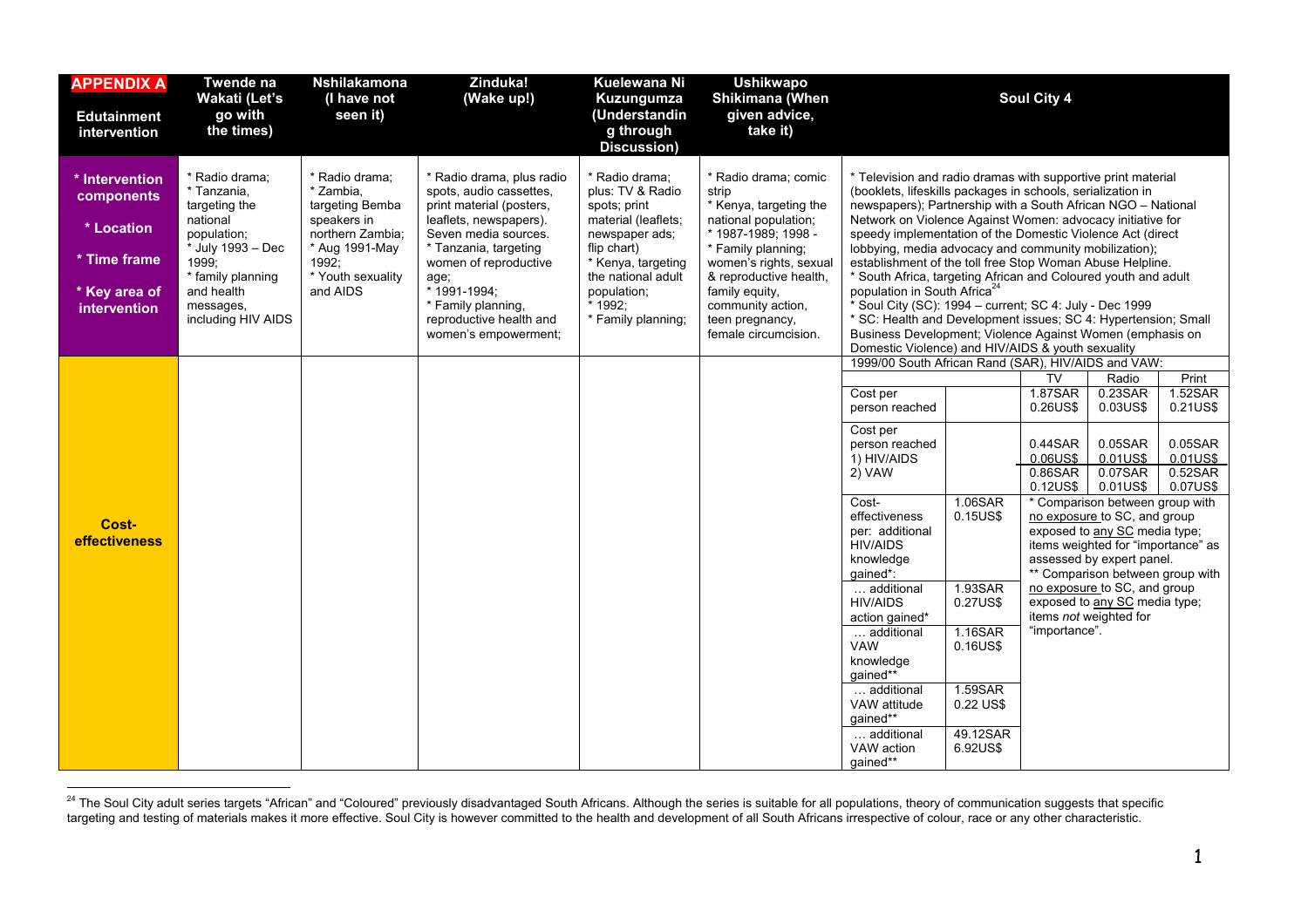<span id="page-45-0"></span>

| <b>Reach</b>                                                   | 58% (1997); | 40% regular<br>exposure, of $15 -$<br>45 year olds<br>listening to radio<br>once or more a<br>week | 23% of all respondents<br>(roughly half of radio)<br>listeners) recalled hearing<br>Zinduka! (25% men; 23%<br>women listened at least<br>once) | 1993: 76% (adult<br>population)<br>exposure to at<br>least 1 campaign<br>material; 1994:<br>56% heard radio<br>drama | Each broadcast<br>reached on average<br>40 - 50% of Kenyan<br>population. 84%<br>listened (based on<br>sample of radio<br>owners). | SC 4, July - December 1999:<br>$\bullet$<br>Television and/or Radio reached 79% of the SC target<br>population <sup>25</sup> ;<br>$\bullet$<br>Television reached 68% (with 3 out of 4 viewers watching<br>more than a third of the 13 episodes); Radio reached 65%<br>(with 3 out of 4 listeners listening "sometimes" to "almost all<br>episodes"); Any SC booklets (previous series included)<br>reached 46%; Any print media (booklets and / or editorial<br>coverage and / or serialization in newspapers) reached 64%;<br>TV and Radio reached 46%; TV, Radio and booklets reached<br>32%; All media types (including editorial coverage and<br>serialization in newspapers) reached 24%;<br>Any SC exposure (TV, Radio or Print, including editorial<br>coverage or serialization in newspapers) reached 82%.<br>SC, 1999 - current:<br>Reached more than 4300 South African organizations and<br>institutions: schools, Adult Basic Education and Training (ABET)<br>centres, clinics, NGOs and CBOs, government departments,<br>church groups, para-statals, private sector institutions, and<br>universities. |
|----------------------------------------------------------------|-------------|----------------------------------------------------------------------------------------------------|------------------------------------------------------------------------------------------------------------------------------------------------|----------------------------------------------------------------------------------------------------------------------|------------------------------------------------------------------------------------------------------------------------------------|-------------------------------------------------------------------------------------------------------------------------------------------------------------------------------------------------------------------------------------------------------------------------------------------------------------------------------------------------------------------------------------------------------------------------------------------------------------------------------------------------------------------------------------------------------------------------------------------------------------------------------------------------------------------------------------------------------------------------------------------------------------------------------------------------------------------------------------------------------------------------------------------------------------------------------------------------------------------------------------------------------------------------------------------------------------------------------------------------------------------------|
| Impact on<br>society:<br>advocacy /<br>policy /<br>legislation |             |                                                                                                    |                                                                                                                                                |                                                                                                                      |                                                                                                                                    | Impact on policy implementation, associated with SC in<br>partnership with the NNVAW:<br>Immediate, short term gains: the intervention contributed to the<br>changing discourse on, and prioritization of domestic violence<br>within National Government;  succeeded in putting pressure on<br>National Government to speed up the implementation of the<br>Domestic Violence Act;  succeeded in playing a facilitating role<br>in the implementation of the Domestic Violence Act.<br>"The Domestic Violence Act was implemented on 15 December<br>1999. While this was not the date specified in the advocacy<br>campaign objectives (1st November 1999), the Partnership<br>Evaluation found that implementation of the Act in 1999 was an<br>achievement that can largely be attributed to the advocacy<br>initiative of the partnership between Soul City and the NNVAW.<br>and the multi-media component of the Soul City 4 intervention."<br>(Partnership Evaluation Study, Women's Health Project)                                                                                                             |
| Impact on<br>national debate<br>/ national<br>editorial media  |             |                                                                                                    |                                                                                                                                                |                                                                                                                      |                                                                                                                                    | Impact on national debate as reflected in editorial media<br>nationally, associated with SC in partnership with the<br>NNVAW:<br>Over the evaluation period: the intervention succeeded in placing<br>domestic violence on the national media agenda;  increased<br>editorial coverage of domestic violence in mainstream media. 49%<br>of print media monitored dealt with / referred to domestic violence.<br>Domestic violence-related coverage attributable to the SC /<br>NNVAW partnership, based on quantitative comparative analysis<br>of media coverage and media releases; approximately 1 in 5<br>articles directly referred to SC and/or the NNVAW (excluding<br>mention of member organizations).                                                                                                                                                                                                                                                                                                                                                                                                         |

<sup>&</sup>lt;sup>25</sup> The Soul City adult series targets "African" and "Coloured" previously disadvantaged South Africans. Although the series is suitable for all populations, theory of communication suggests that specific targeting and testing of materials makes it more effective. Soul City is however committed to the health and development of all South Africans irrespective of colour, race or any other characteristic.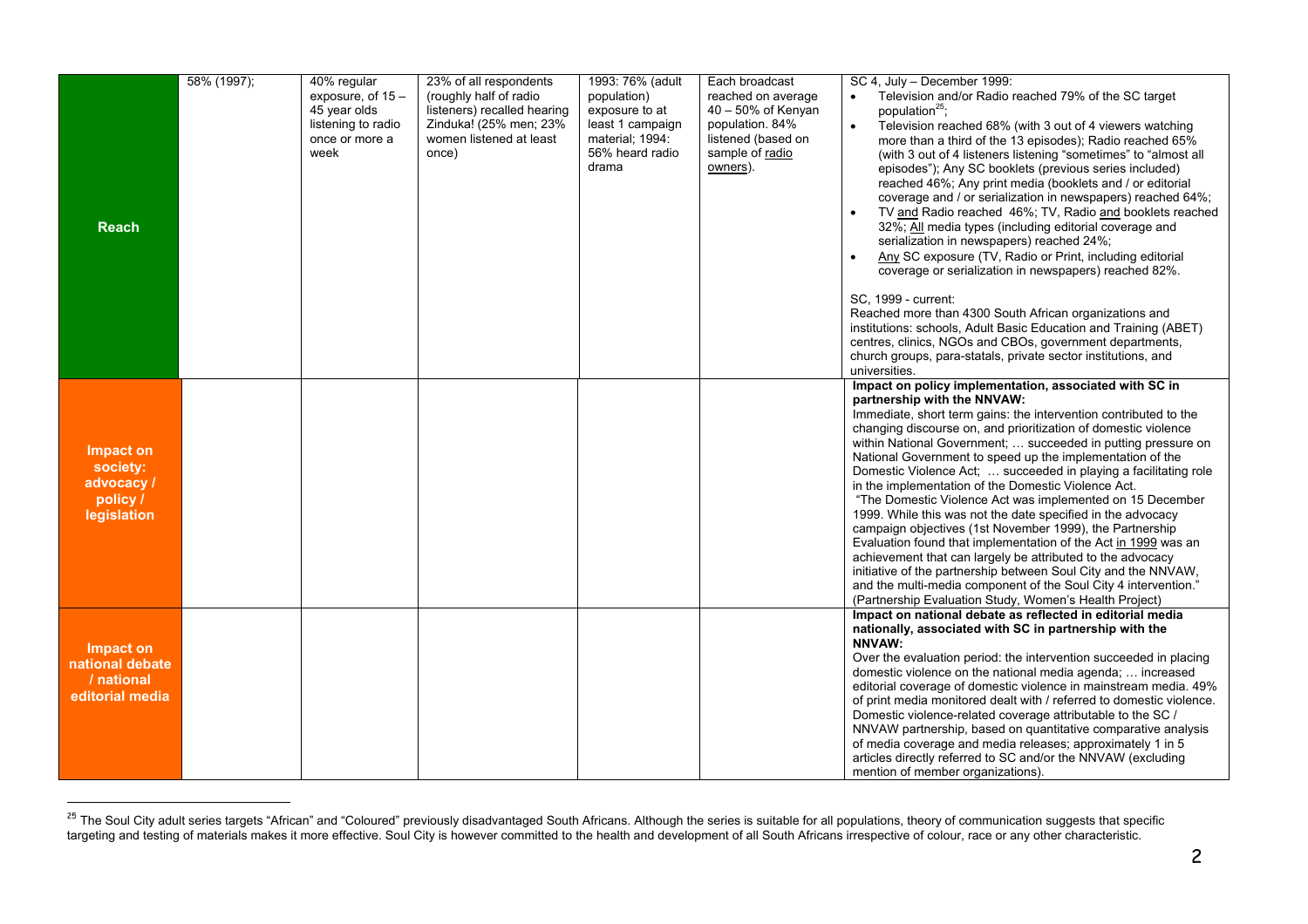| Impact on<br>communities:<br>community<br>action                                |  |  | Impact on community action / community events associated<br>with SC in partnership with the NNVAW:<br>The intervention increased respondents' participation in community<br>action, as well as increased respondents' intention to participate in<br>community action. 3% of respondents reported that they had<br>participated in public protest around VAW over the evaluation<br>period. 1% of respondents with no exposure to SC reported that<br>they had participated in public protest against violence against<br>women, whereas 3% of respondents with exposure to 1 source of<br>SC, 3% of respondents with exposure to 2 sources, and 5% of<br>respondents with exposure to 3 sources of SC did.<br>Anecdotal reports of pot or bottle banging* have been gathered; for<br>example, patrons at a local pub in Thembisa collectively banged<br>bottles upon witnessing a man physically abusing his girlfriend.<br>Similarly, there are unconfirmed reports of pot-banging taking<br>place in Khayelitsha over the evaluation period.<br>* The Soul City story depicted the community's shift from "silent"<br>collusion" with domestic violence to active opposition, at one point,<br>community members banged pots outside the abuser's home to<br>make him stop. This activity was introduced in the story and has<br>not been heard of in South Africa previously. Thus, pot-banging<br>was used as a marker associated only with the Soul City series<br>and the partnership with the NNVAW. |
|---------------------------------------------------------------------------------|--|--|--------------------------------------------------------------------------------------------------------------------------------------------------------------------------------------------------------------------------------------------------------------------------------------------------------------------------------------------------------------------------------------------------------------------------------------------------------------------------------------------------------------------------------------------------------------------------------------------------------------------------------------------------------------------------------------------------------------------------------------------------------------------------------------------------------------------------------------------------------------------------------------------------------------------------------------------------------------------------------------------------------------------------------------------------------------------------------------------------------------------------------------------------------------------------------------------------------------------------------------------------------------------------------------------------------------------------------------------------------------------------------------------------------------------------------------------------------------------------------------------------------------|
| Impact on<br>community<br>leaders,<br>services,<br>structures,<br>communication |  |  | Impact on community leaders, opinion-makers, service<br>providers in interaction with their communities, attributed to<br>SC by respondents in the National Qualitative Impact<br>Assessment:<br>1) SC is reported to ease the difficulty of discussing sensitive<br>issues (such as HIV/AIDS, youth sexuality and domestic violence);<br>respondents report that SC provides an opening / opportunity on<br>which to build discussion; SC is perceived as, and used as an<br>extension of community work; it shapes, supplements and<br>reinforces various forms of messages to, and interaction with the<br>community. Stimulation of various forms of community dialogue<br>and debate and opening-up of taboo subjects have directly /<br>overtly been attributed to SC.<br>2) Examples of SC impact on policy and practice within<br>community structures and services have been documented: e.g. a<br>change in policy around condom distribution in a rural community<br>was overtly attributed to SC.                                                                                                                                                                                                                                                                                                                                                                                                                                                                                                |
| Impact on<br>collective<br>efficacy                                             |  |  | Collective efficacy: (Case Study in Urban Site as part of National<br><b>Qualitative Impact Assessment)</b><br>Documentation of SC's impact in a small community in an urban<br>township:<br>SC fosters a sense of co-operation and togetherness in problem-<br>solving within the community; it increases collective health<br>consciousness, facilitates a sense of collective empowerment to<br>effect change in the community, facilitates collective action and the<br>formalization of community structure; SC further reinforces social<br>networks and facilitates a positive vision and hope for a better<br>future for the community.                                                                                                                                                                                                                                                                                                                                                                                                                                                                                                                                                                                                                                                                                                                                                                                                                                                              |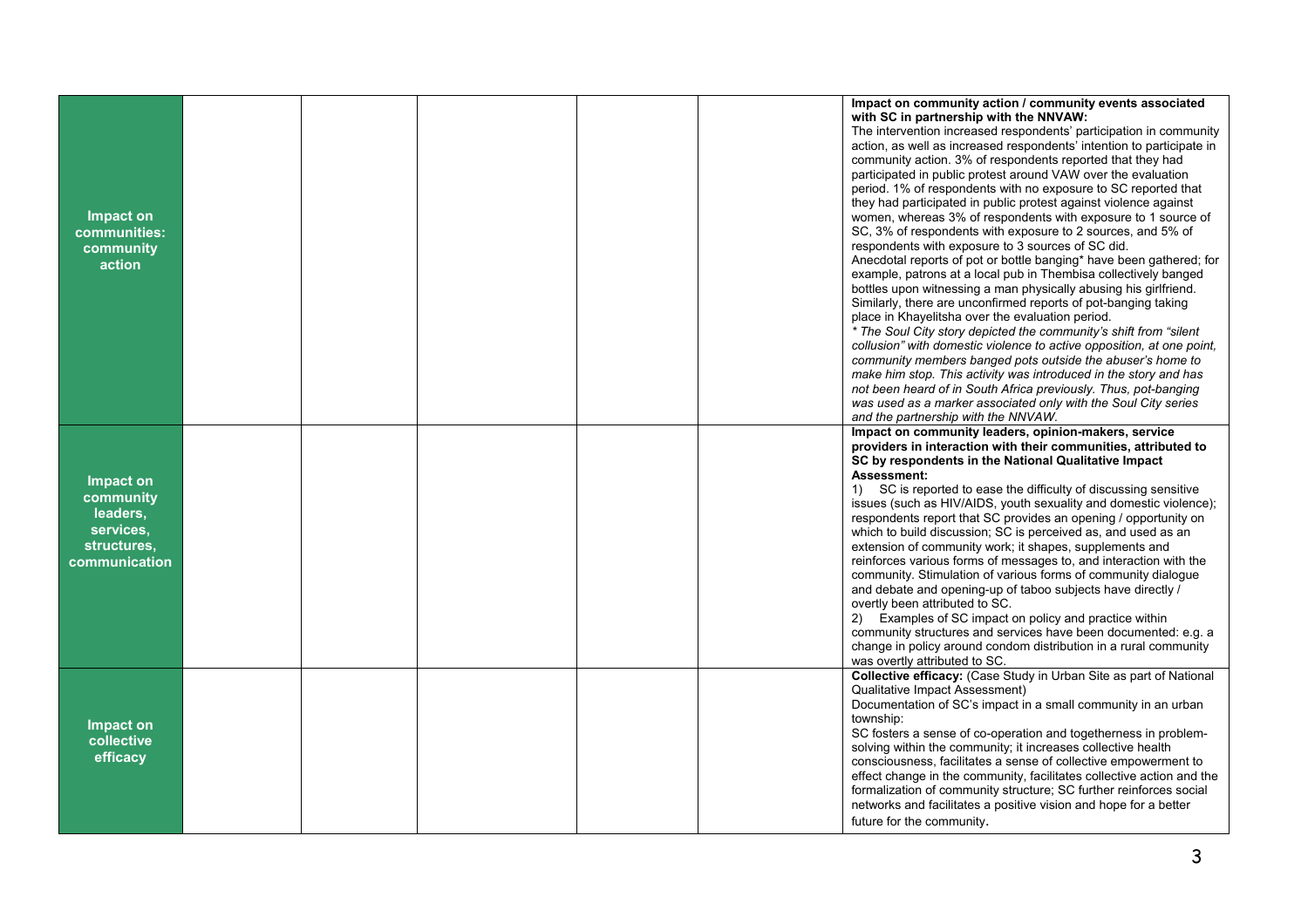| Impact on<br>connecting<br>people to<br>services /<br>service delivery | Number of new<br>family planning<br>adopters at clinics<br>in the treatment<br>area increased<br>50% in first six<br>months of<br>broadcasts of the<br>drama in 1993 -<br>from 30% to 45%<br>new adopters per<br>month, with<br>continuing growth<br>in ensuing months.<br>Number of new<br>family planning<br>adopters at clinics<br>in the comparison<br>area remained<br>more-or-less<br>constant from mid-<br>1993 through late<br>1994. | Women exposed to<br>Family Planning<br>messages more<br>likely to visit health<br>facilities | New family planning<br>clients listened to<br>the radio soap<br>opera at twice the<br>rate of the general<br>adult population<br>When asked what<br>influenced them to<br>seek family<br>planning services,<br>new clients listed<br>the radio drama<br>more often than any<br>other media. 38% of<br>new family planning<br>clients said the<br>radio drama<br>influenced their<br>decision to visit a<br>clinic.<br>The numbers of<br>new clients per<br>month seen at 11<br>sentinel family<br>planning delivery<br>sites increased<br>during the<br>campaign | Many women cited<br>the influence of the<br>radio program as<br>the reason that their<br>husbands finally<br>permitted them to<br>seek family<br>planning services | Impact on connecting people to services, associated with SC in<br>partnership with the NNVAW:<br>1) The intervention raised awareness of, and increased contact<br>with local violence against women services: e.g. 16% of<br>respondents with no access to SC had heard about the Stop<br>Women Abuse Helpline (SWAH), and none of them had written<br>down or kept the number, whereas 37%, 45% and 61% of<br>respondents with exposure to 1, 2 and 3 sources of SC respectively<br>had heard about the SWAH and 12%, 15% and 25% of respondents<br>accessing 1, 2 and 3 sources of SC respectively had written down<br>or kept the number.<br>2) The intervention increased access to referral services and<br>crisis counselling through the Stop Women Abuse Helpline (SWAH),<br>and promotion of the AIDS Helpline. Approximately<br>180 000 calls were answered on 4 lines over 5 months. More than 1<br>in 5 calls answered were from non-urban areas.<br>3) 8% of respondents in the post-intervention survey reported<br>experience of domestic violence. 1% of respondents with no<br>exposure to SC TV reported that they had made contact with an<br>organization working in VAW whilst SC was on air, whereas 4% of<br>those with low and medium exposure to SC TV, and 5% of those<br>with high exposure to SC TV did. |
|------------------------------------------------------------------------|----------------------------------------------------------------------------------------------------------------------------------------------------------------------------------------------------------------------------------------------------------------------------------------------------------------------------------------------------------------------------------------------------------------------------------------------|----------------------------------------------------------------------------------------------|------------------------------------------------------------------------------------------------------------------------------------------------------------------------------------------------------------------------------------------------------------------------------------------------------------------------------------------------------------------------------------------------------------------------------------------------------------------------------------------------------------------------------------------------------------------|--------------------------------------------------------------------------------------------------------------------------------------------------------------------|---------------------------------------------------------------------------------------------------------------------------------------------------------------------------------------------------------------------------------------------------------------------------------------------------------------------------------------------------------------------------------------------------------------------------------------------------------------------------------------------------------------------------------------------------------------------------------------------------------------------------------------------------------------------------------------------------------------------------------------------------------------------------------------------------------------------------------------------------------------------------------------------------------------------------------------------------------------------------------------------------------------------------------------------------------------------------------------------------------------------------------------------------------------------------------------------------------------------------------------------------------------------------------------------------------------------------------------|
| Impact on<br>individuals:<br>self-efficacy                             | Between 1993 and<br>1995: 11%<br>increase in self-<br>efficacy (belief in<br>ability to determine<br>family size) in<br>treatment area.<br>and 6% increase in<br>comparison area<br>$(p \le 0.05)$                                                                                                                                                                                                                                           |                                                                                              |                                                                                                                                                                                                                                                                                                                                                                                                                                                                                                                                                                  | 72 % of<br>respondents felt the<br>programme helped<br>listeners to adopt<br>family planning                                                                       | Impact of self-efficacy, qualitatively associated with SC:<br>1) SC impacted positively on women's self-worth and sense of<br>identity, in the context of rights-awareness, and "new" options.<br>2) SC empowered women to negotiate relationships and (safer)<br>sex:<br>"Women interviewed (speaking from different contexts and<br>perspectives), report that Soul City 4 encouraged them to act on this<br>(new) awareness of their rights, and enabled them to stand up for<br>their rights in oppressive or abusive contexts, or in contexts<br>traditionally associated with unequal gender power relations."<br>(National Qualitative Impact Assessment, summarized in Soul City 4<br>Evaluation Results - Integrated Summary Report)                                                                                                                                                                                                                                                                                                                                                                                                                                                                                                                                                                                         |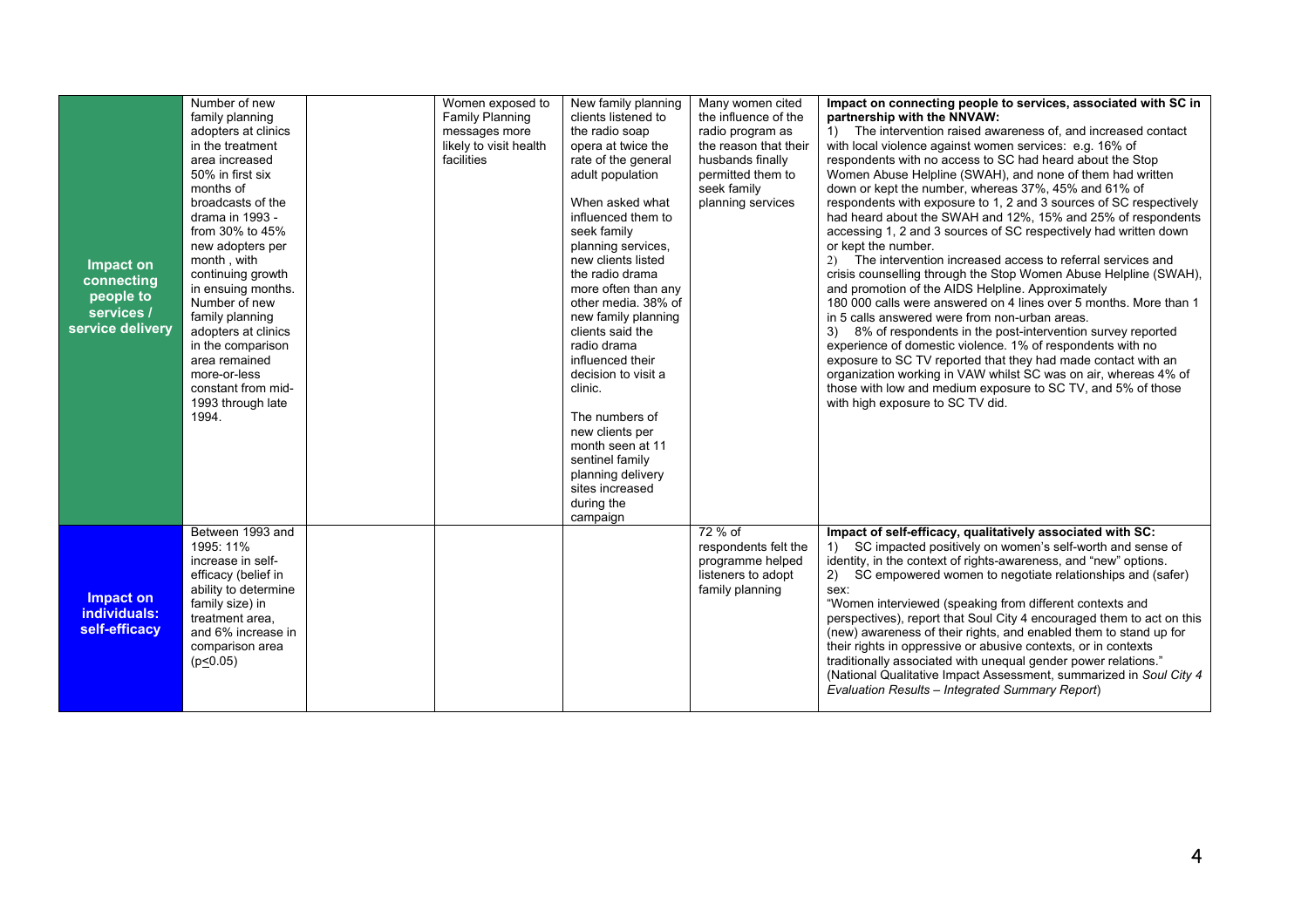|                  | Attitudes: 1993-    | Intervention        | 1) Positive impact   | Over 75% of        | Improvement in personal attitudes and beliefs around domestic        |
|------------------|---------------------|---------------------|----------------------|--------------------|----------------------------------------------------------------------|
|                  | 1995: Favourable    | associated with     | on attitudes towards | listenership       | violence, and maintenance of positive attitudes in HIV/AIDS          |
|                  | attitudes to Family | women's belief that | women practicing     | accepted the       | and youth sexuality, associated with exposure to SC 4. E.g.:         |
|                  | Planning increased  | they were more      | Family Planning: 11  | concept of smaller | The likelihood of holding positive attitudes and beliefs around      |
|                  | with 5 percentage-  | vulnerable to AIDS  | percentage-point     | families           | domestic violence* is $4.5$ times higher ( $p < 0.01$ ) amongst      |
|                  | points (69%-74%)    |                     | difference (positive |                    | respondents with exposure to SC multi-media (i.e. exposure to        |
|                  | in treatment area;  |                     | direction) between   |                    | multiple SC media types) than amongst respondents with no            |
|                  | decreased with 6    |                     | exposed and non-     |                    | exposure to SC. (*E.g. whether domestic violence is a private        |
|                  | percentage-points   |                     | exposed (29% vs      |                    | matter, whether if a man beats his wife he has a good reason for it. |
|                  | in control area.    |                     | 40% agreed with a    |                    | whether women are expected to put up with abuse, whether it is       |
|                  |                     |                     | negative statement:  |                    | culturally acceptable for a man to beat his wife, whether a man has  |
|                  |                     |                     | "Women who           |                    | the right to beat his wife, and whether women ever deserve to be     |
|                  |                     |                     | practice family      |                    | beaten.) Attitudes around domestic violence as a private affair      |
|                  |                     |                     | planning tend to be  |                    | improved with 10 percentage-points (from 56% to 66%) from pre-       |
|                  |                     |                     | more promiscuous     |                    | intervention to post-intervention measurement, with a 21             |
|                  |                     |                     | than those who       |                    | percentage-point difference (56% vs 77%) between respondents         |
|                  |                     |                     | don't, ");           |                    | with no exposure to SC and those with exposure to 3 media types      |
| <b>Impact on</b> |                     |                     | 2) positive impact   |                    | $(p < 0.05)$ .                                                       |
| attitudes and    |                     |                     | on attitudes around  |                    | 2) Attitudes around rape in marriage improved with 4 percentage-     |
| <b>beliefs</b>   |                     |                     | Family Planning as   |                    | points from pre-intervention to post-intervention measurement (86%)  |
|                  |                     |                     | method to prevent    |                    | to 90%), with a 17 percentage-point difference (80% vs 97%)          |
|                  |                     |                     | unwanted             |                    | between respondents with no exposure to SC and those with            |
|                  |                     |                     | pregnancies: 10      |                    | exposure to 3 media types ( $p < 0.05$ ).                            |
|                  |                     |                     | percentage-point     |                    | Although the pre- and post-intervention measurement did not          |
|                  |                     |                     | difference (positive |                    | change significantly, respondents exposed to any SC media type       |
|                  |                     |                     | direction) between   |                    | were more likely to hold positive attitudes around women's           |
|                  |                     |                     | exposed and non-     |                    | dependence on men for a better life, with a difference of 14         |
|                  |                     |                     | exposed (32% vs      |                    | percentage-points (63% vs 77%), 15 percentage-points (63% vs         |
|                  |                     |                     | 22% agreed with a    |                    | 75%) and 23 percentage-points (63% vs 86%) between those with        |
|                  |                     |                     | positive statement:  |                    | no exposure to SC and those with exposure to 1, 2 and 3 media        |
|                  |                     |                     | "school girls at all |                    | types respectively ( $p < 0.05$ ).                                   |
|                  |                     |                     | levels should be     |                    |                                                                      |
|                  |                     |                     | encouraged to        |                    |                                                                      |
|                  |                     |                     | practice family      |                    |                                                                      |
|                  |                     |                     | planning in order to |                    |                                                                      |
|                  |                     |                     | prevent unwanted     |                    |                                                                      |
|                  |                     |                     | pregnancies")        |                    |                                                                      |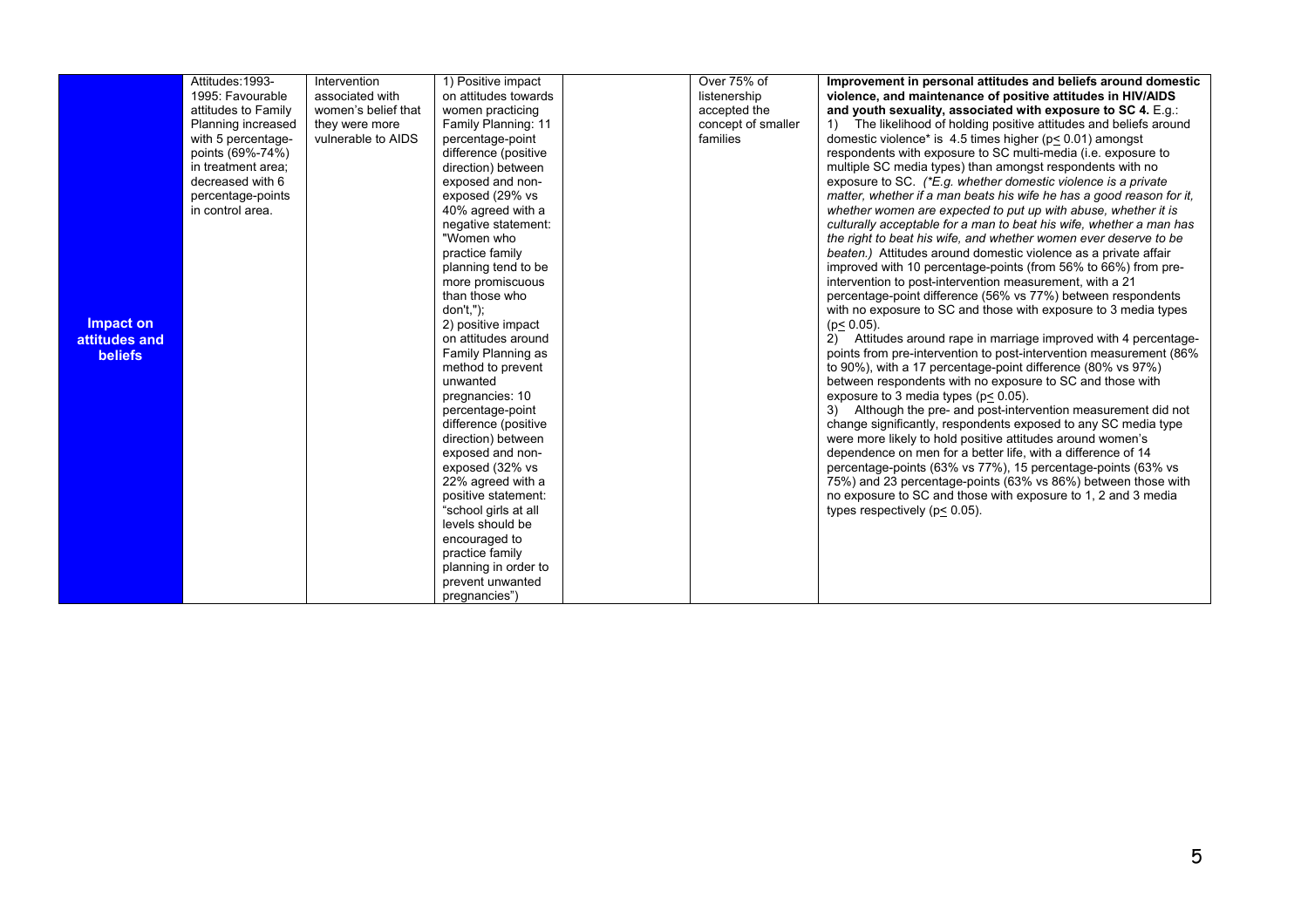| Impact on<br><i>interpersonal</i><br>communication | 55% of listeners<br>talked to a friend<br><b>fabout issues</b><br>raised in the radio<br>programme].<br>The percentage of<br>married<br>respondents in the<br>treatment area<br>who talked with<br>their spouse about<br>family planning<br>increased from<br>42% in 1993 to<br>51% (9<br>percentage-point<br>increase) in 1995;<br>compared with<br>62% to 57% in the<br>control area over<br>the same period (5)<br>percentage-point<br>decrease). | Women exposed to<br><b>Family Planning</b><br>messages were<br>more likely to<br>discuss Family<br>Planning with their<br>spouses | Couple<br>communication<br>about family<br>planning increased<br>with 4 percentage-<br>points, from 38% to<br>42%. | Improvement in interpersonal communication across SC<br>themes, on HIV/AIDS and on domestic violence, associated<br>with $SC4$ . E.g.:<br>1) 74% or respondents with exposure to SC 4 reported that they<br>had talked about issues dealt with on SC;<br>More than 1 in 3 respondents had talked about domestic<br>violence while Soul City was on air, with a difference of 19<br>percentage-points (17% vs 36%), 22 percentage-points (17% vs<br>39%) and 34 percentage-points (17% vs 51%) between those with<br>no exposure to SC and those with exposure to 1, 2 and 3 media<br>types respectively ( $p < 0.05$ ).<br>3) "Occasional" interpersonal communication around HIV/AIDS<br>improved with 6 percentage-points (from 37% to 43%) from pre-<br>intervention to post-intervention measurement, whilst "never" talking<br>about HIV/AIDS decreased by 9 percentage-points (from 34% to<br>25%) between pre- and post-intervention measurement. There is a<br>difference of 9 percentage-points between respondents with no<br>exposure to SC who talk about AIDS occasionally (38%) and those<br>with exposure to 3 SC media types who talk about AIDS<br>occasionally (47%). 40% of respondents with no exposure to SC<br>said they never talk about HIV/AIDS, whereas 14% of those with<br>exposure to 3 SC media types said they never discussed HIV/AIDS<br>- a difference of 26 percentage-points ( $p < 0.05$ ).                                                                                                                                                                                                                                                                                                                                                                                                                               |
|----------------------------------------------------|------------------------------------------------------------------------------------------------------------------------------------------------------------------------------------------------------------------------------------------------------------------------------------------------------------------------------------------------------------------------------------------------------------------------------------------------------|-----------------------------------------------------------------------------------------------------------------------------------|--------------------------------------------------------------------------------------------------------------------|----------------------------------------------------------------------------------------------------------------------------------------------------------------------------------------------------------------------------------------------------------------------------------------------------------------------------------------------------------------------------------------------------------------------------------------------------------------------------------------------------------------------------------------------------------------------------------------------------------------------------------------------------------------------------------------------------------------------------------------------------------------------------------------------------------------------------------------------------------------------------------------------------------------------------------------------------------------------------------------------------------------------------------------------------------------------------------------------------------------------------------------------------------------------------------------------------------------------------------------------------------------------------------------------------------------------------------------------------------------------------------------------------------------------------------------------------------------------------------------------------------------------------------------------------------------------------------------------------------------------------------------------------------------------------------------------------------------------------------------------------------------------------------------------------------------------------------------------------------------|
| <b>Impact on</b><br>(subjective)<br>social norms   | Strong correlation<br>between exposure<br>to 'Twende' and<br>positive norms<br>about crucial family<br>planning values -<br>e.g. ideal age of<br>marriage; ideal age<br>for of first birth for<br>women; approval<br>of couples using a<br>family planning<br>method; ideal<br>number of children<br>[comparing 1993 to<br>1995].                                                                                                                    |                                                                                                                                   |                                                                                                                    | Improvement on subjective social norms in domestic violence<br>and HIV/AIDS, associated with SC 4. E.g.:<br>1) The likelihood of believing that one's family, friends or<br>community held positive views on domestic violence is 3.7 times<br>higher ( $p \le 0.01$ ) amongst respondents with exposure to multiple<br>sources of SC than amongst respondents with no exposure to SC.<br>(Issues are similar to attitudes reported on above). In the pre-<br>intervention measurement, 8% of respondents experienced their<br>community to have a more negative attitude than they do on<br>whether domestic violence is a problem. This decreased to 3% in<br>the post-intervention measurement, signifying a 63% decrease in<br>negative social pressure.<br>The likelihood of believing one's family, friends or community<br>held positive views on AIDS and Youth Sexuality* is 2.8 times<br>higher (p<0.01) amongst respondents with high levels of exposure<br>to SC TV than amongst respondents with no exposure to SC TV.<br>(*Issues include whether people with HIV/AIDS should be moved<br>away, whether a man is right in expecting a woman to have sex with<br>him without using a condom, whether boys/men have the right to<br>have sex with their girlfriends if they buy them gifts, whether<br>girls/women need to depend on their boyfriends/husbands for better<br>life, and whether if a person really loves their boyfriend / girlfriend,<br>they will have sex with them.) In the pre-intervention measurement,<br>19% of respondents experienced their friends to have a more<br>negative attitude than they do on whether a man is right in<br>expecting a woman to have sex with him without using a condom.<br>This decreased to 7% in the post-intervention measurement,<br>signifying a 63% decrease in negative peer pressure. |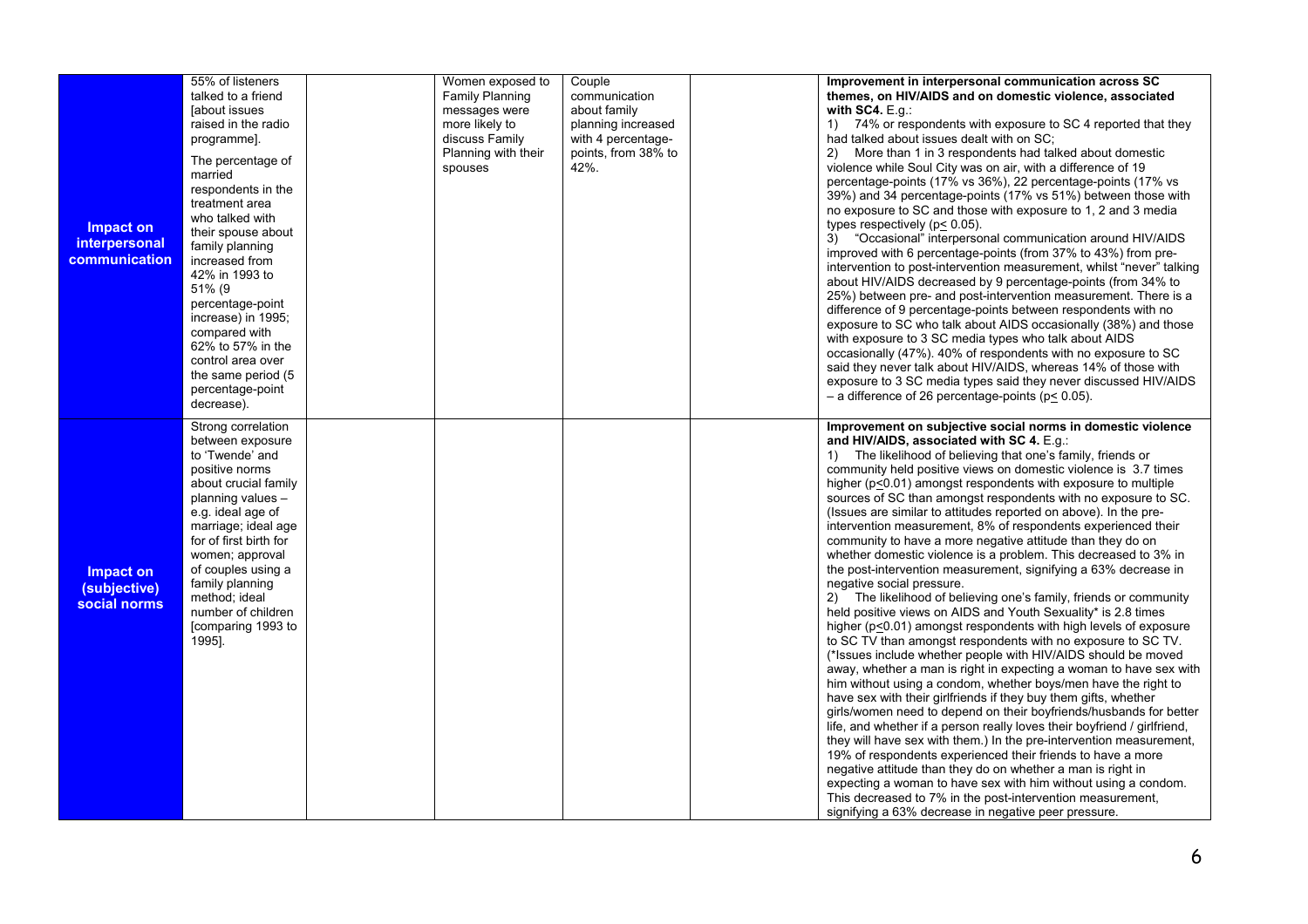|                                               | 88% of people<br>listening reported | Knowledge of AIDS<br>and importance to |  | Over 45% of<br>respondents say | Increases in knowledge and awareness of all topics covered,<br>associated with exposure to SC 4. E.g.:                                                                                                                                                                                                                                                                                                                                                                                                                                                                                          |
|-----------------------------------------------|-------------------------------------|----------------------------------------|--|--------------------------------|-------------------------------------------------------------------------------------------------------------------------------------------------------------------------------------------------------------------------------------------------------------------------------------------------------------------------------------------------------------------------------------------------------------------------------------------------------------------------------------------------------------------------------------------------------------------------------------------------|
|                                               | that they learned                   | take measures to                       |  | they learned about             | 1) There was an improvement of 6 percentage-points between                                                                                                                                                                                                                                                                                                                                                                                                                                                                                                                                      |
|                                               | about family                        | prevent infection                      |  | family planning from           | pre- and post-intervention measurement (from 88% to 94%) on                                                                                                                                                                                                                                                                                                                                                                                                                                                                                                                                     |
|                                               | planning; 86 %                      | increased                              |  | programmes like                | awareness to check blood pressure regularly, with a difference of 11                                                                                                                                                                                                                                                                                                                                                                                                                                                                                                                            |
|                                               | said they learned                   | $(p< 0.001)$ between                   |  | Ushikwapo                      | percentage-points between respondents with no exposure to SC                                                                                                                                                                                                                                                                                                                                                                                                                                                                                                                                    |
|                                               | about HIV/AIDS                      | 1991 and 1992.                         |  | Shikimana                      | and respondents with any exposure to SC $(84\% \text{ vs } 95\%, \text{ p} < 0.05)$ .                                                                                                                                                                                                                                                                                                                                                                                                                                                                                                           |
|                                               | prevention; and                     |                                        |  |                                | There was an improvement of 8 percentage-points between                                                                                                                                                                                                                                                                                                                                                                                                                                                                                                                                         |
|                                               | 76% said they                       | Change in                              |  |                                | pre-and post-intervention measurements of men recognizing                                                                                                                                                                                                                                                                                                                                                                                                                                                                                                                                       |
|                                               | learned about                       | knowledge of the                       |  |                                | emotional battering as a form of domestic violence (from 81% to                                                                                                                                                                                                                                                                                                                                                                                                                                                                                                                                 |
|                                               | spousal                             | extended period of                     |  |                                | 89%). The likelihood of recognizing emotional battering as a form of                                                                                                                                                                                                                                                                                                                                                                                                                                                                                                                            |
|                                               | communication.                      | infection.                             |  |                                | domestic violence is 7 times higher ( $p$ < 0.01) amongst respondents                                                                                                                                                                                                                                                                                                                                                                                                                                                                                                                           |
| Impact on                                     |                                     |                                        |  |                                | with high levels of exposure to SC TV than amongst those with no<br>exposure to SC TV.                                                                                                                                                                                                                                                                                                                                                                                                                                                                                                          |
| knowledge and                                 |                                     |                                        |  |                                | 3) There was a difference of 45 percentage-points (16% vs 61%)                                                                                                                                                                                                                                                                                                                                                                                                                                                                                                                                  |
| <b>awareness</b>                              |                                     |                                        |  |                                | between respondents with no exposure to SC and respondents with                                                                                                                                                                                                                                                                                                                                                                                                                                                                                                                                 |
|                                               |                                     |                                        |  |                                | exposure to all 3 SC media types on knowledge of the Stop Women<br>Abuse Helpline (p< 0.05). (The Stop Women Abuse Helpline was                                                                                                                                                                                                                                                                                                                                                                                                                                                                 |
|                                               |                                     |                                        |  |                                | initiated by the partnership between SC and the NNVAW, and is                                                                                                                                                                                                                                                                                                                                                                                                                                                                                                                                   |
|                                               |                                     |                                        |  |                                | therefore, like pot-banging, a marker that is directly and exclusively                                                                                                                                                                                                                                                                                                                                                                                                                                                                                                                          |
|                                               |                                     |                                        |  |                                | associated with the SC 4 intervention.)                                                                                                                                                                                                                                                                                                                                                                                                                                                                                                                                                         |
|                                               |                                     |                                        |  |                                | 4) Rural Sentinel Site: high access to SC TV associated with                                                                                                                                                                                                                                                                                                                                                                                                                                                                                                                                    |
|                                               |                                     |                                        |  |                                | faster acquisition of awareness that HIV/AIDS can be prevented                                                                                                                                                                                                                                                                                                                                                                                                                                                                                                                                  |
|                                               |                                     |                                        |  |                                | $(p < 0.05)$ .                                                                                                                                                                                                                                                                                                                                                                                                                                                                                                                                                                                  |
|                                               |                                     |                                        |  |                                | 5) Knowledge that there is no cure for AIDS improved by 10                                                                                                                                                                                                                                                                                                                                                                                                                                                                                                                                      |
|                                               |                                     |                                        |  |                                | percentage-points (from 79% to 89%) between the pre-intervention                                                                                                                                                                                                                                                                                                                                                                                                                                                                                                                                |
|                                               |                                     |                                        |  |                                | and post-intervention measurement. There was a difference of 9<br>percentage-points (85% vs 94%) between respondents with no                                                                                                                                                                                                                                                                                                                                                                                                                                                                    |
|                                               |                                     |                                        |  |                                | exposure to SC TV and respondents with medium exposure to SC                                                                                                                                                                                                                                                                                                                                                                                                                                                                                                                                    |
|                                               |                                     |                                        |  |                                | TV on this item ( $p < 0.05$ ).                                                                                                                                                                                                                                                                                                                                                                                                                                                                                                                                                                 |
|                                               |                                     |                                        |  |                                | Positive intermediate behaviour (support-seeking and support-                                                                                                                                                                                                                                                                                                                                                                                                                                                                                                                                   |
|                                               |                                     |                                        |  |                                | giving behaviour) over the broadcast period, associated with                                                                                                                                                                                                                                                                                                                                                                                                                                                                                                                                    |
|                                               |                                     |                                        |  |                                | SC4.E.g.:                                                                                                                                                                                                                                                                                                                                                                                                                                                                                                                                                                                       |
|                                               |                                     |                                        |  |                                | 1) In the post-intervention survey, 15% of respondents reported                                                                                                                                                                                                                                                                                                                                                                                                                                                                                                                                 |
|                                               |                                     |                                        |  |                                | that they had sought advice about saving money while SC was on                                                                                                                                                                                                                                                                                                                                                                                                                                                                                                                                  |
|                                               |                                     |                                        |  |                                | air (62% of those who had ever received advice about saving<br>money). The percentage of people who sought advice about saving                                                                                                                                                                                                                                                                                                                                                                                                                                                                  |
|                                               |                                     |                                        |  |                                |                                                                                                                                                                                                                                                                                                                                                                                                                                                                                                                                                                                                 |
|                                               |                                     |                                        |  |                                |                                                                                                                                                                                                                                                                                                                                                                                                                                                                                                                                                                                                 |
|                                               |                                     |                                        |  |                                |                                                                                                                                                                                                                                                                                                                                                                                                                                                                                                                                                                                                 |
|                                               |                                     |                                        |  |                                | 53%, 67% and 72% of respondents with exposure to 1, 2 and 3                                                                                                                                                                                                                                                                                                                                                                                                                                                                                                                                     |
|                                               |                                     |                                        |  |                                | sources of SC respectively report that they got advice about saving                                                                                                                                                                                                                                                                                                                                                                                                                                                                                                                             |
|                                               |                                     |                                        |  |                                | money whilst SC was on air ( $p < 0.05$ ).                                                                                                                                                                                                                                                                                                                                                                                                                                                                                                                                                      |
|                                               |                                     |                                        |  |                                |                                                                                                                                                                                                                                                                                                                                                                                                                                                                                                                                                                                                 |
|                                               |                                     |                                        |  |                                |                                                                                                                                                                                                                                                                                                                                                                                                                                                                                                                                                                                                 |
|                                               |                                     |                                        |  |                                |                                                                                                                                                                                                                                                                                                                                                                                                                                                                                                                                                                                                 |
|                                               |                                     |                                        |  |                                |                                                                                                                                                                                                                                                                                                                                                                                                                                                                                                                                                                                                 |
|                                               |                                     |                                        |  |                                |                                                                                                                                                                                                                                                                                                                                                                                                                                                                                                                                                                                                 |
| Impact on<br><b>intermediate</b><br>behaviour |                                     |                                        |  |                                | money increases with increased exposure to SC multi-media: 51%<br>(valid responses) of respondents with no exposure to SC reported<br>that they got advice about saving during the broadcast period, whilst<br>2) In the post-intervention survey, 8% of respondents reported<br>experience of domestic violence; None of the respondents with no<br>exposure to SC contacted a support organization, whereas 2%, 4%<br>and 5% of respondents with exposure to 1, 2 and 3 sources of SC<br>respectively made contact with a support organization over the<br>broadcasting period ( $p$ < 0.05). |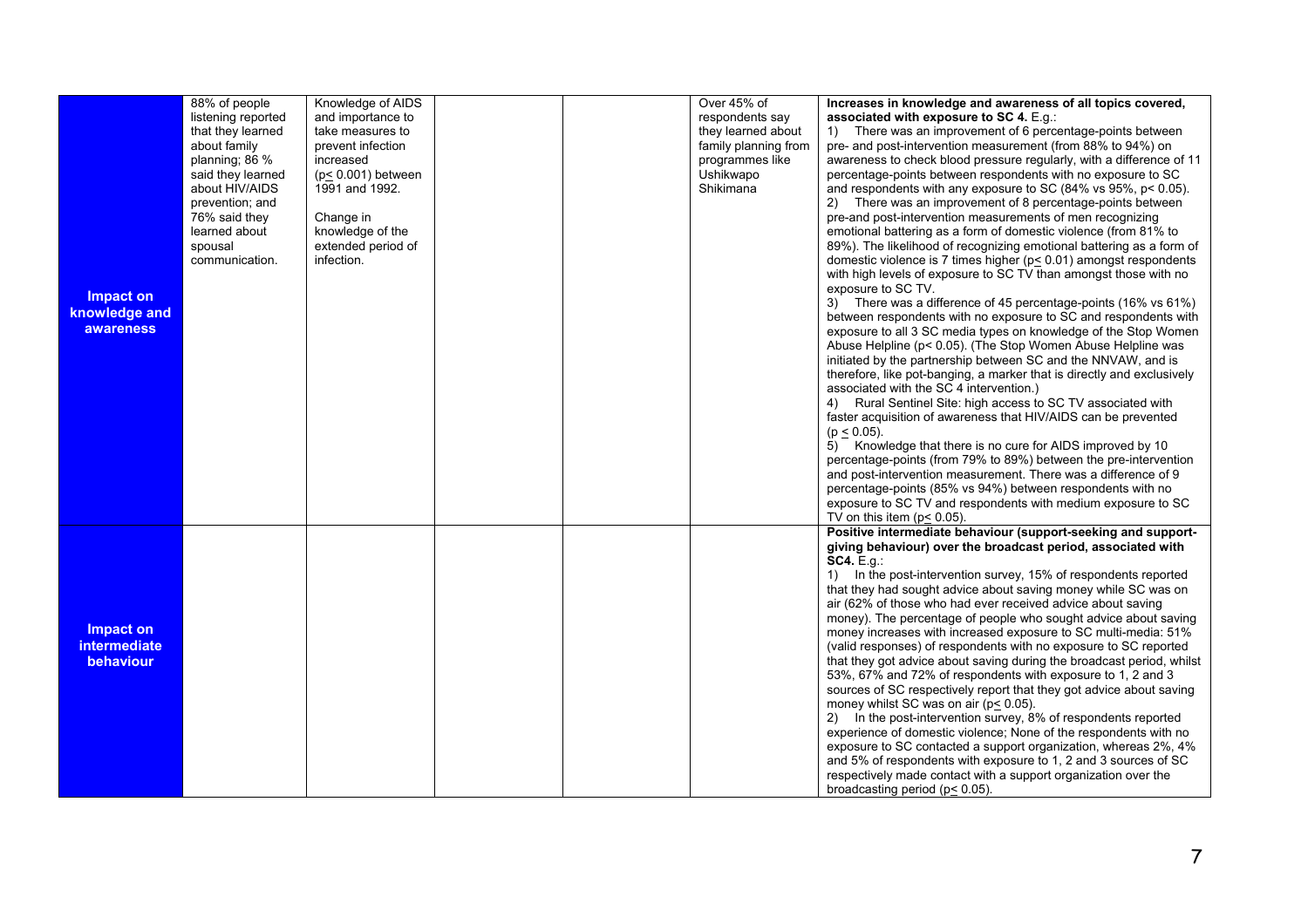|                  |                                | Increased           |                   |                    |                    | Improvement on 'intention' in the areas of hypertension,                     |
|------------------|--------------------------------|---------------------|-------------------|--------------------|--------------------|------------------------------------------------------------------------------|
|                  |                                | willingness to talk |                   |                    |                    | HIV/AIDS and violence against women, associated with                         |
|                  |                                | to spouse or        |                   |                    |                    | exposure to SC 4. $E.g.$ :                                                   |
|                  |                                | children about      |                   |                    |                    | 1) The likelihood to consider checking one's blood pressure and /            |
|                  |                                | AIDS.               |                   |                    |                    | or finding out more about hypertension is 3.5 times higher ( $p \le 0.01$ )  |
|                  |                                |                     |                   |                    |                    | amongst respondents with high levels of exposure to SC TV than               |
|                  |                                |                     |                   |                    |                    | amongst respondents with no exposure to SC TV.                               |
|                  |                                |                     |                   |                    |                    | 2) The likelihood of positive intention around domestic violence*            |
|                  |                                |                     |                   |                    |                    | is 6.4 times higher ( $p < 0.01$ ) amongst respondents with high levels      |
|                  |                                |                     |                   |                    |                    | of exposure to SC TV than amongst respondents with no exposure               |
|                  |                                |                     |                   |                    |                    | to SC TV. (*This includes considering talking about it, reporting it,        |
|                  |                                |                     |                   |                    |                    | referring people affected to the Stop Women Abuse Helpline, doing            |
|                  |                                |                     |                   |                    |                    | something to stop it, and / or confronting the perpetrator.)                 |
|                  |                                |                     |                   |                    |                    | Willingness to talk about the abuse increased with 6 percentage-             |
|                  |                                |                     |                   |                    |                    | points (from 71% to 77%) between pre- and post-intervention                  |
| Impact on        |                                |                     |                   |                    |                    | measurement, with a difference of 9 percentage-points (75% vs                |
| <b>intention</b> |                                |                     |                   |                    |                    | 84%) between respondents with no exposure to SC TV, and those                |
|                  |                                |                     |                   |                    |                    |                                                                              |
|                  |                                |                     |                   |                    |                    | with high levels of exposure to SC TV ( $p$ < 0.05).                         |
|                  |                                |                     |                   |                    |                    | 3) The likelihood of positive intention around HIV/AIDS                      |
|                  |                                |                     |                   |                    |                    | behaviour* is 6.8 times higher ( $p \le 0.01$ ) amongst respondents with     |
|                  |                                |                     |                   |                    |                    | high levels of exposure to SC TV than amongst respondents with no            |
|                  |                                |                     |                   |                    |                    | exposure to SC TV. (*This includes willingness to ask a partner to           |
|                  |                                |                     |                   |                    |                    | use a condom and / or go for an HIV test, to go for an HIV test              |
|                  |                                |                     |                   |                    |                    | oneself, to help someone who is HIV positive, and / or to phone the          |
|                  |                                |                     |                   |                    |                    | AIDS Helpline.) Intention to ask one's partner to use a condom               |
|                  |                                |                     |                   |                    |                    | improved by 18 percentage-points amongst African respondents                 |
|                  |                                |                     |                   |                    |                    | (from 61% to 79%), with a difference of 18 percentage-points $(64\%$         |
|                  |                                |                     |                   |                    |                    | vs 82%) between respondents with no exposure to SC TV, and                   |
|                  |                                |                     |                   |                    |                    | those with high levels of exposure to SC TV ( $p \le 0.05$ ).                |
|                  | Behaviour: 1993-1995:          | Women reported      | 1) Current use of | Nearly half of     | DHS analysis:      | Behaviour change in hypertension and personal finance, and                   |
|                  | 1) Reported adoption of HIV /  | reduced number      | modern methods    | those exposed in   | decline in desired | maintenance of positive behaviour in HIV/AIDS and domestic                   |
|                  | AIDS prevention behaviour      | of partners         | were far greater  | 1993 took some     | family size (from  | violence associated with exposure to SC 4. E.g.:                             |
|                  | as result of the programme -   |                     | among women       | action: talked     | 6.3 to 4.8         | 1) Hypertension: there was significant improvement in safer                  |
|                  | 16% (1996) and 12% (1997):     |                     | who recall family | with a partner or  | children) and the  | hypertension behaviour between the baseline and final panel                  |
|                  | * reported reduction in sexual |                     | planning          | friend; visited a  | 58% increase in    | surveys in the urban sentinel site ( $p \le 0.05$ ). Nationally, the         |
|                  | partners (77% - valid          |                     | messages than     | family planning    | contraceptive      | likelihood of positive hypertension behaviour* is $3.3$ times ( $p < 0.01$ ) |
|                  | responses)                     |                     | among those       | service site:      | usage are due in   | higher amongst respondents with high levels of exposure to SC                |
| Impact on        | * reported adopting condom     |                     | who did not (18%  | adopted a family   | substantial part   | print material than amongst those with no exposure to SC Print.              |
| behaviour        | use (15%)                      |                     | vs 3%): 9% of     | planning method.   | to mass media      | (*Having one's blood pressure checked; and/or adopting a healthier           |
|                  | Greater decrease in reported   |                     | women exposed     |                    | family planning    | lifestyle by changing one's diet, exercising more, consuming less            |
|                  | number of sexual partners for  |                     | to 1 media        | Increase of 4      | messages such      | alcohol and/or smoking less; and/or suggesting that someone else             |
|                  | men and women $(p<0.01)$ in    |                     | source were       | percentage-        | as those           | should have their blood pressure checked.) The difference between            |
|                  | intervention area than         |                     | using a modern    | points (from 67%   | contained in the   | respondents with no exposure to SC who had their blood pressure              |
|                  | comparison area.               |                     | method; 15% for   | to $71\%$ ) in the | radio (and         | checked while SC was on air (70% of valid responses) and those               |
|                  | 2) Reported use of Family      |                     | exposure to 2     | population that    | Television)        | with exposure to 1, 2 or 3 sources of SC who had their blood                 |
|                  | Planning methods (married      |                     | media sources:    | continued using a  | serials.           | pressure checked while SC was on air, is 3, 12 and 19 percentage-            |
|                  | females) increased by 8        |                     | 19% for 3         | modern family      |                    | points respectively; i.e. 73% of respondents (valid responses)               |
|                  | percentage-points (from 25%    |                     | sources; 45% for  | planning method    |                    | exposed to 1 source of SC 4 had their blood pressure checked                 |
|                  |                                |                     |                   | for at least one   |                    | while SC was on air, whereas 82% with exposure to 2 sources of               |
|                  | to 33%) in treatment area;     |                     | women exposed     |                    |                    |                                                                              |
|                  | decreased by 5 percentage-     |                     | to 6 media        | year.              |                    | SC and 89% with exposure to 3 sources of SC did ( $p \le 0.05$ ).            |
|                  | points in control area         |                     | sources.          |                    |                    | 2) Small Business Development and Personal Finance: high                     |
|                  | 3) Reported use of Family      |                     | 2) Likelihood of  |                    |                    | exposure to SC 4 TV was associated with significant improvement              |